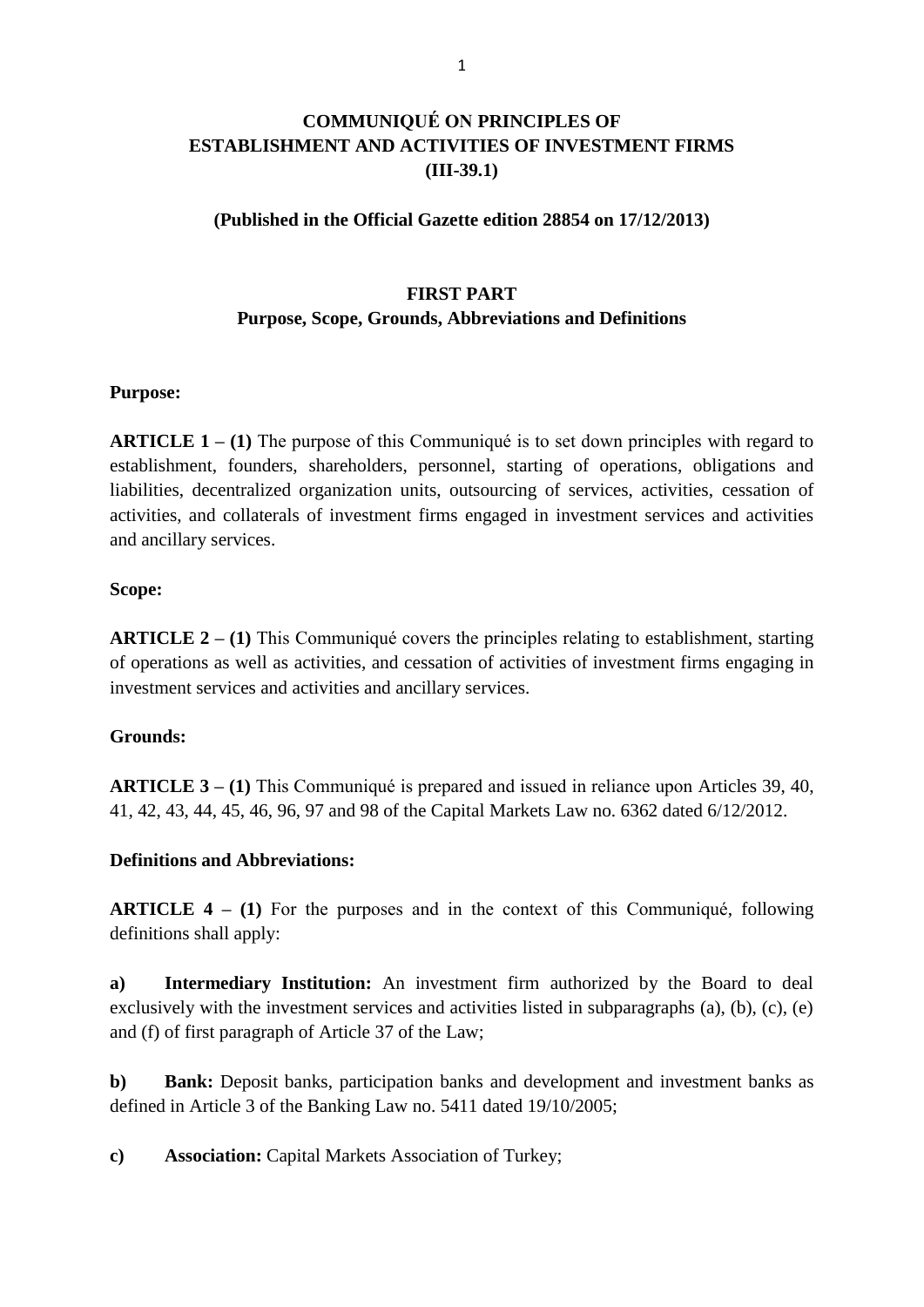**ç) Exchange:** Systems and market places authorized in accordance with this Law no.6362 and established in the form of joint stock corporations that are operated and/or managed by themselves or a market operator to ensure smooth and secure trading of capital market instruments, foreign exchange, precious metals and precious stones and other contracts, documents and assets deemed appropriate by the Board under free competition conditions and to determine and declare the prices formed, and which operate on a regular basis to bring together purchase and sale orders so as to execute them or to facilitate bringing together of such order,

**d) Narrowly authorized intermediary institution:** An intermediary institution engaging in any or all of reception and transmission of orders and/or investment advice related services and activities pursuant to regulations of Board pertaining to investment services and activities and ancillary activities,

**e) Broadly authorized intermediary institution:** An intermediary institution engaging in any or all of dealing on own account, general custody and/or underwriting related services and activities pursuant to regulations of Board pertaining to investment services and activities and ancillary activities,

**f) Issue:** The issuance of capital market instruments by issuers and their sale with or without public offering.

**g) Law:** Capital Markets Law no. 6362;

**ğ) Partially authorized intermediary institution:** An intermediary institution engaging in any or all of execution of orders, best effort, limited custody and portfolio management related services and activities pursuant to regulations of Board pertaining to investment services and activities and ancillary services;

**h) Board":** Capital Markets Board;

**ı) CRA:** Central Registry Agency Co., Inc. as defined in Article 81 of the Law

**i) Qualifying shareholder:** A shareholder either directly or indirectly holding shares representing 10% or more of the capital or the voting rights or those shares having the privilege of nominating director(s), even with holdings less than above mentioned percentage;

**j) Shareholders' equity:** Shareholders' equity capital calculated according to the regulations of the Board pertaining to capital and capital adequacy requirements for intermediary institutions;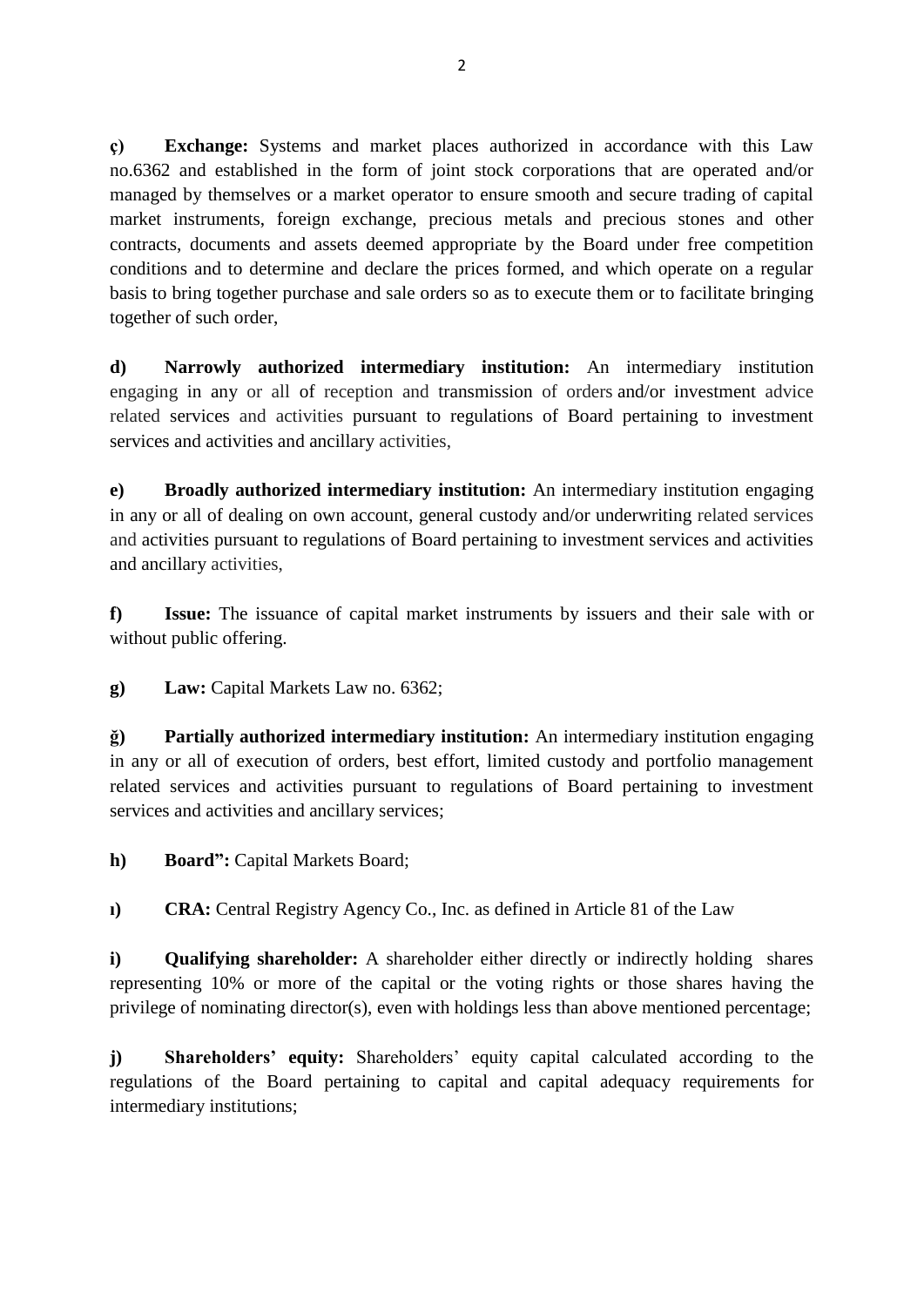**k) Capital market instruments:** Securities and derivative instruments as well as other capital market instruments designated as such by the Board including investment contracts;

**l) "Capital market activities":** Activities of capital market institutions within the context of Law, and their investment services and activities under the Law, and their ancillary services relating thereto;

**m**) **"SPL":** Capital Markets Licensing Registry and Training Services Co., Inc.;

**n) "Takasbank":** Istanbul Clearing and Settlement Bank Co., Inc.;

**o) "TCC":**Turkish Commercial Code no. 6102 dated 13/1/2011;

**ö) "Ancillary services":** The services listed in Article 38 of the Law;

**p) "Investment services and activities":** The services and activities listed in Article 37 of the Law;

**r) "Investment firms":** Intermediary institutions, banks and other capital market institutions established to perform investment services and activities, the establishment and operation principles of which are designated by the Board;

**s) "ICC":** Investor Compensation Center as defined in Article 83 of the Law.

# **SECOND PART Conditions and Permission for the Establishment of Intermediary Institutions**

# **Conditions of Establishment for Intermediary Institutions:**

**ARTICLE 5 – (1)** In order for the Board to permit the establishment of intermediary institutions;

- **a)** They must be established as joint-stock corporations;
- **b)** All of their shares must be registered under the name of the shareholders;
- **c)** Their shares must be issued against cash payment(s);
- **ç)** Their initial capital must not be less than the predetermined amount by the Board, with the condition that, in any case, it is not less than the minimum shareholders' equity requirement for intermediary institutions having been broadly authorized, pursuant to regulations of the Board pertaining to capital adequacy;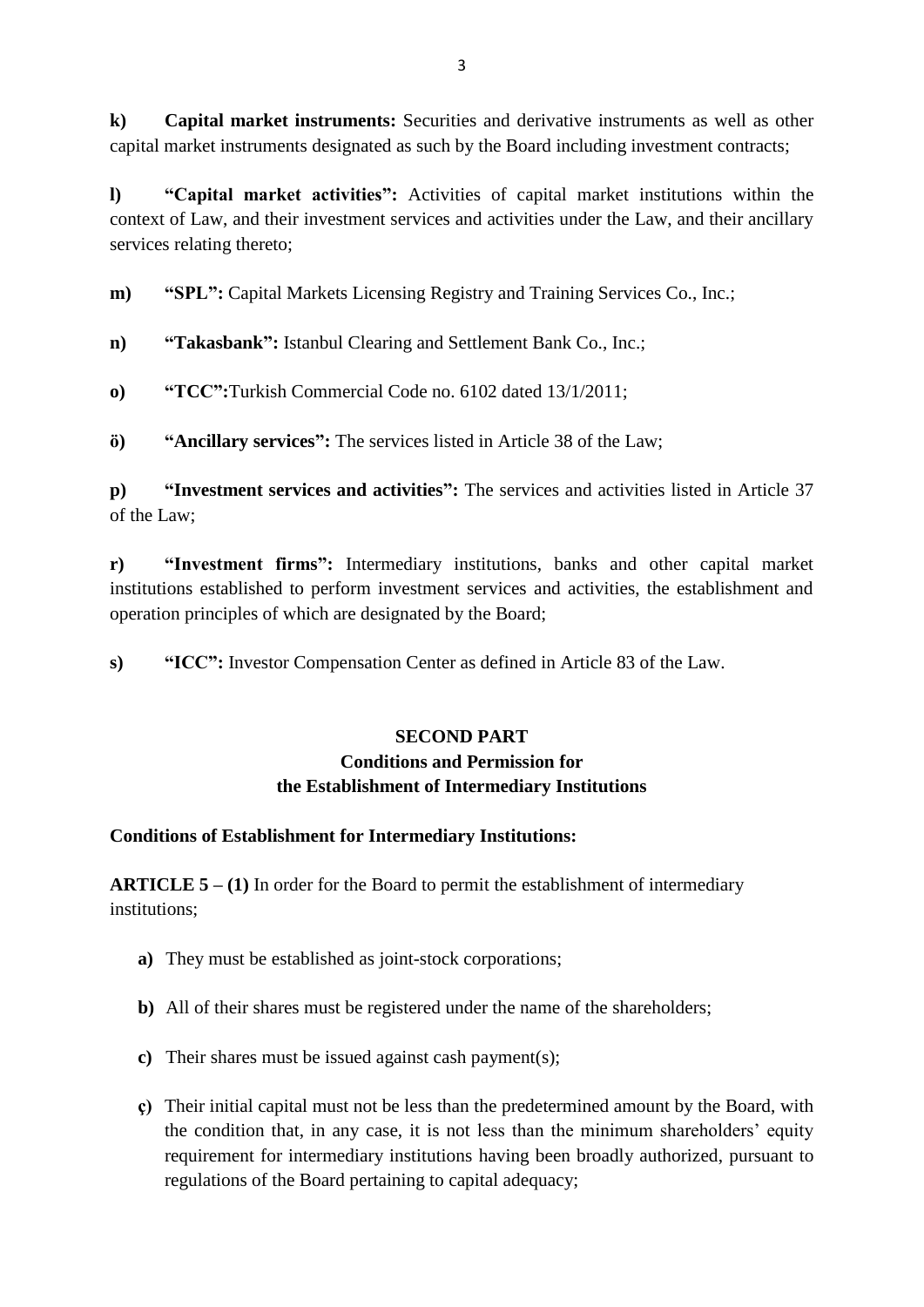- **d)** Their articles of association must be in compliance with the provisions of the Law and other relevant regulations; and
- e) Their founders must meet the conditions indicated in the Law and other relevant regulations;
- **f)** Their shareholding structure must be transparent and clear.

**(2)** Shareholders' equity of intermediary institutions established pursuant to Article 63 shall not be less than the minimum shareholders' equity requirement pursuant to the regulations of the Board pertaining to capital adequacy requirements for any other group of intermediary institutions having the same authorizations for investment services rendered and activities engaged in.

#### **Conditions Relating to Founders:**

**ARTICLE 6 – (1)** Founding partners of intermediary institutions:

- **a)** Must not be bankrupt, or have declared composition with creditors or a decision of postponement of bankruptcy must not have been taken about them; and
- **b)** Must not be among persons liable for the sanction in institutions which have had one of their permissions for activity cancelled by the Board; and
- **c)** Must not have a finalized sentence due to the crimes in the context of this Law; and
- **ç)** A liquidation decision must not have been taken about them or the institutions where they were a partner according to the Decree Having the Force of Law dated 14/1/1982 and numbered 35 on the Transactions of Bankers in Payment Difficulty and its annexes; and
- **d)** Must not, even if the durations indicated in Article 53 of the Turkish Criminal Code dated 26/9/2004 and numbered 5237 have elapsed, have been sentenced to prison for five years or more due to a crime committed on purpose or sentenced for crimes committed against the security of the state, crimes committed against the constitutional order and the functioning of this order, the crimes of embezzlement, extortion, bribery, theft, fraud, forgery, abuse of confidence, fraudulent bankruptcy, rigging an auction, rigging in terms of discharging an obligation, hindrance or destruction of an information system, deletion or alteration of data, abuse of bank or credit cards, laundering proceeds of crime, financing of terrorism, smuggling, tax evasion or unjustified benefit; and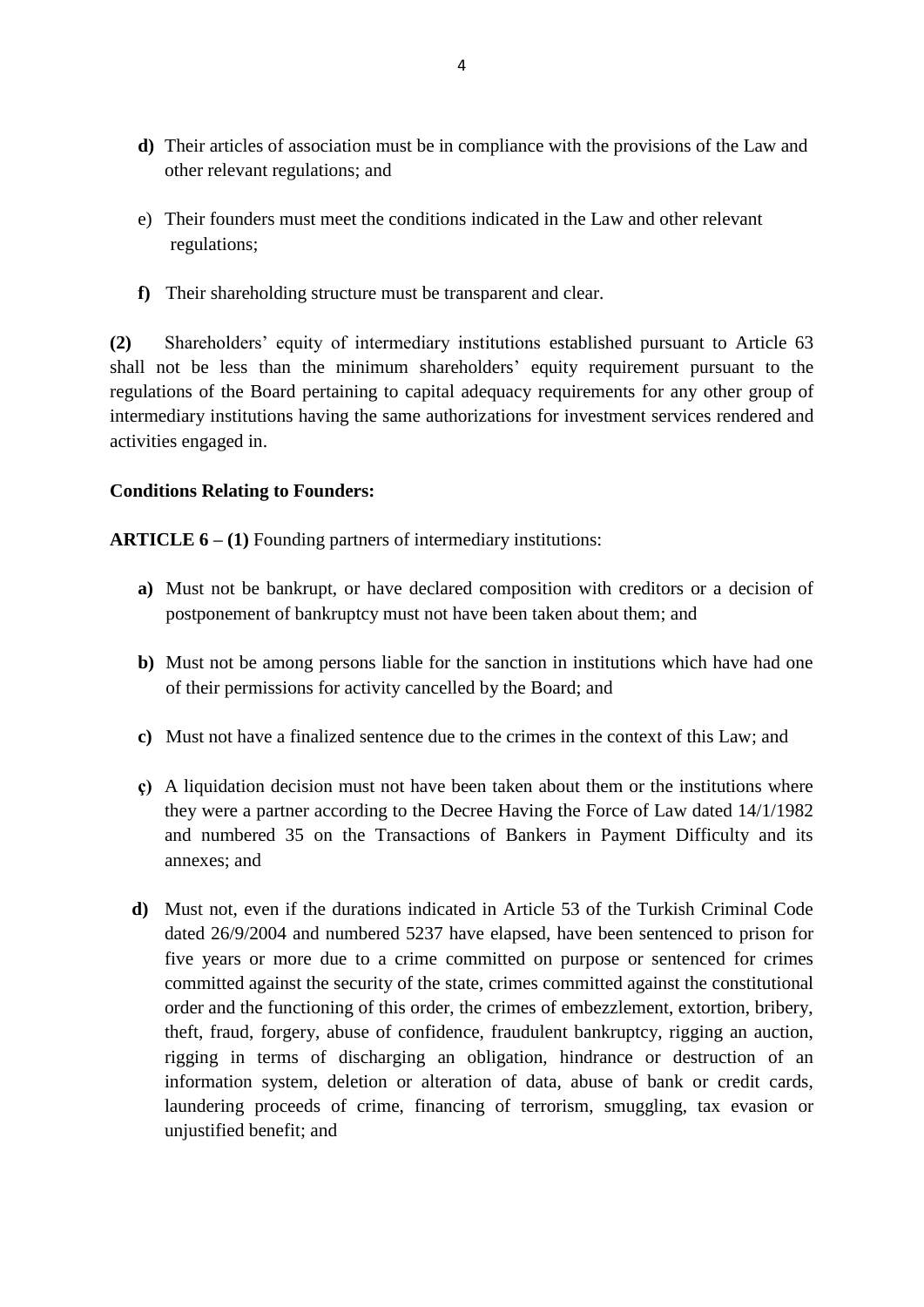**e)** Must have necessary financial strength as well as the honesty and reputation that the business requires.

**(2)** Concerning the application of first paragraph; conditions indicated in sub-paragraph (a) shall not be taken into consideration in the implementation of the paragraph in the event that ten years have elapsed since the decision regarding the rescission or closing of bankruptcy proceedings or the approval of composition offer while the conditions indicated in sub-paragraph (b) shall not be taken into consideration in the implementation of the paragraph in the event that ten years have elapsed since the date when the decision related to this has been finalized.

**(3)** Qualifying shareholders of founding legal entity shareholders of intermediary institutions are also required to fulfill the conditions listed in first paragraph hereinabove.

**(4)** In the changes of ownership structure after establishment, the conditions specified in this Article for founding shareholders of intermediary institutions are also sought for real and legal entity shareholders as well as qualifying shareholders of legal entity qualifying shareholders of intermediary institutions.

**(5)** In the applications to the Board regarding either the establishment of intermediary institutions or the changes in shareholding structure resulting in an increase of ownership rate, such shareholders are further required not to be banned from transactions in capital markets.

**(6)** In the case of any change in the status of shareholders as stipulated in this Article, intermediary institutions shall inform the Board of such changes within 3 business days.

# **Trade Name and Business Name:**

**ARTICLE 7 – (1)** Trade name of intermediary institutions shall contain any one of the phrases "securities" or "stocks" to represent investment services and activities engaged in. Broadly authorized intermediary institutions may use either one of the phrases "investment securities" or "investment stocks".

**(2)** Cases in which intermediary institutions choose to use a business name or a brand, a prior consent of the Board is required. However, such business name or brand shall be chosen so as to allow for associating it with the trade name of intermediary institution.

**(3)** Intermediary institutions are required to use their trade names, together with their business names, in all kinds of advertisements and announcements to be published in press and media and in all of their correspondences.

**(4)** Only in the case of a change in shareholding structure in such a manner that results in a change in management control, trade name of such intermediary institution can be changed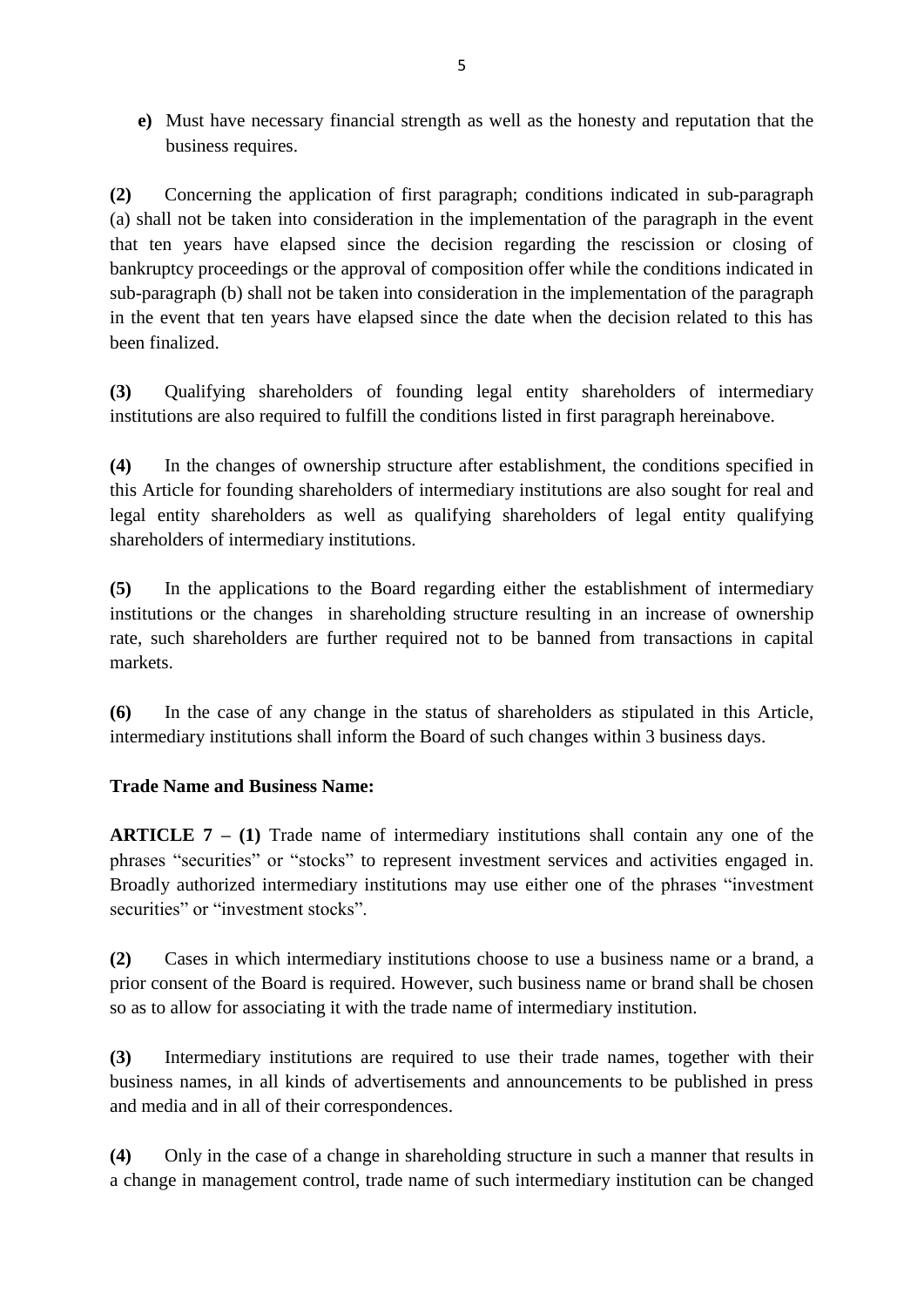in order to indicate such change in shareholding structure or to fulfill the legal requirements in connection therewith.

### **Establishment Process of Intermediary Institutions:**

**ARTICLE 8 – (1)** Founders shall apply to the Board with articles of association prepared in accordance with the conditions for establishment and with other documents proving that they meet the conditions specified in Article 6 hereinabove. If deemed necessary by the Board, some additional information and documents may also be requested in the application for establishment.

**(2)** The Board, regarding applications for establishment, operational license and changes in shareholding structure, may request intermediary institutions and their legal entity partners to specifically have independent audit and/or rating performed.

**(3)** Restructuring processes and amendments to articles of association of intermediary institutions are subject to the prior consent of the Board.

### **THIRD PART**

## **Operating Conditions and License of Investment Firms**

### **General Conditions For Starting Operations:**

**ARTICLE 9 – (1)** In order to be authorized by the Board to operate pursuant to regulations of the Board pertaining to investment services and activities and ancillary services, the intermediary institutions are required to fulfill the following general conditions:

- **a)** They must not have lost any one or more of the conditions for establishment; and
- **b)** Their minimum initial capital must have been fully paid in cash; and
- **c)** Obligations stipulated in the regulations of the Board pertaining to capital adequacy depending on the preferred services and activities, must have been fulfilled; and
- **ç)** An organizational structure fulfilling the conditions listed in Article 10 hereof must have been established; and
- **d)** The conditions stipulated in Article 13 relating to the personnel to be employed must have been fulfilled; and
- **e)** General manager and his/her deputies must fulfill the conditions stipulated in Article 14 hereof; and
- **f)** The data process infrastructure required for having a sound operational management must have been established; and
- **g)** The security measures required including but not limited to insurance, must have been taken regarding assets kept within the intermediary institution; and
- **ğ)** all collaterals, if any, stipulated in the related legislation must have been established.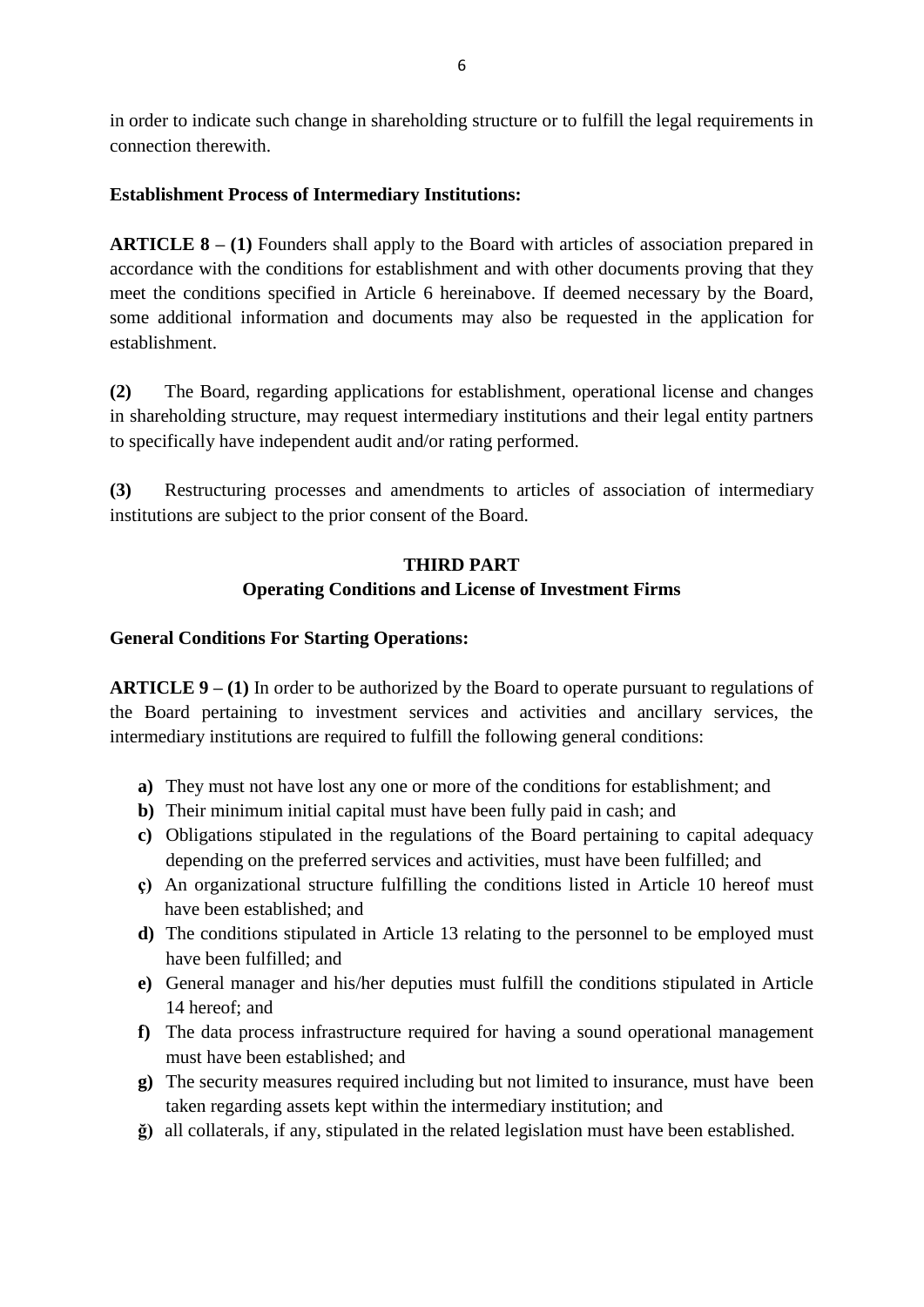**(2)** banks are required to meet the general conditions listed in subparagraphs (ç), (d) and (g) of first paragraph hereof in order to engage in investment services and activities permitted in accordance with related legislation,

**(3)** In the applications of investment firms for being authorized to operate, the Board may, if deemed necessary, seek for additional conditions.

### **Organizational Structure:**

**ARTICLE 10 – (1)** In order to be authorized by the Board to operate, intermediary institutions shall have established an organizational structure fulfilling the following conditions:

- **a)** Service units related to the preferred investment services and activities shall have been established with adequate space and technical hardware being provided, and a unit manager and an adequate number of personnel fulfilling the minimum conditions stipulated in the related legislation being employed; and
- **b**) Unit in charge of documentation, recording and accounting services shall have been organized, and an adequate number of personnel shall have been employed; and
- **c)** A sound managerial structure adequate for the preferred investment services and activities shall have been built, job definitions of related personnel have been determined, and related powers, duties and responsibilities have been designated, within the framework of regulations of the Board pertaining to internal audit systems of intermediary institutions; and
- **ç)** Their organizational structure that involves an internal audit system composed of internal control, inspection and risk management systems within the framework of the regulations of the Board pertaining to internal audit system of intermediary institutions shall have been established; and
- **d)** Their organizational structure shall have been arranged in compliance with the principles set down in Articles 11 and 12 regarding conflicts of interests.

**(2)** In order for banks to be authorized to operate, the conditions described in subparagraphs (a), (b), (c) and (d) of first paragraph are sought for.

**(3)** Intermediary institutions may move their organizational units other than the units having specialized personnel directly serving the customers, to an additional service building provided that they inform the Association and in such a manner that do not distort operational integrity or work flow. However, these units can by no means and in no case operate as if they were decentralized organization units. Intermediary institutions are responsible for taking all kinds of measures relating thereto.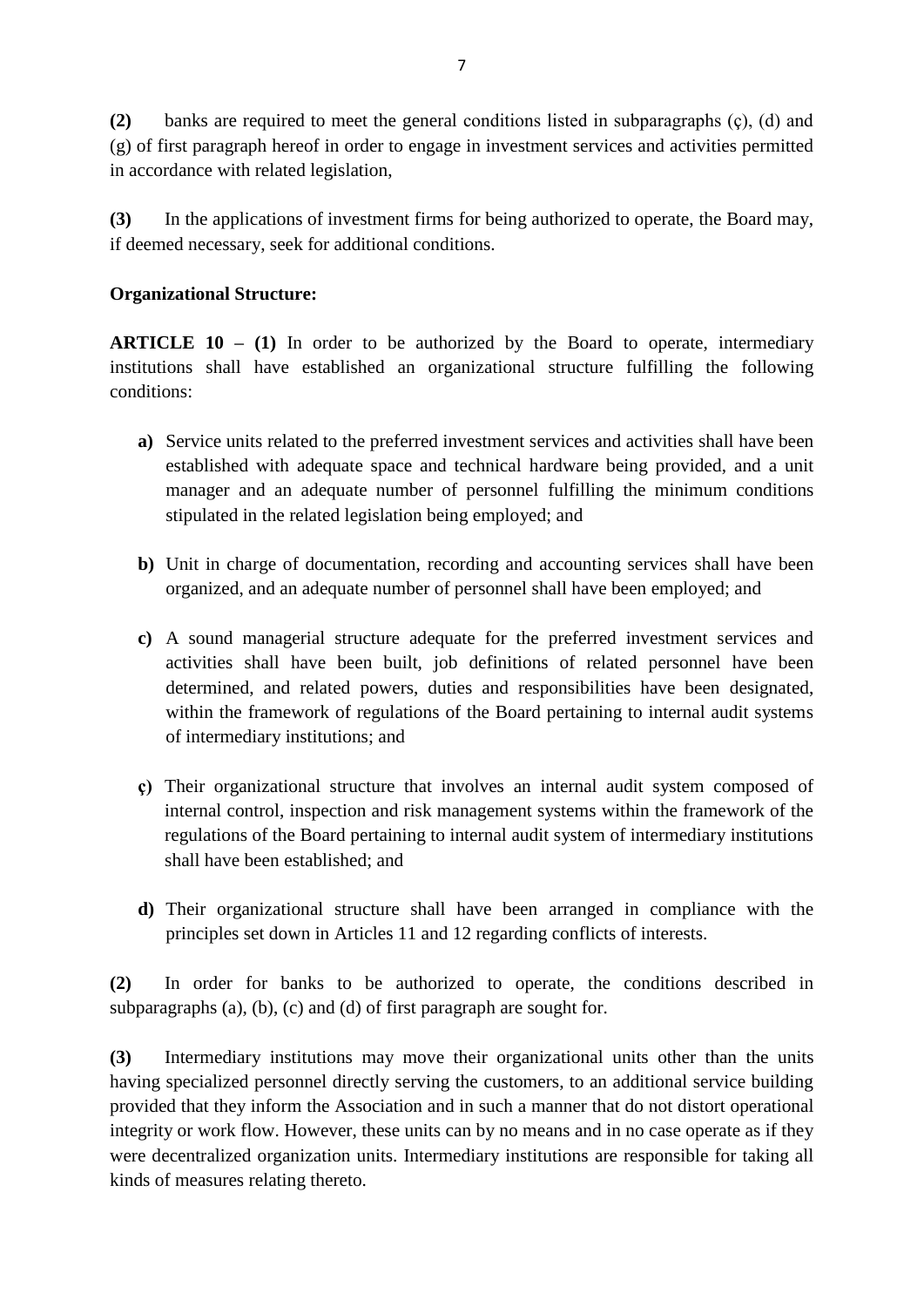### **Prevention or Disclosure of Conflicts of Interest:**

**ARTICLE 11 – (1)** Investment firms shall act fairly and honestly by protecting the interests of their customers and the integrity of market, in the course of provision of investment services and activities and ancillary services.

**(2)** To this end, in its customer relations, an investment firm shall essentially create an organizational structure that prevents the probable conflicts of interest between its customers and itself, its shareholders, employees, managers, other persons who are directly or indirectly related to them or between two or more of its customers and shall take the required administrative measures.

**(3)** However, when a conflict of interest cannot be prevented due to reasonable causes arising from the functioning of the market, investment firm is required to inform the customer about contents and reasons of probable conflicts of interest between itself and its customers, before performing the relevant activity or providing the relevant service. The burden of proof of such information lies with the investment firm.

**(4)** Investment firm shall create and implement a written conflicts of interest policy to ensure compliance with the principles set forth in this Article. This policy may be put into force only with a decision of board of directors.

**(5)** Principles envisaged in this Communiqué with regard to conflicts of interest cannot be used or applied in a way that may result in conduct of acts and actions conflicting with the related legislation.

### **Conflicts of Interest Policy:**

**ARTICLE 12 – (1)** In creating its conflicts of interest policy, the investment firm shall take into consideration its size, organizational structure and its investment services and activities and ancillary services. For cases in which an investment firm is a part of a group of companies, the conflicts of interest policy is created considering both the organizational structure and the activities of other members of the group thereof.

**(2)** Conflicts of interest policy shall contain; probable events that may contradict with customers' interests, measures that can be taken to prevent such events, and procedures to be followed in case of a failure to prevent such conflicts of interest, for each investment service and activity and ancillary service the investment firm is authorized for.

**(3)** In the creation of a conflicts of interest policy, to determine the probable events which may contradict with customers' interests, the investment firm shall take the following events as the minimum criteria in which the investment firm, its shareholders, employees, managers and other persons directly or indirectly related to those: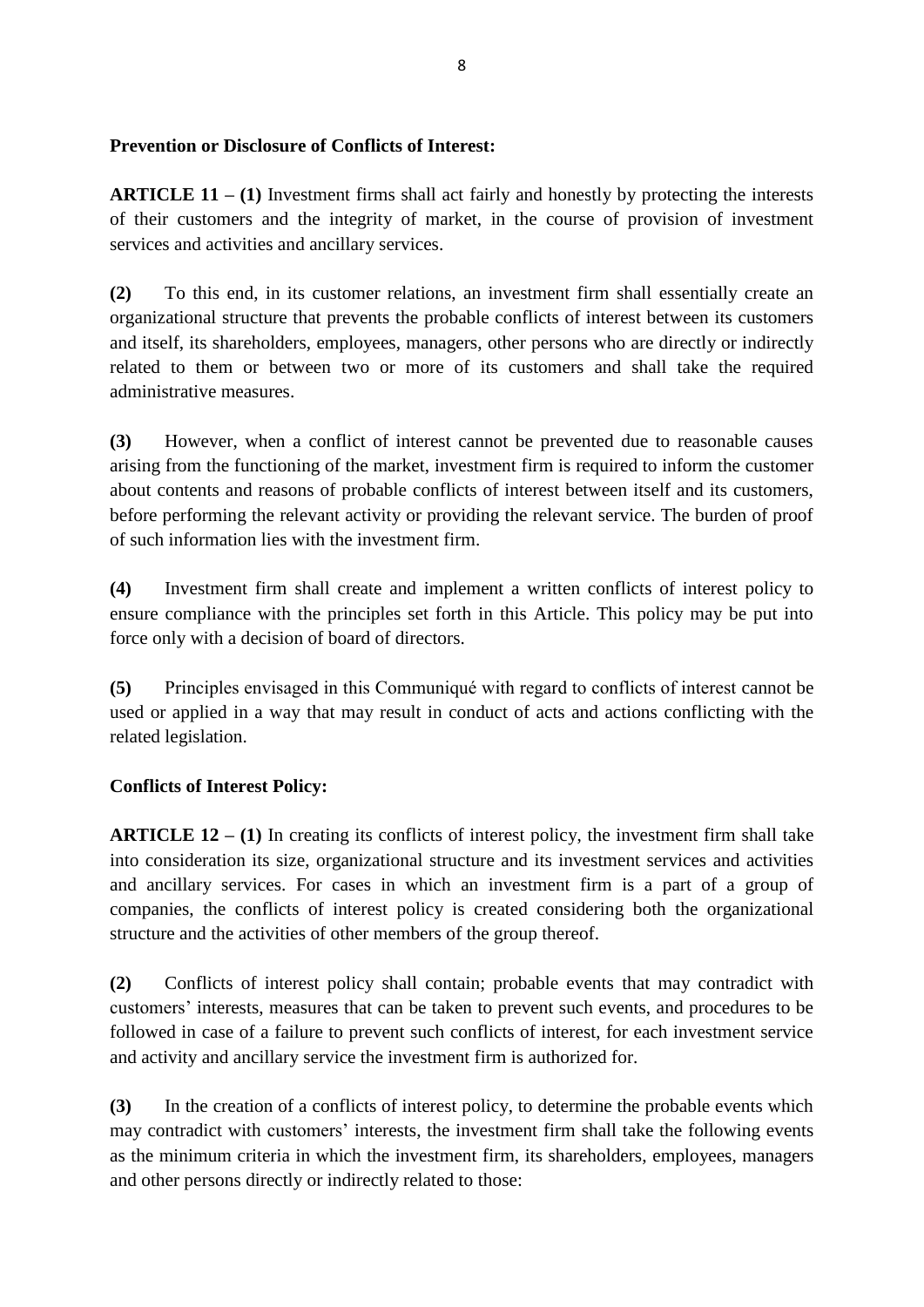- **a)** make a financial profit or be relieved of a financial loss to the detriment of customer; or
- **b)** derive personal benefit from services and activities provided to the customer in spite of the fact that the customer does not have any personal benefit therein; or
- **c)** derive personal benefit from the preference for a customer or a group of customers over another customer or another group of customers; or
- **ç)** make a financial profit, other than standard fees and commissions, from a person, other than a customer, resulting from activities and services provided to such customer.

**(4)** Measures accepted for prevention of probable conflicts of interest, and procedures to be followed in case of a failure to prevent such conflicts of interest, shall at least contain the following points:

- **a)** Measures to prevent or manage information flow within the investment firm or between members of the group of companies; and
- **b)** Measures to supervise the units within an investment firm that are subject to conflicts of interest, and the employees of such units; and
- **c)** Measures on compensation of employees working for the units of investment firm, that are subject to conflicts of interest; and
- **ç)** Measures to determine the places of duty of investment firm employees in such a manner that will not to lead to a conflict of interest.

**(5)** The elements stated in the third and fourth paragraphs hereof shall at least be defined for the following matters:

- **a)** The situation in which the loss incurred by the customer results in the investment firm making profit due to the very nature of the service or product offered when dealing on own account; and
- **b)** Provision of investment advisory and portfolio management services concurrently with providing services within the context of the activity of dealing on own account; and
- **c)** provision of investment advisory and portfolio management services concurrently with conducting the activity of underwriting in public offering for the same capital market instruments; and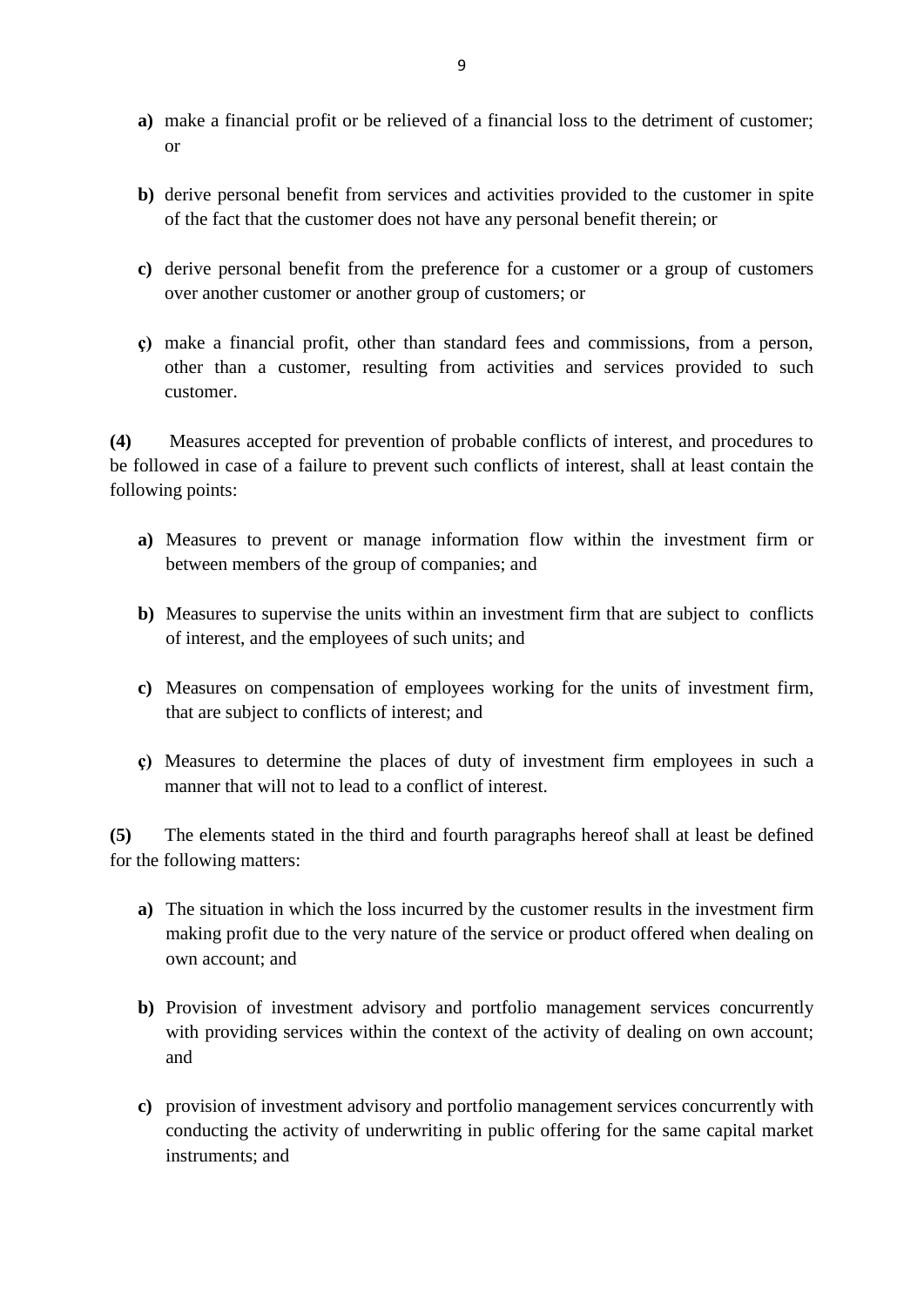- **ç)** Keeping in confidence the issuer information obtained during the provision of underwriting in public offering; and
- **d)** Protection of confidentiality of customer data and information obtained during the provision of custody services, against other service units.

**(6)** the Board, if determines that measures covered by the conflicts of interest policy; are not adequate for the management of conflicts of interests between a customer or a group of customers and the relevant investment firm, and/or are not applied, it may request additional measures on an investment firm basis or in general.

## **Conditions Relating to Personnel:**

**ARTICLE 13 – (1)** Managers, specialized personnel, inspectors, internal control officers and risk management officers of intermediary institutions must satisfy all the conditions sought for founding partners in Article 6 hereof, except for the requirement to have enough financial power and must not have been banned from conducting transactions in capital markets.

**(2)** Managers, specialized personnel, inspectors, internal control officers and risk management officers of intermediary institutions are required to hold a certificate of license proving their professional competence specified in the regulations of the Board pertaining to licensing and registry.

**(3)** Except for directors; managers, inspectors, internal control officers, risk management officers, research professionals, investment advisors, corporate finance professionals and portfolio managers are required to graduate with at least 4-years university education, and customer representatives, derivative instruments customer representatives, stock exchange brokers, settlement and operation professionals and derivative instruments accounting and operation professionals are required to graduate with at least 2-years university education (associate degree), unless otherwise stated in the related legislation thereto.

**(4)** The Board may require different educational and professional experience conditions for intermediary institutions' personnel according to the activities undertaken.

**(5)** Regarding banks; the conditions stipulated in this Article are sought for bank managers and specialized personnel working in the service units related to the preferred fields of activity.

# **General Manager and Deputy General Managers:**

**ARTICLE 14 – (1)** General manager and deputy general managers of an intermediary institution are required to have at least 7 years of professional experience specifically in financial markets or business administration and to have the honesty, integrity and reputation required for the position.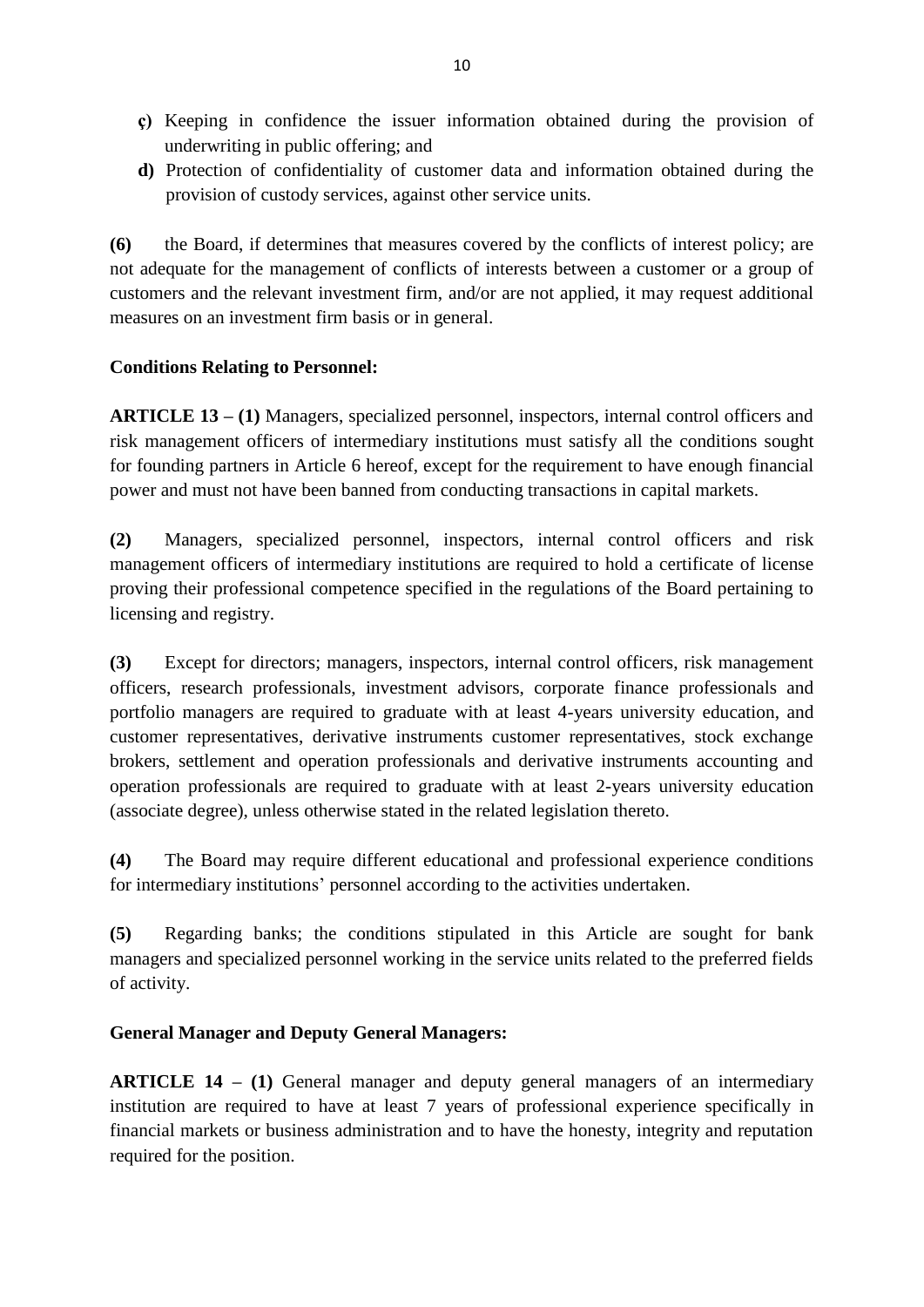**(2)** A general manager of an intermediary institution shall be employed solely for this position. However, general manager may assume such positions as a member of board of directors at; other institutions having management or capital relations with the related intermediary institution, institutions where said institutions directly or indirectly hold management or capital control, stock exchanges and other organized markets, settlement and custody institutions, and other financial institutions deemed appropriate by the Board, provided that the position is not an executive one and it does not cause the general manager to fail in performing his duties at the intermediary institution.

**(3)** The general manager position cannot be deputized for more than six months.

**(4)** The names of persons appointed as general manager or deputy general manager are required to be submitted to the Board, along with documents proving that they meet the conditions sought for in Article 13 hereinabove. If the Board does not express a negative opinion within 7 business days after receiving this information, the relevant persons may be appointed, and this appointment shall be reported by the intermediary institution to the Association within 10 business days thereafter.

**(5)** Reasons for the retirement of general manager and the deputy general managers who leave office for any reason whatsoever are required to be notified by the relevant intermediary institution and the retiring personnel to the Board and the Association within 3 business days thereafter.

**(6)** Even if recruited as coordinator, director or with other position titles, the personnel who are equivalent to a general manager and/or a deputy general manager in terms of powers and duties are subject to provisions of this Communiqué pertaining to general manager and deputy general managers and other personnel.

# **Board of Directors:**

**ARTICLE 15 – (1)** Board of directors of an intermediary institution is composed of at least three members. Majority of directors are required to graduate from universities with at least 4 years education.

**(2)** The conditions listed in Article 13 are sought for natural persons elected as a representative of a legal entity that is a member of the board of directors of an intermediary institution.

**(3)** If and when it is intended to delegate the managerial powers of board of directors of an intermediary institution to delegate member(s) of the board of directors, at least two members shall be assigned as delegate member, and their powers, duties and responsibilities shall be determined beyond any question.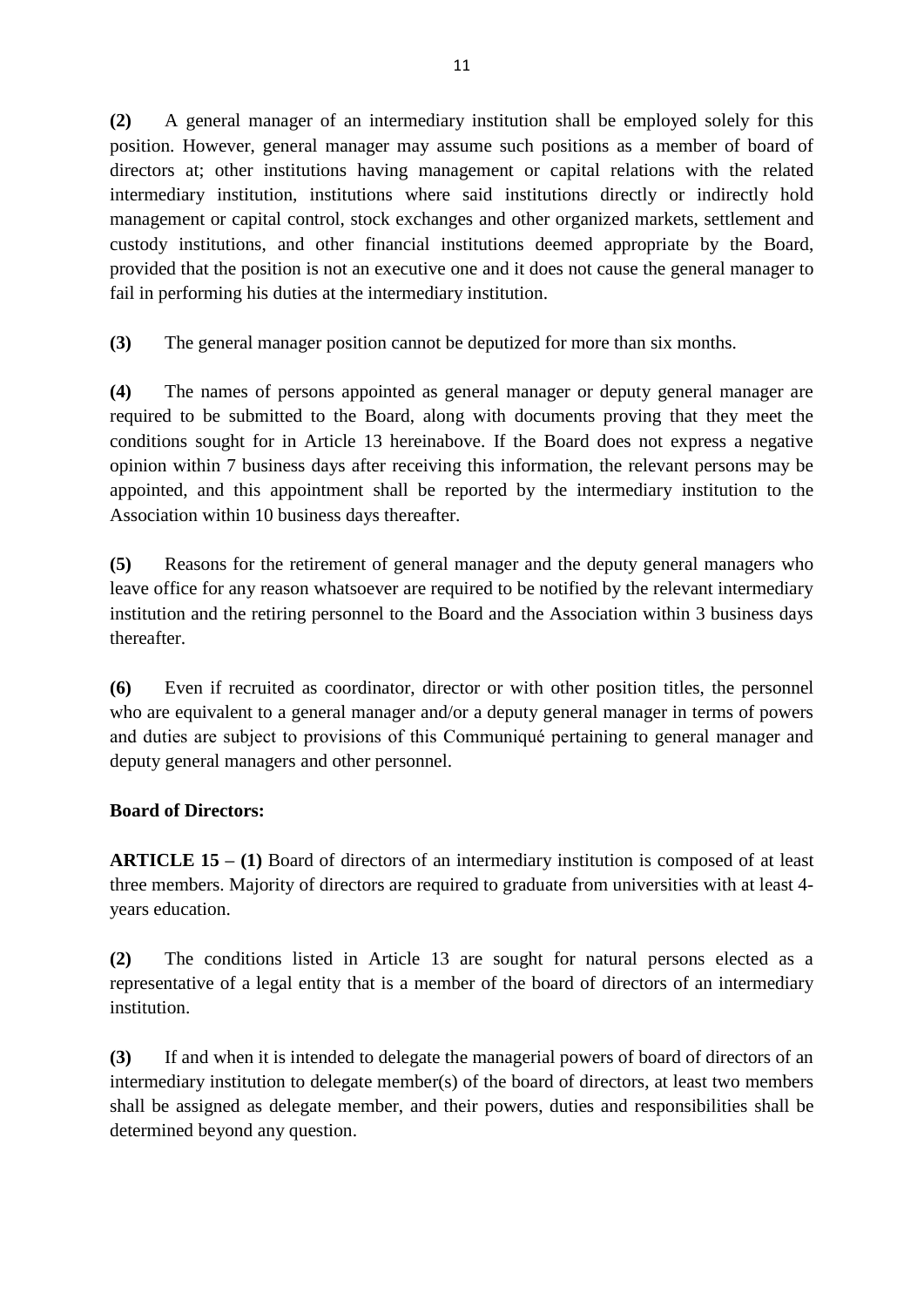**(4)** Members of the board of directors of an intermediary institution, if they at any time during the last two years entered into an employment, capital or commercial relationship with persons who are parties of a decision by the board of directors, or if those parties are blood relatives or relatives by marriage, up to third degree including spouses, shall disclose such relations with reasons to the board of directors and to ensure this fact recorded in the meeting minutes.

**(5)** The provisions of TCC pertaining to the prohibitions from participating in negotiations, trading with the company, indebtedness to the company or competing with the company imposed on directors are, however, reserved.

## **Professional Liability Insurance:**

**ARTICLE 16 – (1)** the Board may request procurement of a professional liability insurance at the stage of granting authorization or during the term of operations, on the basis of investment firms or in general.

## **Application and Authorization for Operating:**

**ARTICLE 17 – (1)** An intermediary institution, which fails to apply for an authorization for operating within 6 months following receipt of license for establishment from the Board, loses its right to take authorization for operating. The Board, if necessary, may extend this period of time by a maximum of 1 year.

**(2)** Intermediary institutions that fail to apply to the Board for authorization for operating in due time or intermediary institutions whose applications of authorization for operating are disapproved by the Board shall take a decision of dissolution or amend the clauses of its articles of association relating to trade name, objectives and fields of business to exclude investment services and activities therefrom, within no later than 3 months from the date of receipt of notice in connection therewith, and to send a copy of the relevant Turkish Trade Registry Gazette containing such amendment to the Board within 10 business days following the date of announcement.

**(3)** In order for an investment firm to be eligible to be authorized by the Board in order to initiate related business activity(ies) , the Board shall acknowledge that the investment firm has satisfied both the general conditions specified in this Communiqué and all special conditions stipulated for each investment service and activity in the regulations of the Board pertaining to investment services and activities and ancillary services, and that has the capacity and competence required to be able to perform its activities in compliance with the Board regulations.

**(4)** Investment firms shall apply to the Board with a petition accompanied with both information and documents proving that the investment firm satisfy all general and special conditions specified in this Communiqué and other information and documents which may be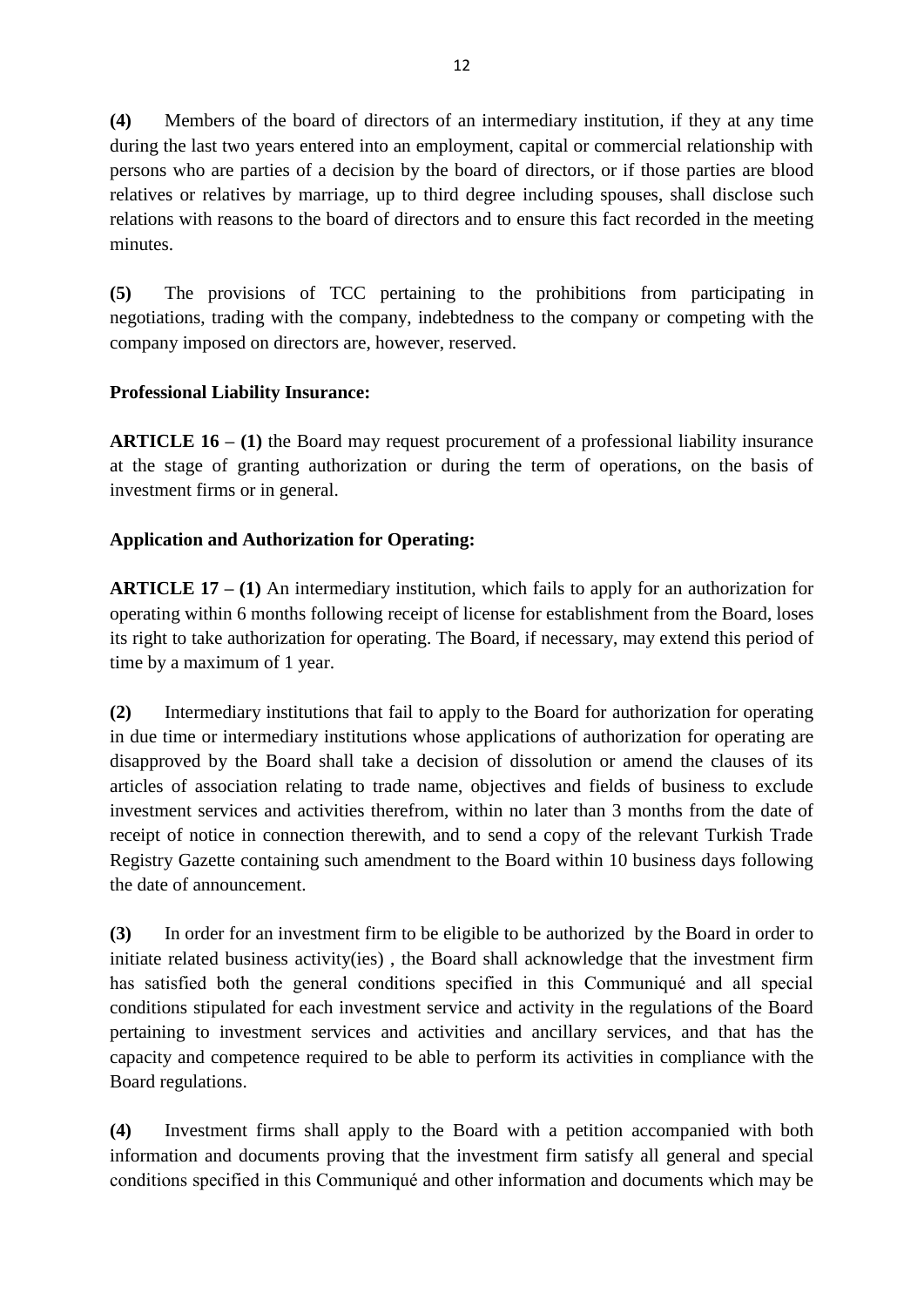requested by the Board. Applications which do not conform to the standards determined by the Board are not taken into consideration, and shall be returned. Information and documents to be submitted to the Board shall be signed by those authorized to represent the investment firm, and shall be complete for the purposes of proving that the required operational conditions are fulfilled. If additional information and documents requested by the Board are not delivered completely by the end of the time granted thereinfor, the application is cancelled. Applications are examined and finalized by the Board, and the decision is notified to the relevant persons, within maximum 6 months following the date of complete submission of all of the required documents to the Board.

**(5)** Applications for authorization to operate are separately examined, and if deemed appropriate by the Board, the investment firm is given a single authorization certificate showing all the investment services and activities that it may perform. Operations shall not be started before the receipt of authorization certificate.

**(6)** Before the delivery of authorization certificate, the public fees levied in reliance upon the Public Fees Law no. 492 dated 2/7/1964 shall be deposited, and the receipt of payment thereof shall be submitted to the Board. Authorization to operate is cancelled if the investment firm fails to submit the Board a receipt of payment of public fees within no later than 1 month following the notification of authorization from the Board.

**(7)** Firms which do not have an authorization for providing investment services and performing activities from the Board or the authorization of which are cancelled shall neither engage in these services and activities, nor use any word, phrase or expression giving public the impression of provision of such services and activities in their articles of association, trade name, advertisements and announcements. Firms, the business operations of which are temporarily suspended are also subject to these principles, except for the principles for articles of association and trade name.

**(8)** The provisions of this Article also apply to the applications for investment services and activities after the start of business operations.

**(9)** Investment firms shall also meet all general and special operational conditions throughout the term of their business operations after being authorized. An investment firm no longer fulfilling these conditions shall inform the Board within 3 business days thereafter.

**(10)** Investment firms, the business operations of which are temporarily suspended may, if and when it is determined by the Board that the breaches necessitating such sanction have been resolved, restart their business operations if and to the extent deemed appropriate by the Board considering the general and special conditions relating to business activities to be performed by the related investment firms.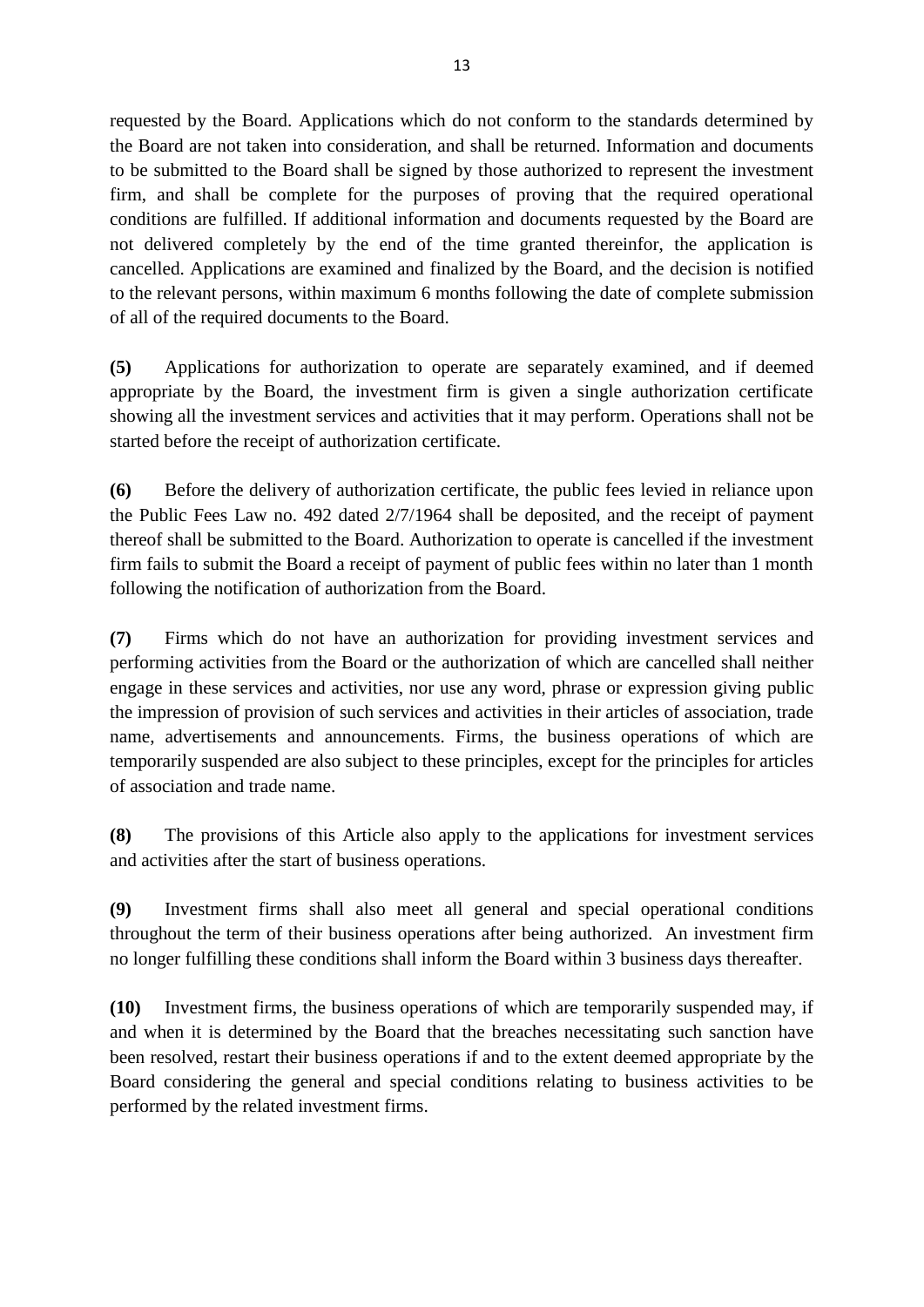# **FOURTH PART Investment Firm Personnel, and Principles Relating to the Personnel**

#### **Personnel of Investment Firms:**

**ARTICLE 18 – (1)** Intermediary institution personnel is composed of managers, specialized personnel, inspectors, internal control officers and risk management officers.

**(2)** The term "managers" includes Board directors, general manager and deputy general managers, and managers from all levels in the units where specialized personnel work, and personnel in levels between manager and specialized personnel in such units (deputy manager, supervisor, etc.), and branch managers and liaison office executives. The manager of specialized personnel assigned to work at bank branches is the manager of the unit to which said personnel are functionally linked to in the hierarchy in terms of the subject investment activities and services.

**(3)** Specialized personnel are the personnel reporting to the managers. Specialized personnel are composed of customer representatives, derivative instruments customer representatives, stock exchange brokers, research professionals, investment advisor, corporate finance professionals and portfolio managers, settlement and operation professionals and derivative instruments accounting and operation professionals.

**(4)** Customer representatives are personnel of investment firms, including, but not limited to the ones at decentralized organizational units, session halls and call centers, who take customer orders, and transmit these to relevant markets or institutions, and provide general investment advice or financial information to customers, and monitor the customer risks and collaterals (margins) in the process of receiving orders, and inform the customers about their accounts, and invest the cash receivables of customers, and carry out marketing activities related to the investment services and activities, and fully or partially performs other similar duties. If and when these activities are conducted for derivative instruments, the personnel fully or partially performing these duties are called "derivative instruments customer representatives".

**(5)** Personnel of call centers and bank branches who only work for receiving and transmitting customer orders to the system and generally, inform the customers about their accounts regarding investment fund participation units and public debt instruments issued by the Undersecretariat of Treasury listed and traded in stock exchanges and other organized markets are not deemed as customer representatives.

**(6)** Research professionals are the personnel in charge of activities such as conducting economic and financial researches, and following the developments in national and foreign markets and assessing their probable effects, preparing information which help customers make accurate investment decisions, and using and interpreting methods such as fundamental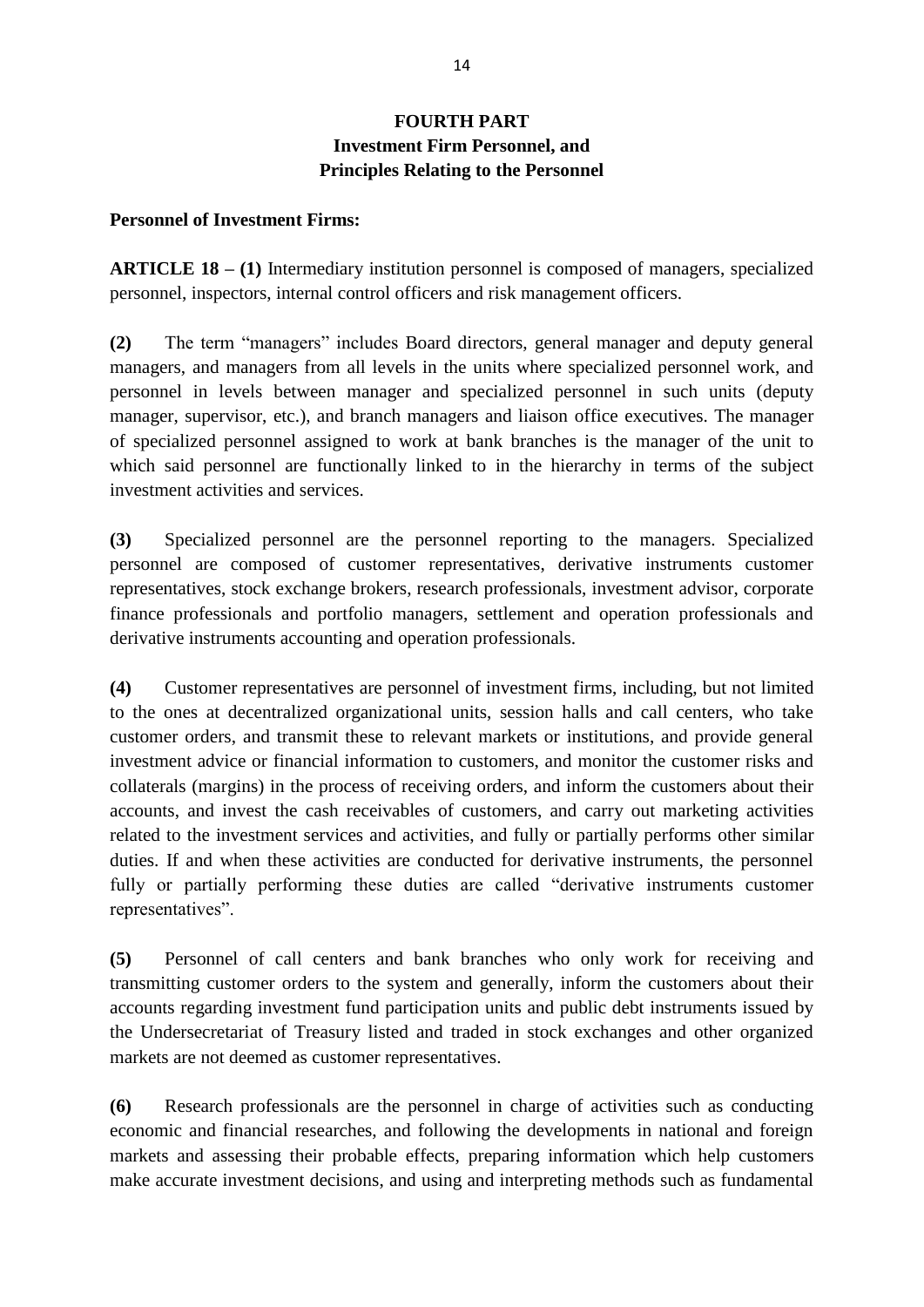and technical analyses. Personnel either working in specialized units in charge of capital market activities at development and investment banks or offering the services described in this paragraph to the said specialized units are considered as research professionals for the purposes of this Communiqué.

**(7)** Investment advisor is a personnel responsible for the provision of influential investment recommendations and comments to customers in authorized institutions regarding capital market instruments, those companies and institutions issuing them and similar other topics, and for partially or fully carrying out the activities listed in the regulations of the Board pertaining to investment advisory activity.

**(8)** Corporate finance professional at an authorized institution is a personnel who is fully or partially responsible for preparing price determination reports on public offerings of capital market instruments, preparing prospectuses, certificates of issue or announcements of sales to investors and if any, other sales documents presented to the Board for approval, together with issuers and/or public offerers, and working on the determination of details such as issue price, issue amount and public offering process.

**(9)** Portfolio manager is a personnel who is fully or partially responsible as and in the capacity of a proxy in authorized institutions for creating and managing portfolios in conformity with financial situation, risk – yield preferences and investment periods of customers, and for carrying out the activities stated in the regulations of the Board pertaining to individual portfolio management activities.

**(10)** Settlement and operations professional is a personnel of investment firms who fully or partially conducts netting, clearing and settlement operations relating to capital market instruments following the execution of orders, and reflects the transactions to customer accounts, and makes the daily account balance checks, and follows up on the customer identity information, and executes transfers between accounts, and monitors collaterals in the name of customers, and monitors capital increases and dividend distributions and ensures that the customer benefits from thereof, and takes similar other actions. If and when these activities are conducted for derivative instruments, the personnel fully or partially performing them are called "derivative instruments accounting and operations professionals".

**(11)** Inspectors, internal control officers and risk management officers are those personnel employed by intermediary institutions for performing tasks defined for them in the internal audit system pursuant to the relevant regulations of the Board.

**(12)** The personnel performing tasks and exercising powers that are attached to a position title even if these personnel are in fact employed for a different position title, are governed by the provisions of this Communiqué. However those employed as specialized personnel shall use the position titles specified in this Article.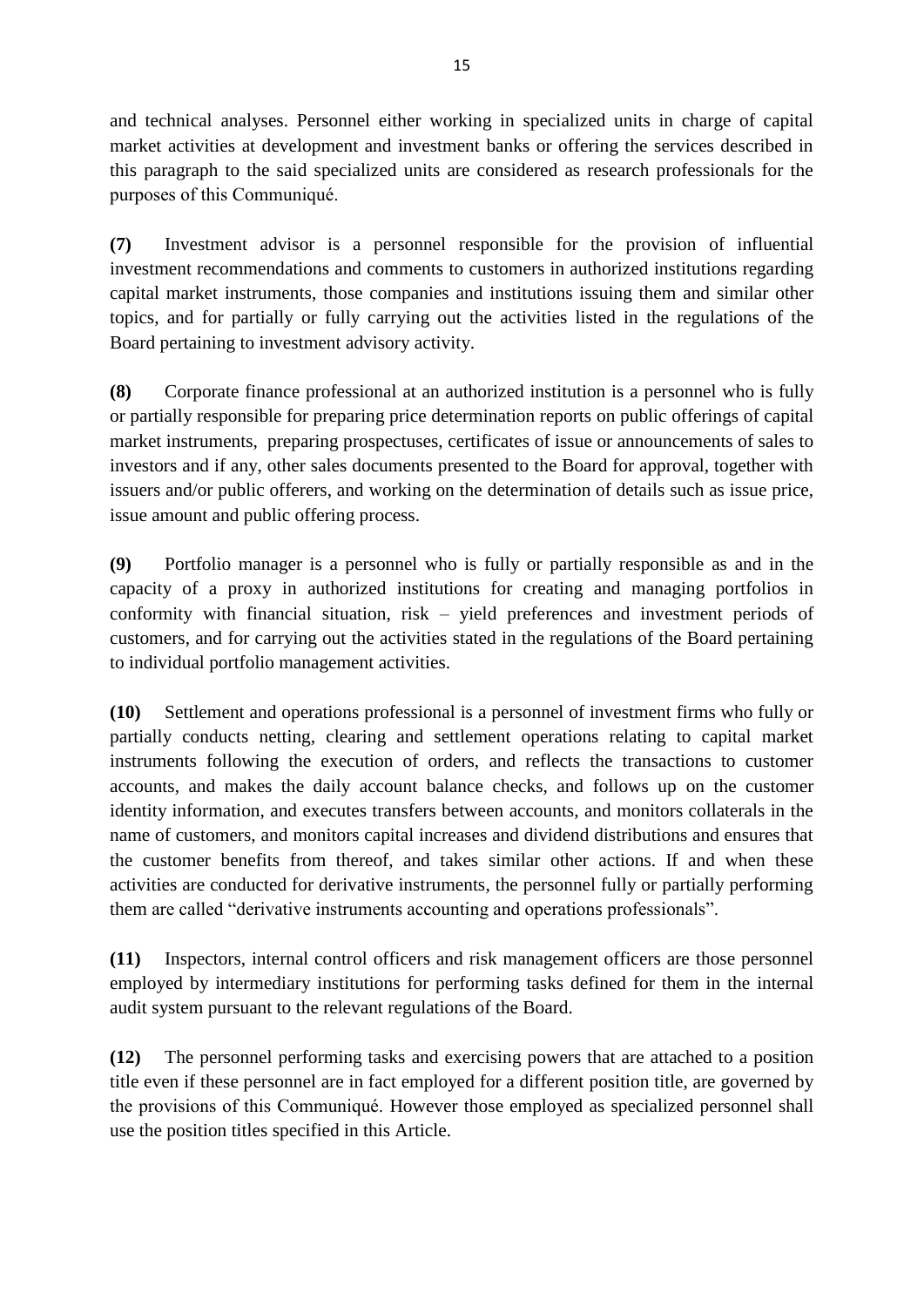### **Principles Relating to Personnel:**

**ARTICLE 19 – (1)** During the provision of investment services and activities and ancillary services, the managers, specialized personnel, inspectors, internal control officers and risk management officers of intermediary institutions shall abide by the principles set forth in Articles 20, 21, 22 and 23 herein below.

**(2)** Banks are also governed by and subject to the provisions of the preceding first paragraph with regard to their services and activities under the Law.

# **Professional Competence Principle:**

**ARTICLE 20 – (1)** Intermediary institutions shall seek for and assure the required professional competences in their personnel. Professional competence refers to an educational background such as an associate, bachelor's or postgraduate degrees and a professional experience appropriate for performing relevant tasks at intermediary institutions.

**(2)** Intermediary institutions shall offer qualified investment services and activities throughout their operations, and be aware of the fact that customers expect them to fulfill such obligations. To this end, they shall provide professional training or provide opportunities to enhance the personnel's professional and technical knowledge.

### **Professional Care and Diligence Principle:**

**ARTICLE 21 – (1)** Intermediary institutions personnel shall take professional care and diligence in their activities and decision making process. Care and diligence refer to the importance to be attached to details, and the care and efforts to be shown by a careful and prudent personnel under the same conditions.

**(2)** Minimum level of the required care and diligence is full compliance with the framework agreement signed with the customer, and the provisions of this communiqué, and the rules and principles of services and activities in the regulations of the Board pertaining to investment services and activities and ancillary services, and the standards determined by the Association in its rules and by the intermediary institution in its internal rules and procedures.

### **Principle of Honesty:**

**ARTICLE 22 – (1)** Intermediary institutions and their personnel, when conducting their professional activities, shall act and behave with manners and considerations that assure honesty and objectivity.

**(2)** Intermediary institution personnel should avoid all kinds of conflicts of interest they may encounter when conducting their activities, and should not permit any intervention that may affect their honesty and objectivity.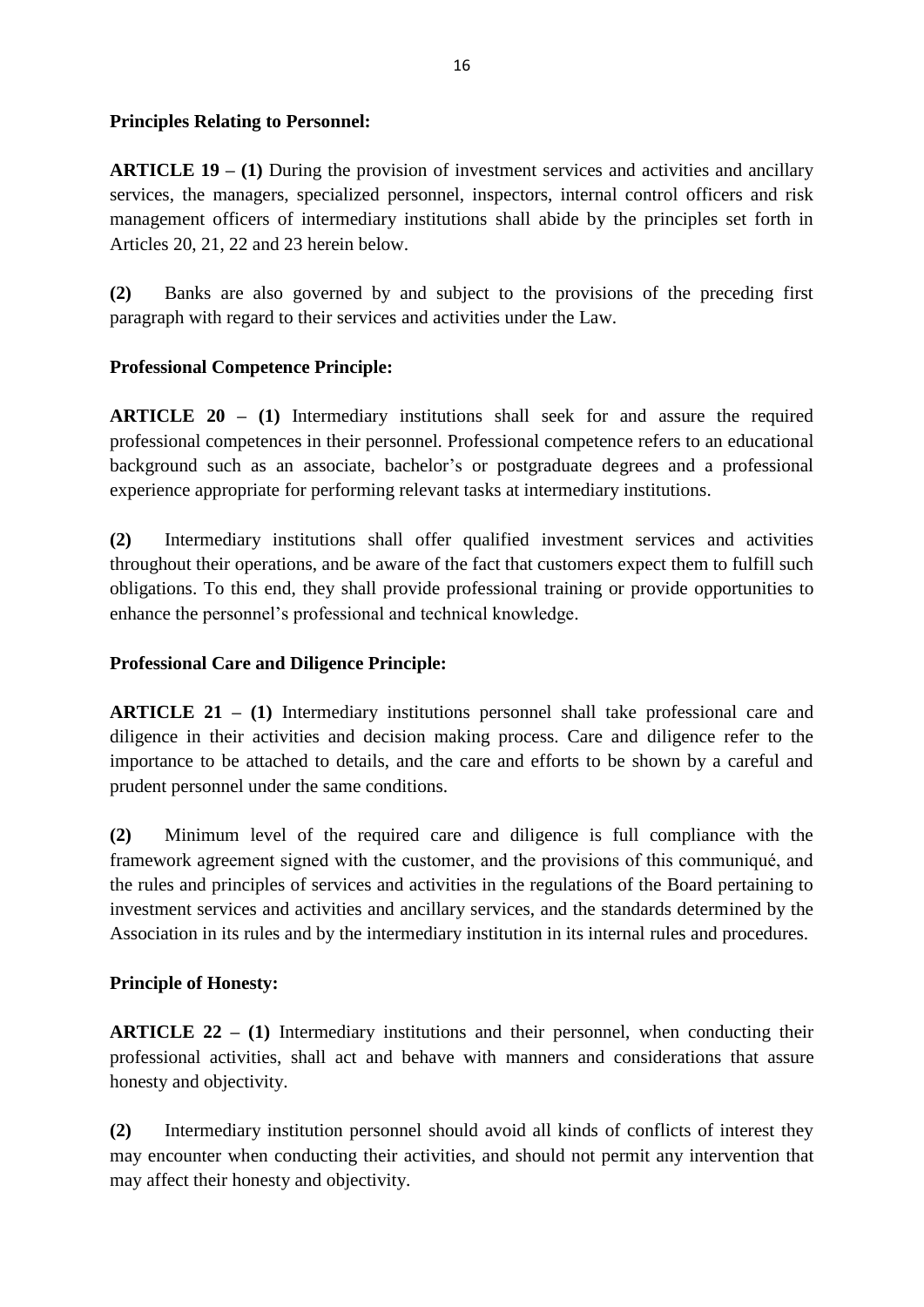#### **Principle of Secrecy:**

**ARTICLE 23 - (1)** Intermediary institutions, intermediary institution personnel and external service providers of intermediary institutions cannot disclose confidential information they learned about intermediary institutions and their customers within the scope of the provision of investment services and activities in the course of performing the assigned tasks and cannot use these secrets and confidential information in the interests of themselves or third parties.

**(2)** Announcements and notifications made for the purposes of public disclosure as required by the legislation and the provision of information to relevant official authorities during all kinds of administrative investigations and prosecutions and about situations forming an offence, are not considered within the scope of the principle of secrecy as long as they are based on official documents and certificates received from authorized institutions or persons pursuant to the related legislation.

# **FIFTH PART Principles for the Activities of Investment Firms**

#### **General Principles to Be Complied With Throughout the Performance of Activities:**

**ARTICLE 24 – (1)** Investment firms shall comply with the following rules and principles in the course of performance of their investment services and activities. These firms are required:

- **a)** To carry out their activities in accordance with the principles set down in the framework agreement signed with customers, the obligation to execute customer orders with best effort and the obligation of due care and loyalty; and
- **b)** To behave like a prudent merchant during performance of their activities, to show appropriate professional care and diligence required for business, and to this end, to take all kinds of necessary measures; and
- **c)** To effectively use the sources they have for sustaining the performance of their activities; and
- **d)** In their relations with customers, to provide sufficient information and transparency about rules and regulations concerning dematerialized system and investor protection as well as all issues relating to customers.

**(2)** Investment firms have to become member of the Association and to participate in ICC (Investor Compensation Center).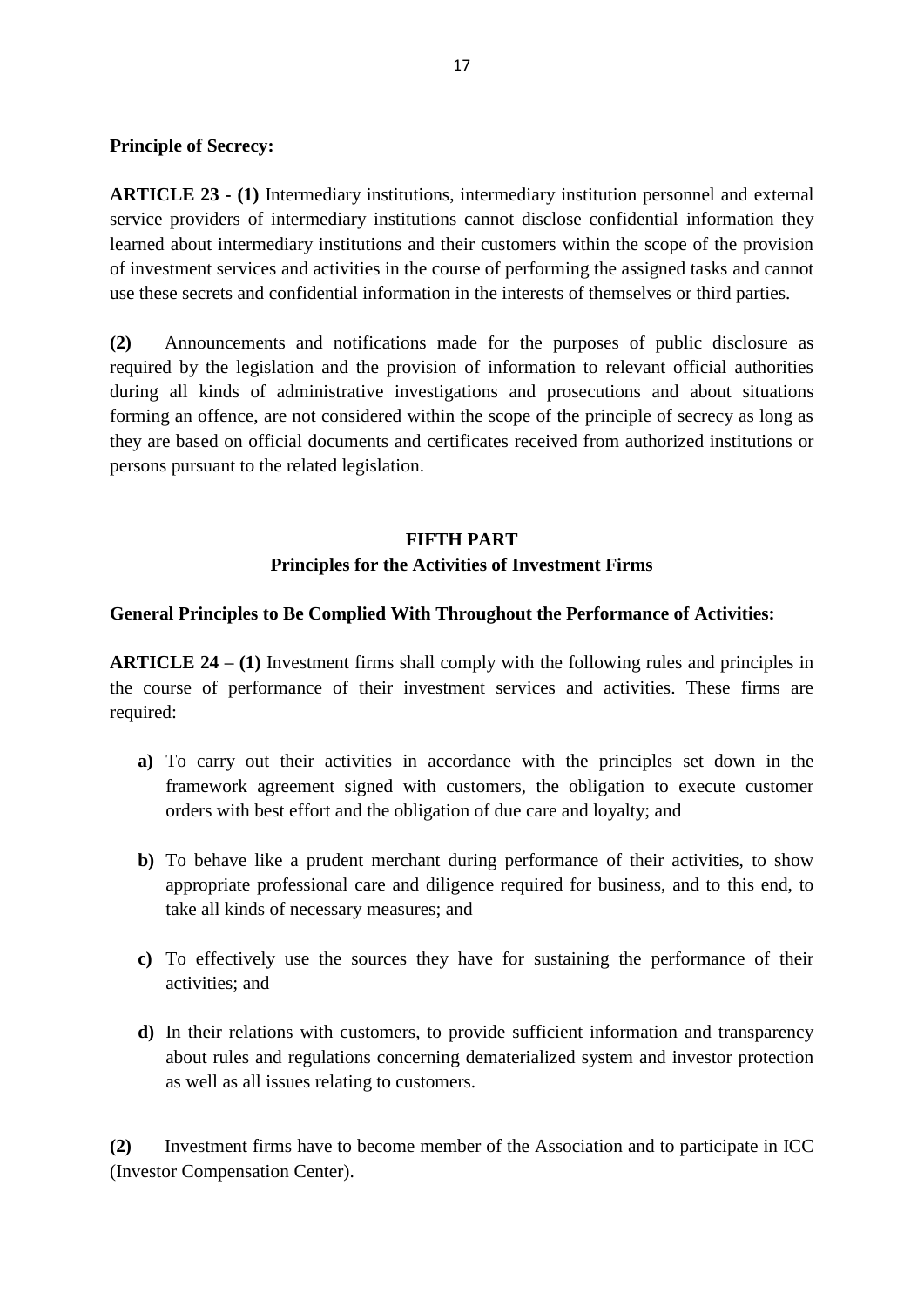#### **Obligation to Inform Customers About Risks:**

**ARTICLE 25 – (1)** Before signing a framework agreement with regard to investment services and activities, the investment firms shall inform their general customers, as defined in Article 31 hereof, about general risks relating to capital market instruments and investment services and activities, and to this end, submit a copy of "Investment Services and Activities General Risk Statement Form", the minimum contents of which are determined by the Board as shown in Annex 1, and get a written statement verifying that this form is read and understood by the customer, and give one copy to each customer.

**(2)** Before starting to render services to their general customers in the context of the activity of intermediation in trading transactions, the investment firms shall explain to their customers the risks of capital market instruments to be traded in addition to the general risk statement referred to in the preceding first paragraph, and get a written statement verifying that the explanations are read and understood by the customers. A copy of said explanations is also required to be delivered to each customer.

**(3)** The explanations to be made pursuant to the preceding second paragraph must at least contain the following information:

- **a)** Rates or amounts of all kinds of commissions, fees and taxes relating to transactions; and
- **b)** Information as to whether the relevant capital market instrument has a secondary market or not; and
- **c)** Risk profile of capital market instrument to be traded, including but not limited to the counterparty risk, liquidity risk and market risk; and
- **ç)** Information on how over-the-counter derivative products are generally structured and priced; and
- **d)** Information on market maker and issuer, if any; and
- **e)** Information on how the risks about capital market instruments will be monitored; and
- **f)** Regarding the transactions in foreign markets, in addition to the information above information on :
	- **1)** How the money is transferred abroad; and
	- **2)** Exchanges and platforms used for transactions; and
	- **3)** Where the capital market instruments or customer assets are kept in custody; and
	- **4)** The counterparty if the transaction is executed in over-the-counter markets; and
	- **5)** Whether the markets at which transactions are executed have some type of investor compensation schemes, and if any, the scope of compensation.

In principle, the information listed above shall be explained by using quantitative or concrete examples as far as possible, rather than by general and ambiguous expressions or references made to regulations and laws.

**(4)** Specifically for leveraged transactions as a minimum, circumstances in which the investment firm takes a position as a counterparty to customer, and as a requirement of nature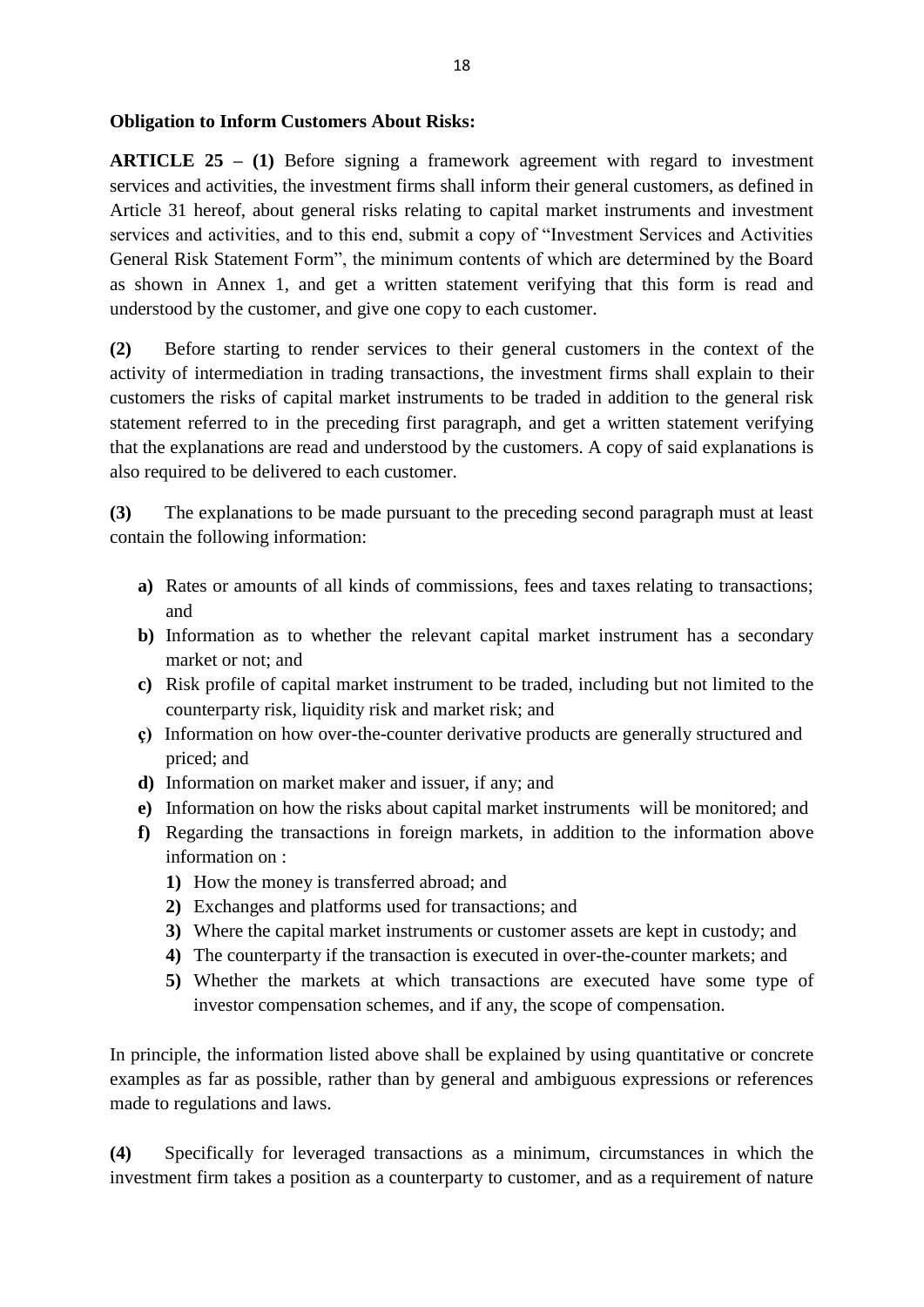of the service or product offered, the loss incurred by the customer results in a profit obtained by the investment firm, said conflict of interest shall separately be stated and indicated in risk statement form.

**(5)** In the case of a change in the abovementioned explanations, a notice shall be sent to relevant customers regarding the change and a written statement of the customer shall be taken, within 3 business days following the date the investment firm realize the change,. If and when the customer intends to invest on a new capital market instrument, the relevant risk statement shall be made before starting any transaction. Notices to be sent to the customer pursuant to this paragraph may also be transmitted via electronic media.

**(6)** Explanations required to be made under this Article must be plain and understandable. The burden of proof relating to these explanations and the updates required therein lies with the investment firm.

**(7)** If demanded so by professional customers described in Article 31, the investment firm shall make the explanations mentioned in second and third paragraphs hereof.

# **Obligation to Sign Framework Agreement:**

**ARTICLE 26 – (1)** Before starting any transactions with customers, investment firms shall sign a written agreement regarding the services and activities to be offered thereunder. Minimum contents of this agreement are determined by the Board. This agreement is a framework agreement that generally regulates the relations between investment firm and its customers, and is signed once at the beginning, and constitutes the baseline for individual transactions.

**(2)** A single framework agreement may be signed with regard to more than one investment service and activity, provided that the required minimum contents for each different agreement are included in that single framework agreement.

**(3)** Agreements shall be issued with consecutive serial numbers and printed at least in one original copy, and the copy of said original that contains the signature of approver and the seal of investment firm verifying that it is the same as the original shall be delivered to the customer. The signed and sealed original copy of agreement retained by the investment firm shall contain the phrase saying that a copy thereof is received by the customer and shall be signed.

**(4)** The agreement shall be renewed when there is a change in the party (parties), to the agreement resulting from cases such as acquisition, merger, inheritance, incorporation of new beneficiaries to joint accounts, or parting of some beneficiaries therefrom.

**(5)** Framework agreements cannot contain provisions that contradict with capital markets legislation, and provisions that seriously impair the rights of customers and that provide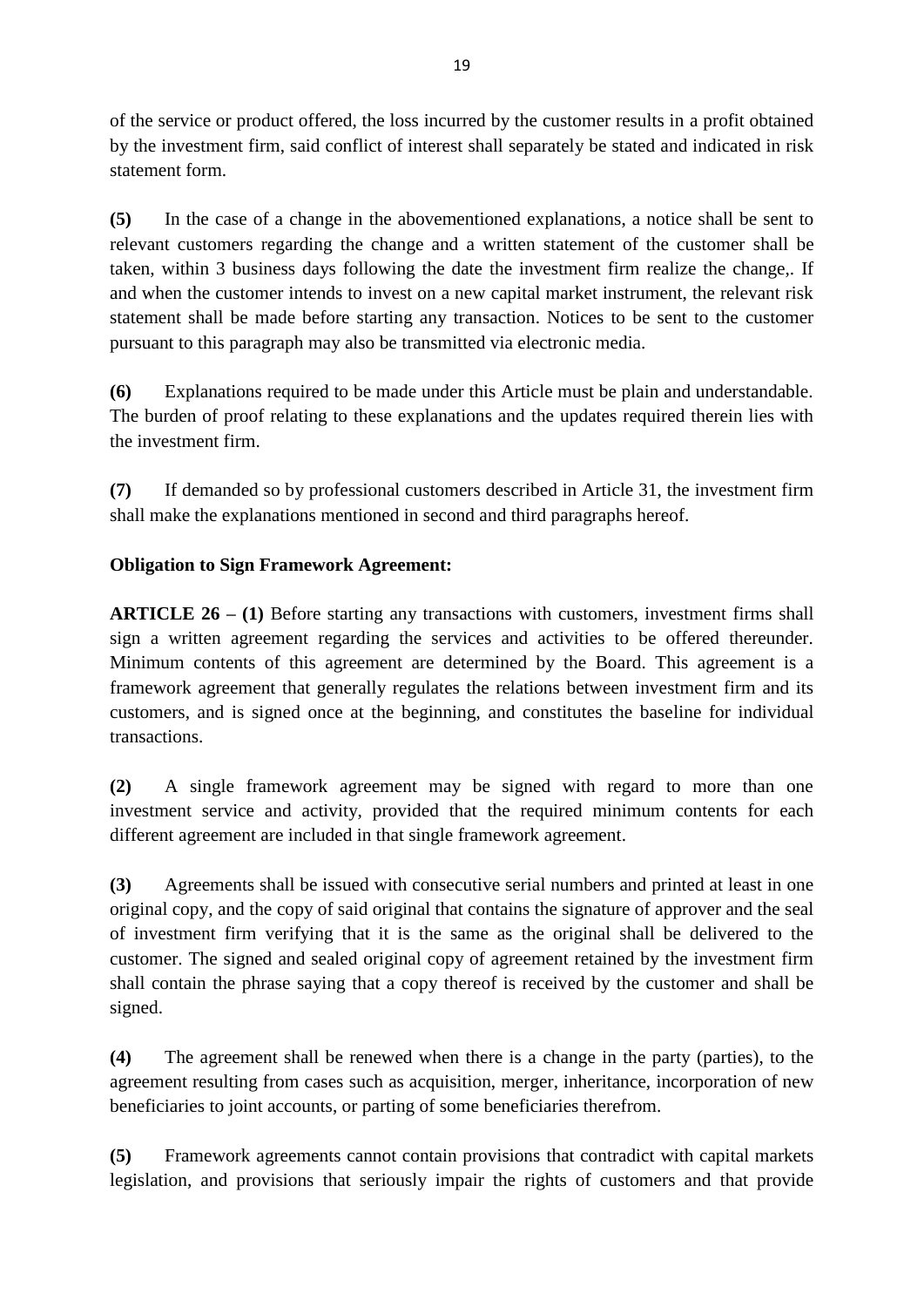unilateral and extraordinary rights in favor of investment firms and that impose the burden of proof for orders to customers.

**(6)** General provisions shall be applied to circumstances for which there is no provision in the framework agreements.

## **Customer Number and Customer Accounts:**

**ARTICLE 27 – (1)** A different customer number shall be assigned to each customer with whom a framework agreement is signed. More than one account may be opened with the number assigned to customer according to the agreement signed. Customer and account numbers assigned to a customer shall not be assigned to any other customer before the end of 10 years following the date of expiration of the framework agreement signed with that customer.

**(2)** The investment firm shall open or provide the opening of, a customer custody subaccount at the authorized settlement and custody institution and/or at CRA before accepting any order from the customer or before transmitting any order given in the name of the customer who is a party to the signed framework agreement with the investment firm, and shall get a registry number and enable matching it with the customer number. A registry number which is already assigned shall also be matched to the customer number.

**(3)** The same customer account number is used also for the customer custody sub-account at the authorized settlement and custody institution and/or CRA.

**(4)** Investment firms shall not accept orders from customer accounts that have not been assigned a registry number or have not been matched with registry number at the authorized settlement and custody institution and/or at the CRA. The Board, however, reserves the right to make exemptions to this provision for different types of capital market instruments.

**(5)** Changes in the names of natural person customers or in the trade names of legal entity customers shall be notified to the authorized settlement and custody institutions and/or the CRA immediately after receiving such information.

### **Internet Sites of Investment Firms:**

**ARTICLE 28 – (1)** Investment firms shall open an internet website containing information about investment services and activities for which they are authorized, and about the company, or shall improve their existing websites accordingly, and shall create a separate section at this web site for each investment services and activities for which they are authorized.

- **(2)** Internet website is required to contain at least:
	- **a)** the types of services the firm is authorized to offer; and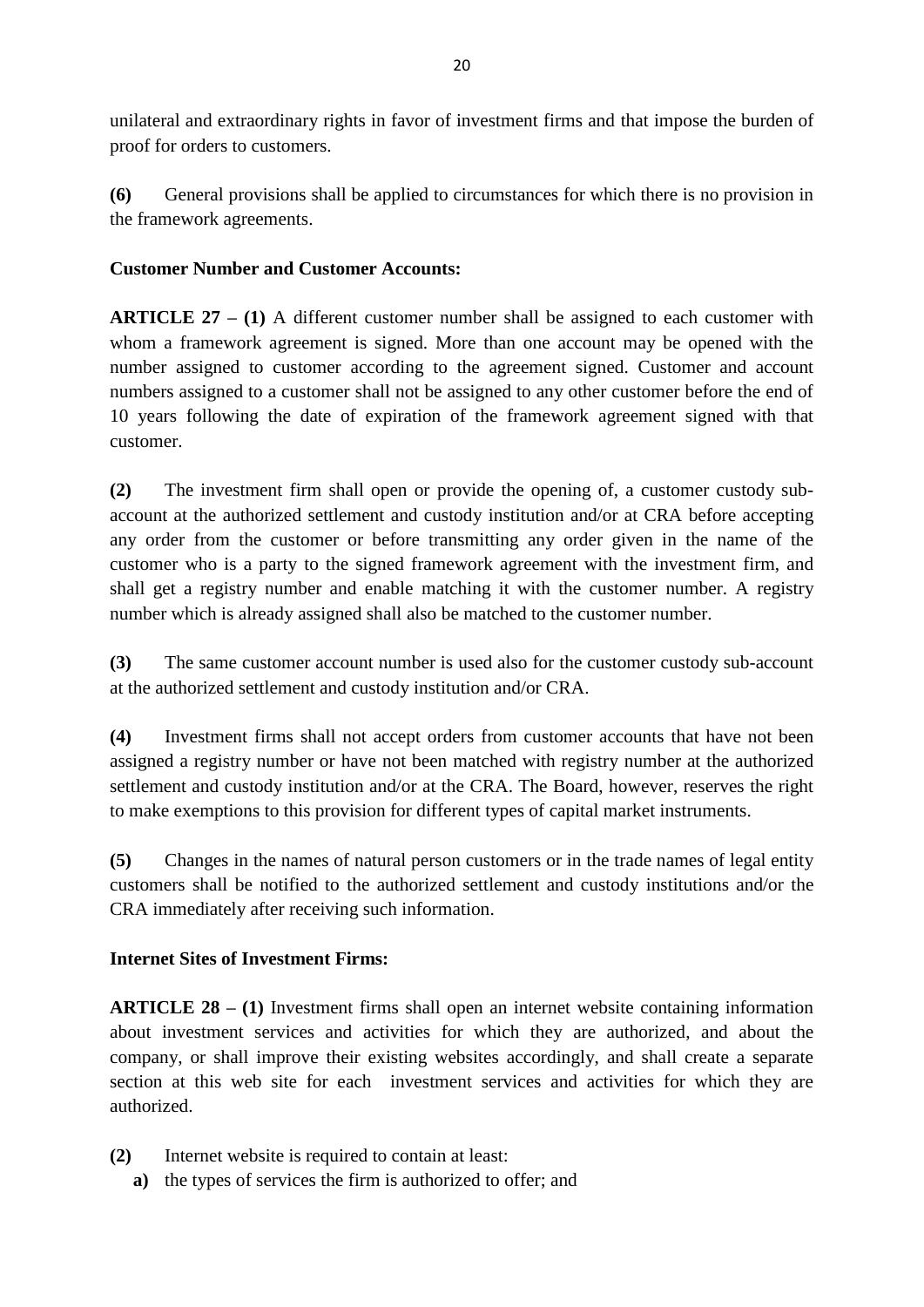- **b)** Introductory information, if any, on the institution in favor whom the operations are carried out; and
- **c)** Minimum elements and risks of transactions; and
- **ç)** Conditions for safe keeping and use of personal data and information received; and
- **d)** Methods in which transmission, execution, clearing and settlement of orders are done; and
- **e)** Order execution policies; and
- **f)** Instantaneous price bids for buying/selling capital market instruments not listed and traded in stock exchange(s), except for derivative instruments created one to one with any customer in line with the customer's needs and demands; and
- **g)** Principles for transactions that can be made by customers via electronic media, and for notices to be delivered to customers via electronic media; and
- **ğ)** Information on capital market instruments, stock exchanges and markets they are traded at; and
- **h)** The provisions of the legislation that professional customers cannot benefit from; and
- **ı)** Emergency contact information that customers can use in emergency and contingency situations and minimum measures to reduce the risks to customers, pursuant to the "Contingency Plans" specifically designed against probable risks; and
- **i**) A statement stating that "information provided in the page is general, and the page may not contain adequate information that support trading decisions of customers": and
- **j)** Probable risks and security of computer network and encrypting systems used; and
- **k)** Characteristics and risks (if any) of, and security measures for, trading platform and computer network used, and alternative communication methods that may be used against probable risks in the platform.

**(3)** With respect to leveraged transactions, intermediary institutions shall announce within 2 business days following the end of each quarter the proportional distribution of accounts in profit and in loss on the website, as will be detailed by the Board. Accounts closed during the relevant period are also taken into account in the distribution.

### **SIXTH PART**

### **Customer Classification and Appropriateness Test**

### **Definition of Customer and Know-Your-Customer Rule**

**ARTICLE 29 - (1)** Customer refers to all natural and legal persons to whom investment services and activities and ancillary services are provided and offered by investment firms.

**(2)** Investment firms shall, pursuant to the provisions of the Law no. 5549 dated 11/10/2006 on Prevention of Laundering Proceeds of Crime and other relevant legislation, verify the identity information of their customers before opening an account for them.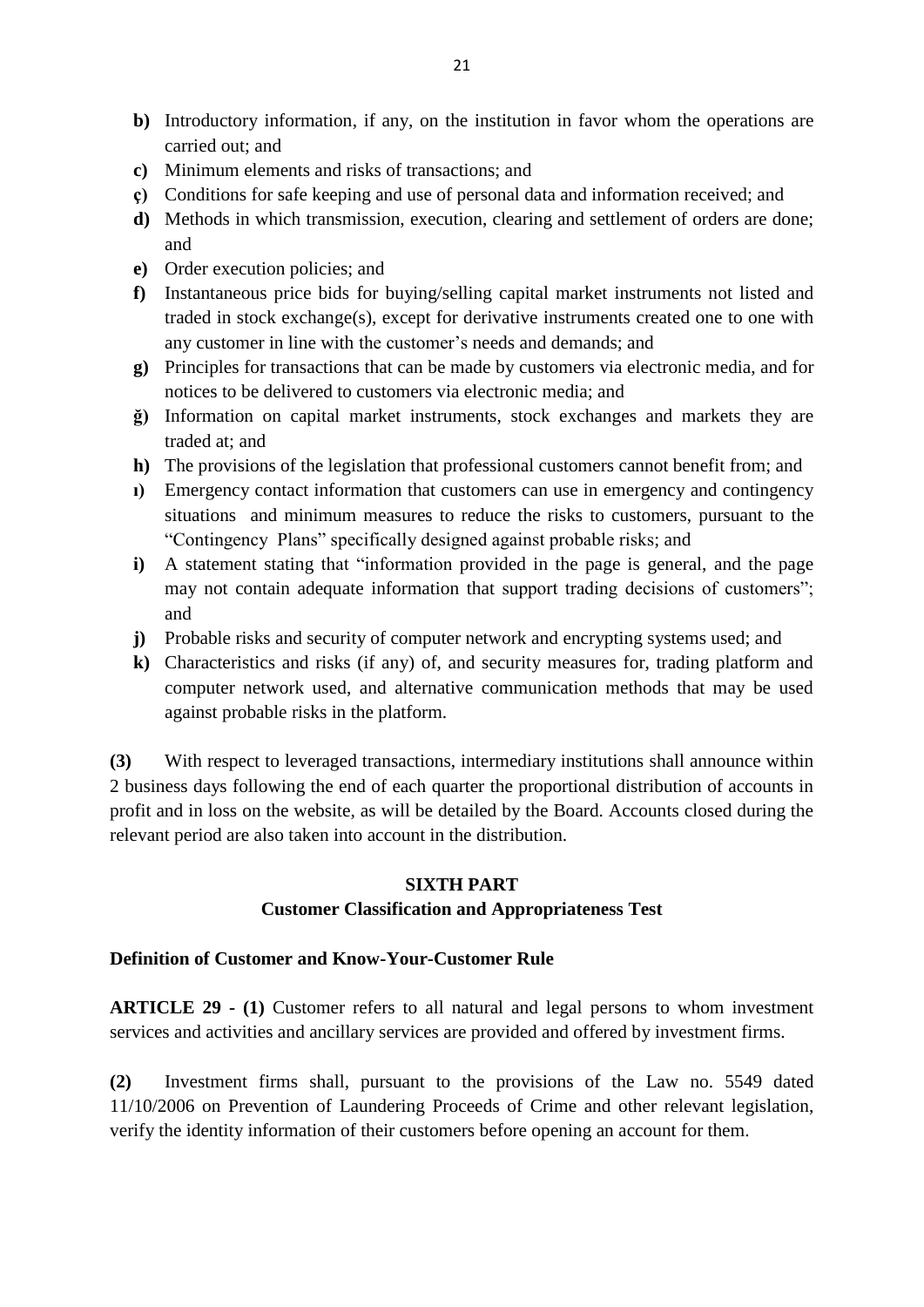**(3)** Verification of identity shall be made separately for each beneficiary in the case of joint accounts.

**(4)** Other than customer, persons only duly authorized by the customer through a notarycertified power of attorney may conduct transactions in the name and account of the customer. Identity information of the proxy shall be verified as per second paragraph hereof. Said information and any changes therein will be notified to the authorized settlement and custody institution and/or to CRA immediately after receiving such information by investment firms.

**(5)** Investment firms shall, before opening an account for foreign banks and intermediary institutions, receive a letter of undertaking from such banks or institutions stating that identity information of their customers for whose account the transactions are executed, will be disclosed.

# **Customer Classification:**

**ARTICLE 30 – (1)** Investment firms shall classify all their customers as either professional or general customer in line with the principles set forth in this Part of the Communiqué, offer services and carry out activities in tandem with this classification, and to fulfill their obligations in accordance with customer classes.

**(2)** When classifying customers, investment firms shall inform their customers about the class they are included in pursuant to this Communiqué and provisions of the applicable legislation, and their rights of changing the class they are included in.

**(3)** Customers, in an event that may affect the customer classification, shall inform their investment firms whereas the investment firms upon receiving an information on an event which may affect the customer classification, shall take the required actions to fulfill their obligations from the applicable legislation. The customers are responsible for the accuracy of the information given, and if necessary, updating, the information within the frame of the principles cited hereinabove.

**(4)** Investment firms shall request from their customers the documents proving that the customer is a professional customer, and keep such documents for a period of time set forth in the regulations of the Board pertaining to documentation and recording.

### **Professional Customer and General Customer:**

**ARTICLE 31 – (1) "Professional customer" refers to a customer who has experience,** knowledge and expertise required for giving his own investment decisions and evaluating and assessing associated risks. In order to be categorized as a professional customer, a customer shall be from one of the following institutions or must have the listed qualifications: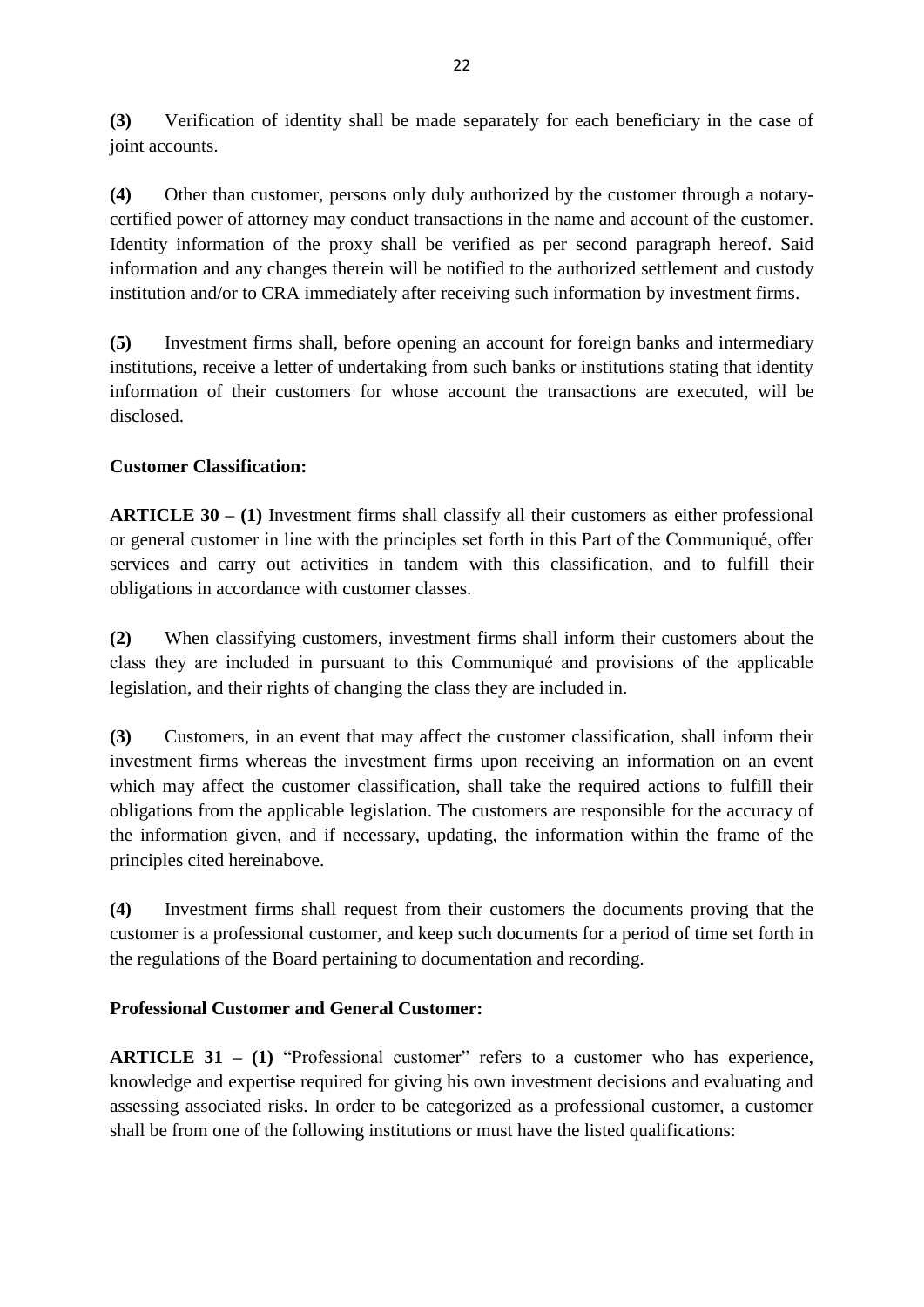- **a)** Intermediary institutions, banks, portfolio management companies, collective investment schemes, pension funds, insurance companies, mortgage finance corporations, asset management companies and their equivalent institutions residing abroad; and
- **b)** Pension and charity funds, and funds established pursuant to temporary article 20 of the Social Security Law no. 506 dated 17/7/1964; and
- **c)** Public entities and institutions, and Turkish Central Bank, and such international organizations as World Bank and International Monetary Fund; and
- **ç)** Other institutions which may be accepted by the Board to be similar to the aforementioned institutions due to their characteristics; and
- **d)** Institutions meeting at least two of the criteria of having a total assets of more than 50,000,000 Turkish Lira, a yearly net sales of more than 90,000,000 Turkish Lira, and a shareholders' equity of more than 5,000,000 Turkish Lira; and
- **e)** Customers accepted as a professional customer upon the demand mentioned in Article 32 herein below.

**(2)** Investment firm should, before engaging in any activity or providing any service, inform its professional customers in writing about the provisions of the legislation that they cannot benefit from.

**(3)** If a customer does not prefer being categorized as a professional customer and submits a written request to the investment firm accordingly, the investment firm has to take this request into consideration.

**(4)** Customers who are not included within the scope of the professional customer definition shall be accepted and treated as "general customers".

### **Customers Accepted As Professional Customers Upon Request:**

**ARTICLE 32 – (1)** General customers having proved to meet at least two of the following criteria can make use of the services and activities that the investment firm can provide as professional customers, only if they request so in writing. Customers to be accepted as "professional customers" shall meet at least two of the following criteria:

**a)** They executed at least 10 transactions and a minimum trading volume of 500,000 Turkish Lira in the markets where trading is requested for each quarterly period during the past one year; and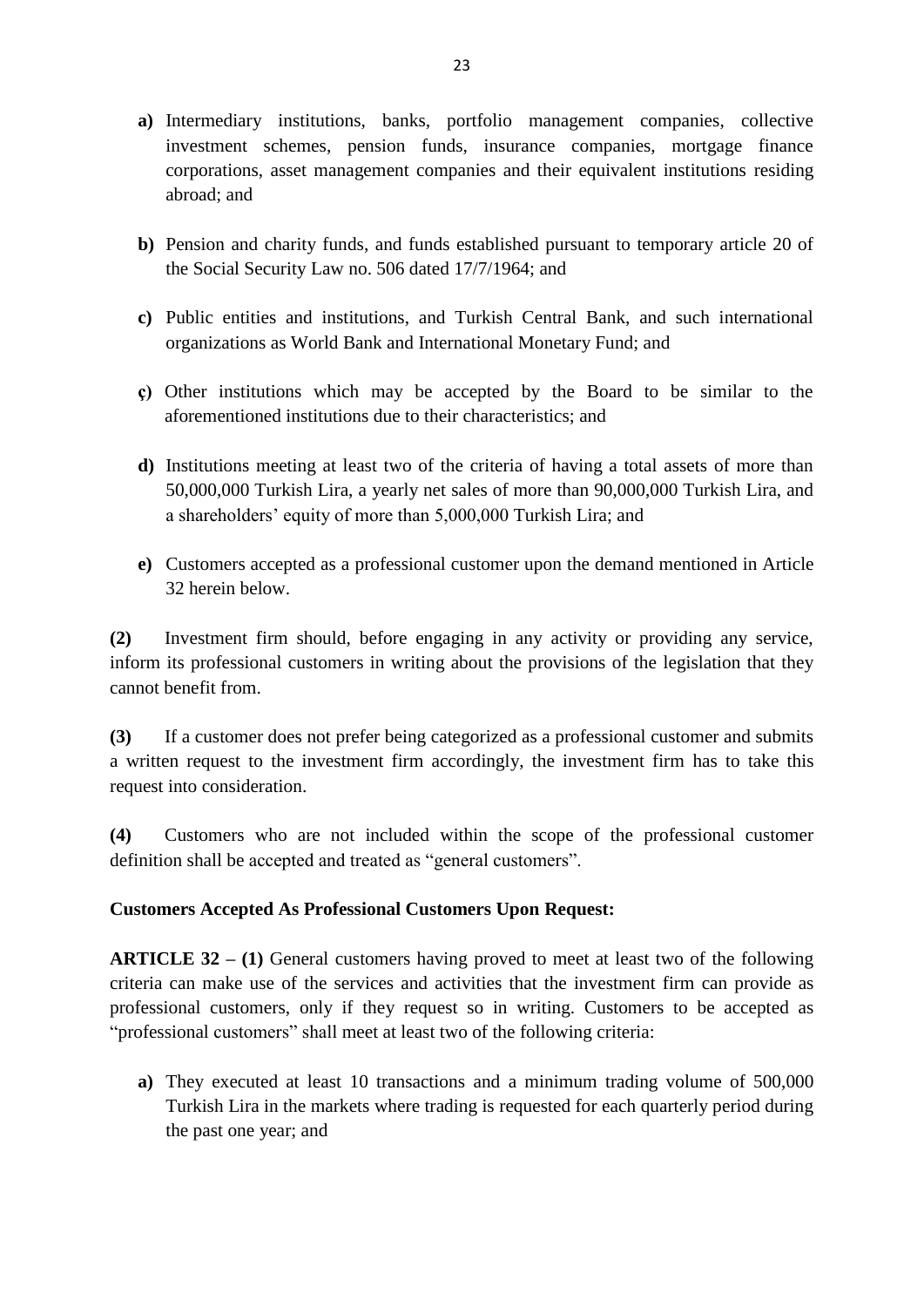- **b)** Their total financial assets, including but not limited to their cash deposits and owned capital market instruments, must exceed 1,000,000 Turkish Lira; and
- **c)** They worked at any one of top managerial positions in the field of finance for at least 2 years or as a specialized personnel in capital markets for at least 5 years, or must hold Capital Market Activities Advanced Level License or Derivative Instruments License.

**(2)** The amounts determined in this Article and in the first paragraph of Article 31 may be changed by the Board, if and when deemed necessary.

**(3)** Within the scope of the definition of "qualified investors" in the related regulations of the Board, in the determination of customers to be accepted as professional upon request, customers who only meet the criteria in subparagraph (b) from all the criteria listed in first paragraph of this Article are accepted and treated as qualified investors.

## **Appropriateness Test:**

**ARTICLE 33 – (1)** Appropriateness test is a type of test conducted to determine whether the customer has adequate knowledge and experience for understanding the risks of product or service, for the purposes of assessing whether the product or service marketed by investment firm or requested by customer is fit and proper for that customer. Investment firms are obliged to conduct an appropriateness test only for general customers as part of their activity of intermediation in trading transactions and the activity of intermediation for public offering.

**(2)** Provided that the product or service is offered in line with the customer's own demand and the customer is informed that the investment firm is not obliged to conduct an appropriateness test, the investment firm is not obliged to perform an appropriateness test for:

- **a)** investment fund participation units; and
- **b)** public debt instruments issued by the Undersecretariat of Treasury and listed and traded in stock exchanges and other organized marketplaces.

The burden of proof concerning notification lies with the investment firm.

**(3)** Investment firm shall develop standard forms for the purpose of collecting the information needed for conducting the appropriateness test, and keep the information in this form updated. Initial information needed for the appropriateness test shall be obtained in writing, however updates may be made via electronic media. For the appropriateness test to be done, the following information shall be collected as a minimum:

**a)** The investment period and the customer's risk and return preferences; regarding the investment objectives of the customer.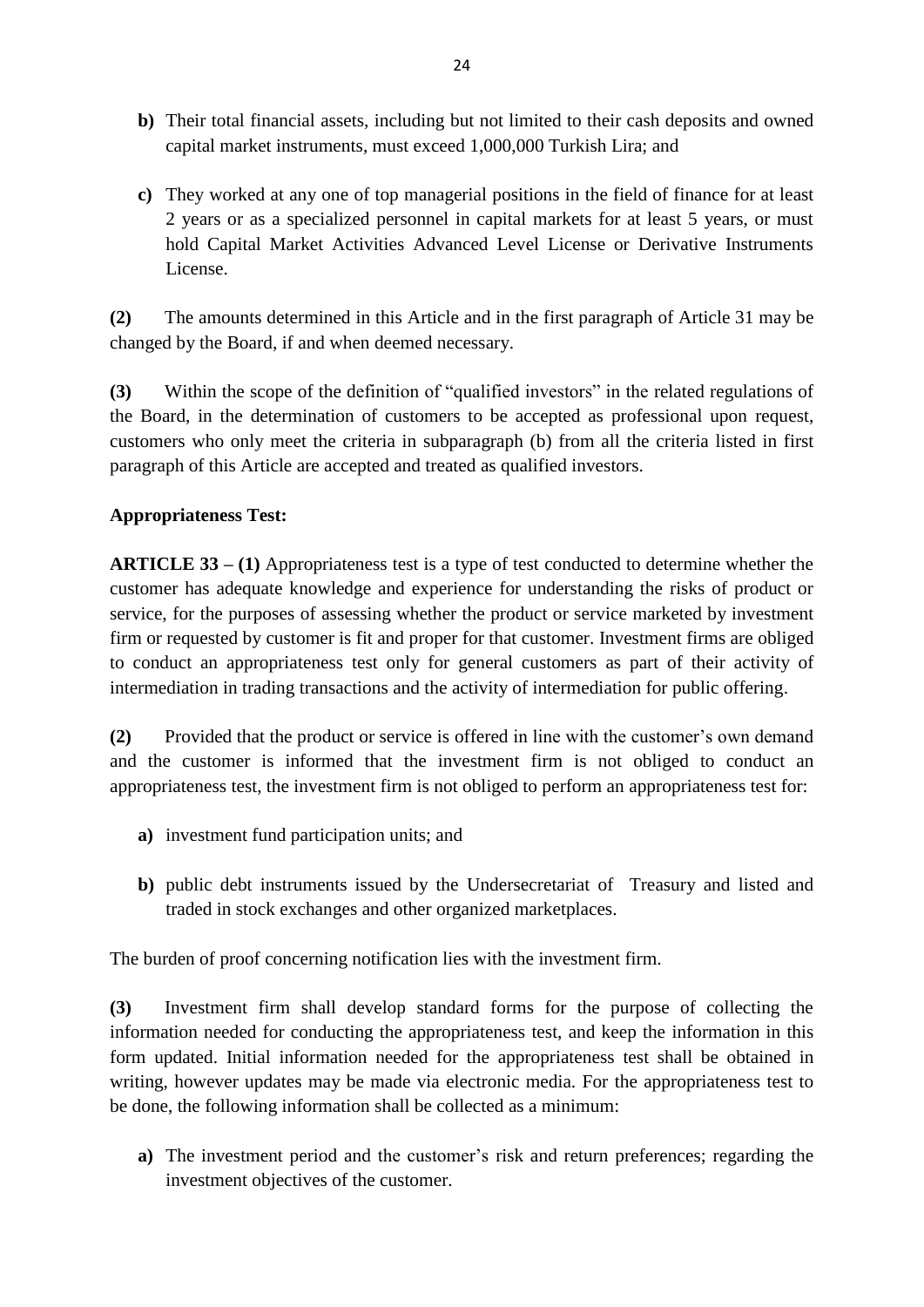**b)** The customer's age and profession, educational status, and types, kinds, volume and frequency of transactions of capital market instruments executed in the past so as to evaluate whether the customer has adequate knowledge and experience for understanding the risks of transactions to be executed in his portfolio or account;

**(4)** Minimum content of standard forms to be used for conducting appropriateness test is determined by the Association and submitted to the Board for approval.

**(5)** Work flow procedure containing the procedures and principles for collecting and updating customer information required for conducting the appropriateness test shall be documented in writing and be approved by the board of directors.

**(6)** Investment firms shall not only keep aforementioned forms, but also keep the names, surnames and the position titles of the customer representative opening the account and/or collecting the information and of the authorized personnel approving the account opening.

**(7)** Customers shall be informed that these information are requested for the assessment of appropriateness of services and activities to-be-provided for them. Investment firms cannot inculcate their customers not to disclose said information.

**(8)** The investment firm shall warn the customer in writing, if and to the extent that the customer refuses to disclose information or gives incomplete or non-current information to the investment firm required for the appropriateness test, about which products or services are impossible for the investment firm to be determined as fit and proper for the customer.

**(9)** The investment firm shall warn the customer in writing if the compliance test reveals that a specific product or service is not fit and proper for the customer. Under such circumstances, the investment firm cannot make a general investment advice one-to-one to the customer for the said product or service.

**(10)** The investment firm can decide whether to provide or refuse to provide services to the customer in line with the customer's demand, when the customer wishes to buy a product or service, despite the warnings of investment firm on the impossibility of determining which products or services are fit and proper for the customer or on the conclusion that a specific product or service is not fit and proper for the customer.

**(11)** Investment firms shall keep standard forms developed pursuant to this Article, documents of proof as to whether services or products are fit and proper for the customer, information and documents provided by customers, and the warnings made to customers, for a period of time determined pursuant to the regulations of the Board pertaining to documentation and recording.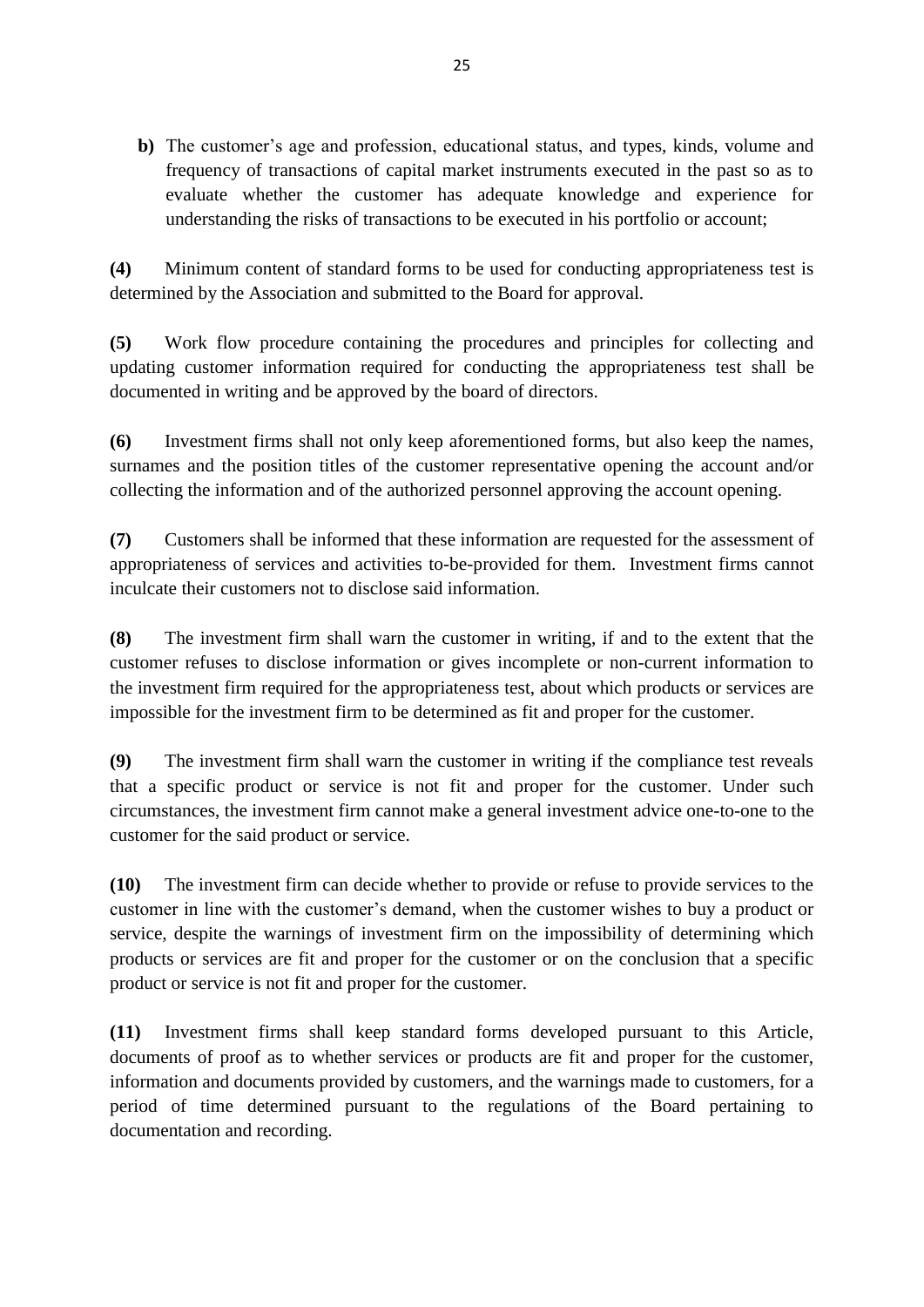# **SEVENTH PART Obligations of Investment Firms**

# **Permission or Notification Obligations About Changes in Shareholder Structure of Intermediary Institutions:**

**ARTICLE 34 – (1)** Acquisition of shares that result in a person becoming a shareholder of an intermediary institution by acquiring shares representing 10% or more of capital or voting rights, or acquisition of shares of a single shareholder exceeding the capital or the voting rights of an intermediary institution by 10%, 20%, 33% or 50% or the transfer of shares that result in a decline below the ratios mentioned above for a single shareholder shall be subject to approval of the Board.

**(2)** Transfer of shares giving management and control privileges or carrying rights of usufruct, regardless of any ratio, is also subject to the approval of the Board.

**(3)** The transfer of legal person shareholders' own shares if such transfer of shares change the shareholding structure of the intermediary institution directly or indirectly by 10%, 20%, 33% or 50% or in the cases where the legal person has privileged shares in terms of control and management, the changes in its shareholder structure by 10%, 20%, 33% or 50% or changes in shareholding structure due to transfers of its privileged shares shall be subject to the approval of the Board in terms of operating conditions for intermediary institutions. The transfer of shares with management and control privileges belonging to legal entities owning more than 10% of the intermediary institution shall also be subject to the approval of the Board in terms of operating conditions for intermediary institutions.

**(4)** In the case of direct or indirect share transfers by a person that do not reach or remain between the aforementioned thresholds, the Board shall be notified within 10 business days following the date of transfer.

**(5)** Under circumstances in which Banking Regulation and Supervision Agency gives approval to direct or indirect changes in shareholding structure of banks, causing a change in the shareholding structure of an intermediary institution, the Board shall be notified within 10 business days following the date of the approval of Banking Regulation and Supervision Agency.

**(6)** Transfer of shares contradicting with the provisions of this Article cannot be recorded in the book of shares and amendments to the book of shares in contradiction with the provisions of this Article are null and void.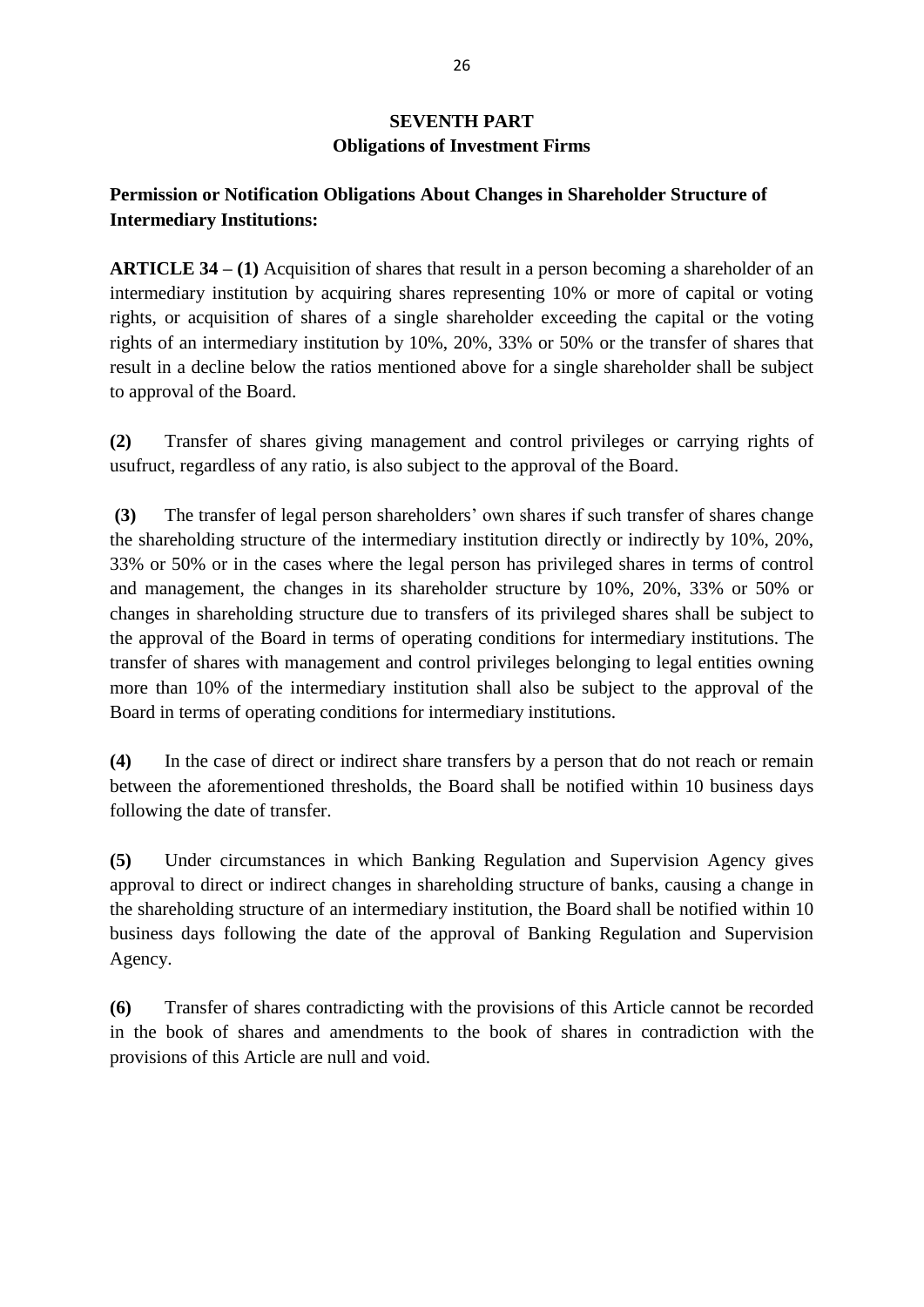#### **Permission or Notification Obligations for Shares Acquired From Stock Exchange:**

**ARTICLE 35 – (1)** Concerning the shares of intermediary institutions which are offered to the public and traded on an exchange, acquisition of shares representing 10% or more of capital or acquisition of shares that result in a single shareholder's ownership rate exceeding the capital of an intermediary institution by 10%, 20%, 33% or 50%, are subject to the approval of the Board in terms of the use of shareholder rights excluding the rights to collect dividends attached to these shares,. In this case, the application for a change in shareholding structure shall be filed by the natural persons or legal entities whose shares reach the percentages cited in this paragraph. The provisions of this paragraph shall also be applied to cases in which said percentages are reached through acquisition of shares of intermediary institutions listed and traded in stock exchange, including acquisition of shares from off the exchange.

**(2)** Transfer of shares resulting in a decline in the ownership percentages of a shareholder of an intermediary institution whose shares are traded on an exchange below the percentages specified in the preceding first paragraph, the Board shall be notified within 10 business days. However, Board approval is required if sale of shares that result in a decline in the ownership percentage of a shareholder below 10% of the capital of intermediary institution. In such a situation, the application for permission or notification, as the case may be, shall be filed by the relevant natural persons or legal entities.

#### **Shares Treated as Associated:**

**ARTICLE 36 – (1)** For the purposes of Articles 34 and 35, the shares belonging to:

- **a)** a natural person, his/her spouse and children under guardianship, corporations to which they participate with unlimited liability, or serve as president, member of board of directors, general manager or deputy general manager; and
- **b)** Corporations whose 25% or more of capital is owned directly or indirectly by aforementioned persons or legal entities excluding public legal entities and
- **c)** those who are determined by the Board that they act together due to employment or contractual relationship or other similar reasons

are deemed to be owned by one person.

#### **Registration and Announcement Obligations:**

**ARTICLE 37 – (1)** Intermediary institutions can establish decentralized organization units and can use business name or brand name with the approval of the Board. In such cases intermediary institutions shall have the related matter registered in the relevant trade registry and announced in the Turkish Trade Registry Gazette within 10 business days following the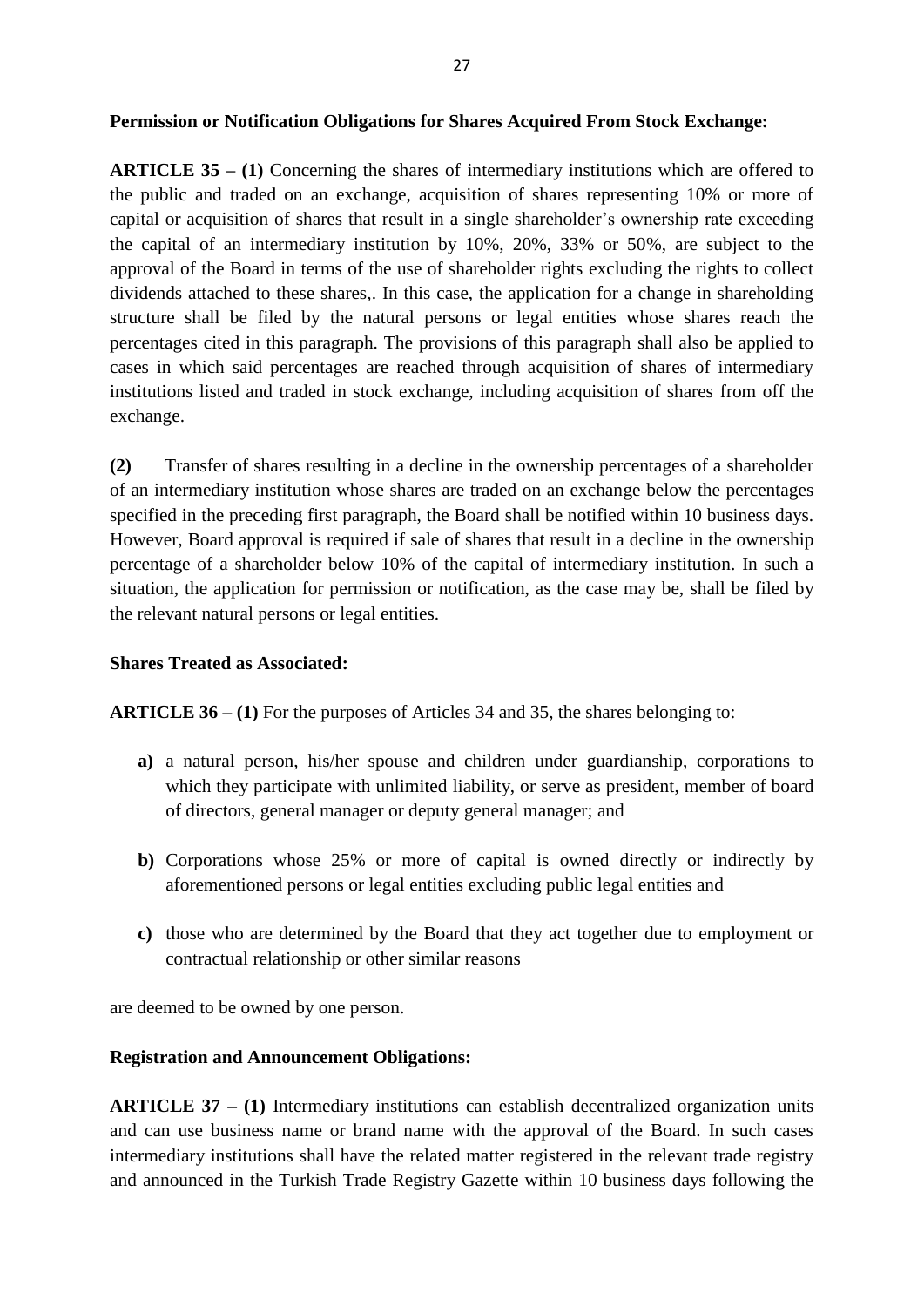notification date of the approval of the Board in connection therewith. Furthermore, all kinds of authorizations for operation and approvals to establish decentralized organization units and to use business name or brand name shall be announced in the investment firm's internet website and in the Public Disclosure Platform upon the receipt of the relevant notice of the Board about authorization/approval.

**(2)** In the case of temporary suspension of business operations or of cancellation of any authorizations for operations, such event shall immediately be announced in the investment firm's internet website and in the Public Disclosure Platform upon receipt of the relevant notice of the Board.

**(3)** When temporary suspension of operations of decentralized organization units by a decision of the Board or upon the request of the intermediary institution, it shall be announced in the intermediary institution's internet website and the Public Disclosure Platform immediately upon the receipt of the notice of the Board. When any of such decentralized organization units are closed down, the registration of the unit shall be deleted from the relevant trade registry and the deletion shall be announced in the Turkish Trade Registry Gazette within 10 business days following the date of receiving notification from the Board in connection therewith.

**(4)** Costs relating to announcements made in accordance with this Article are borne by the relevant investment firm.

# **Notifications of Investment Firms to the Association and SPL:**

**ARTICLE 38 – (1)** Intermediary institutions shall inform SPL about the service unit for which managers, specialized personnel, inspectors, internal control officers and risk management officers will work and their position titles determined in accordance with Article 18 hereof within 10 business days following the date of their recruitment together with documents of proof of that show compliance with the conditions stipulated in Article 13 hereof and with their curriculum vitae indicating their detailed business experience. Leave from job, change in job position or service unit, or all kinds of other similar changes relating to the aforementioned personnel shall also be notified to SPL within 10 business days thereafter.

**(2)** When there is any change in the information referred to in Article 13 hereof with respect to managers, specialized personnel, inspectors, internal control officers and risk management officers, the intermediary institution shall inform SPL within 10 business days following the date of change.

**(3)** With respect to their centralized and decentralized organizational units used for the provision of investment services and conduct of investment activities, and managers and specialized personnel employed in such units, banks shall also inform SPL in accordance with the principles set forth in the preceding first and second paragraphs.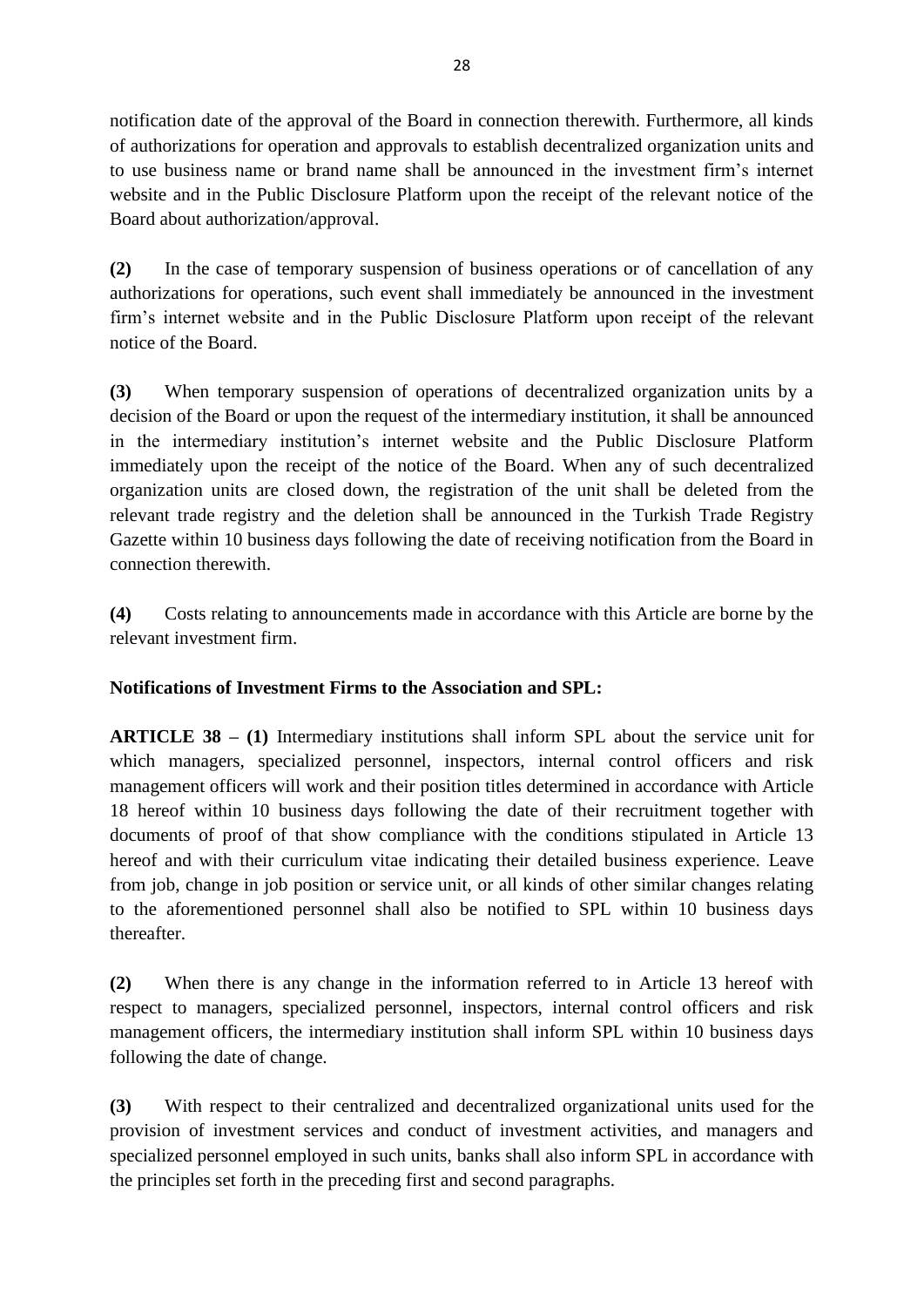**(4)** Decisions of the intermediary institutions' board of directors relating to the appointment of managing (executive) directors and determination of their powers, duties and responsibilities pursuant to third paragraph of Article 15 hereof, and any changes in such decisions, shall be notified to the Association within 3 business days following the date of registration of the relevant decision of the board of directors.

**(5)** Intermediary institutions shall inform the Association within 10 business days following the date of changes in addresses and operating conditions of their centralized and decentralized organizational units, and all and any changes therein, together with substantiating documents of proof.

**(6)** Intermediary institutions shall send to the Association their current signature circulars showing their authorized signatories, and in the case of any change therein, their revised and updated signature circulars, within 10 business days thereafter. Banks are also subject to this provision solely for their units relating to their capital market activities.

**(7)** Intermediary institutions shall inform the Association within 10 business days following the date that they find out both the civil actions and proceedings brought forward by them against their shareholders, personnel, customers and other natural persons or legal entities, and the civil actions and proceedings brought forward by the said persons or entities against them, as well as the results thereof. If the amount of claim in said civil actions and proceedings exceeds 10% of shareholders' equity, it shall also be notified to the Board. Banks are also subject to this provision solely for their investment services and activities.

**(8)** Intermediary institutions shall provide the Association with the information about independent audit firm selected by them in accordance with regulations of the Board pertaining to independent audit, and about any changes therein, within 10 business days thereafter.

**(9)** Investment institutions shall provide the Association with their contact information, and such information as internet website address, tax identity number and trade registry number, and all and any changes therein, within 10 business days thereafter.

**(10)** Copies of newspapers where the announcements referred to in Article 37 are published, shall be sent to the Association within 10 business days following the date of announcement.

**(11)** The Association and SPL shall create a database within the scope of the information provided to them pursuant to and under this Article, and open such databases to the access of each other and in any case, to the access of the Board. All notices and correspondences addressed to the Association and SPL may also be sent with electronic signature thereon.

**(12)** The Association and SPL shall, if and when a breach of the provisions of this Communiqué by the investment firms, their decentralized organization units and personnel is detected in the light of the notices and information provided to them hereunder, send a written notification thereabout to the Board within 3 business days following the date of detection.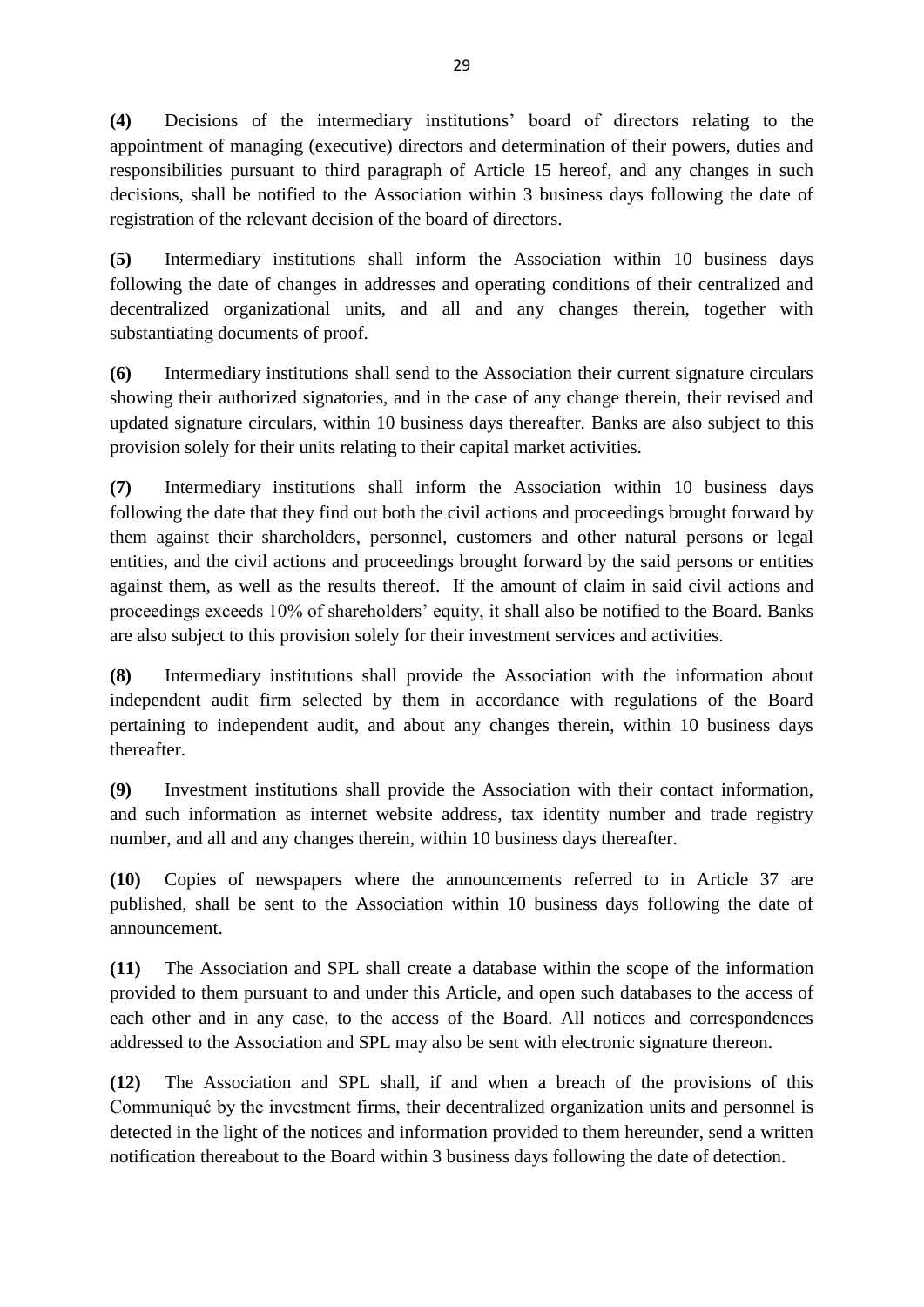**Monitoring and Notification Obligations With Respect to Unauthorized Capital Market Activities:**

**ARTICLE 39 – (1)** In the event that the investment firm learns that persons or entities with whom an account relationship is established with regard to capital market activities are acting for and on behalf of more than one person or as a representative, unless otherwise allowed or permitted by the legislations, then, the investment firm is under obligation to check:

- **a)** whether they collect commissions under any name whatsoever or not; and
- **b**) whether they enter into transactions resulting in actually a portfolio management activity or not; and
- **c)** whether they have provided spaces, technical equipment, personnel and similar other organizational facility needed and specified for branch offices, liaison offices or intermediary institutions or not; and
- **ç)** whether they issue frame-work agreements, documents of receipt or payment, customer order form or similar other documents or not.

**(2)** Upon detection of concrete and strong signs indicating an unauthorized capital market activity as stipulated in the preceding paragraph, the investment firm is under obligation to terminate its account relationship with that person or entity, and to inform the Board thereabout urgently, or otherwise, the investment firm will be deemed to have assumed all kinds of legal liabilities arising out of such transactions of said person or entity acting in such manner to give the impression of an unauthorized capital market activity.

# **Subsidiaries and Participation Limits:**

**ARTICLE 40 – (1)** Holding of 10% or more of capital shares in a company, being a member of its board of directors, voting in its general assembly meeting as a principal, or not disposing of the acquired capital shares for more than 1 year is deemed as a partnership for participation purposes.

**(2)** Intermediary institutions may participate as a shareholder in capital market institutions, stock exchanges, precious metals intermediary institutions, or insurance, private pension, financial leasing, factoring, financing and asset management companies, and other financial institutions deemed appropriate by the Board, without being subject to any limitation.

**(3)** Total sum of participations of intermediary institutions in the corporations not listed in the preceding second paragraph may not exceed 25% of their shareholders' equity. For broadly authorized intermediary institutions, this threshold may be 50%. The capital shares acquired from a capital increase through gratis issue, and increase in the value of capital shares not requiring any fund outflow are not taken into consideration in the calculation of participation limits.

**(4)** Intermediary institutions cannot participate in those corporations holding more than 10% of their paid capital or those corporations where their managers individually or jointly own and hold more than 25% of capital shares.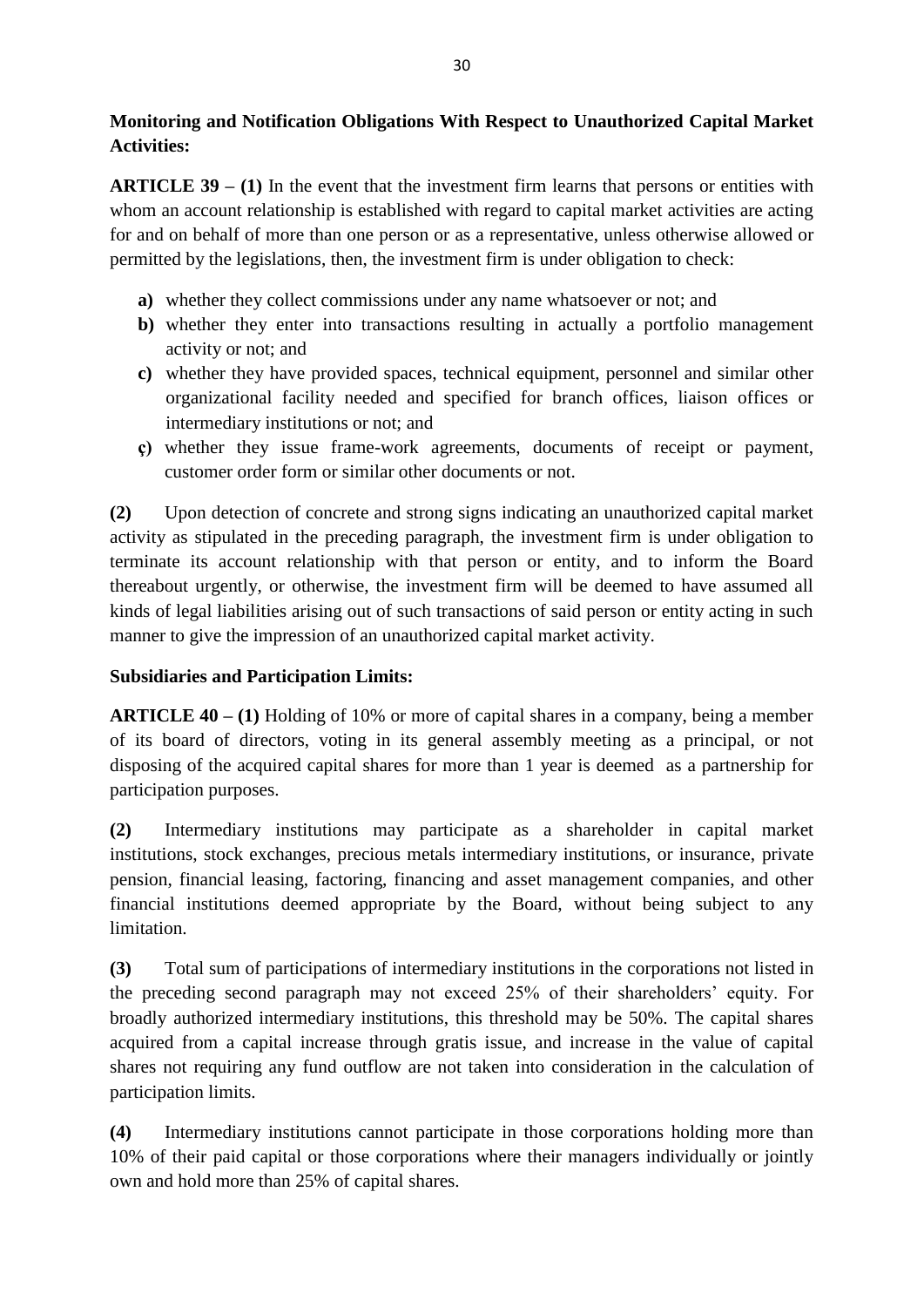#### **Advertisements, Announcements and Promulgations:**

**ARTICLE 41 – (1)** Investment firms are required to be objective in publications, advertisements, announcements and promulgations made for their investment services and activities via all and any means of communication. Investment firms cannot make publications, advertisements, announcements and promulgations, or make other written or verbal explanations, based on false, wrong or misleading information and abusing the lack of knowledge or experience of customers.

**(2)** Investment firms cannot give absolute return commitments and/or guarantees against loss in their publications, advertisements, announcements and promulgations, except the cases allowed by the relevant legislation.

**(3)** In advertisements and promulgations, quantitative data relating to financial situation of an investment firm, and expressions relating to the managed "portfolio size", "number of customers" or "transaction volume" or expressions provable by similar other official data can only be used by making reference to the sources supporting such data and expressions. For this type of information, only the relevant publications of government entities and institutions, and the sources of professional organizations in the financial field may be shown as a reference.

**(4)** The principles set down in this Article shall be complied also with respect to the promotions and briefings one-to-one to the customers.

**(5)** Investment firms are obliged to keep a copy of all publications, advertisements, announcements and promulgations relating to their investment services and activities for a period of time determined in the Board regulations pertaining to documentation and recordkeeping.

# **EIGHTH PART Decentralized Organization Units of Intermediary Institutions**

### **Decentralized Organization Units:**

**ARTICLE 42 – (1)** Decentralized organization units of intermediary institutions are composed of branch offices and liaison offices.

**(2)** The Board evaluates applications for opening of decentralized organization units by considering whether the relevant intermediary institution is competent and eligible for performing the authorized activities in accordance with the relevant regulations of the Board, whether it meets and satisfies the conditions envisaged by the legislations, and whether it shows the required care and diligence in compliance with the legislations.

**(3)** After any decentralized organization unit of intermediary institutions has started to operate, if and when, as a result of Board's inspections, that decentralized organization unit is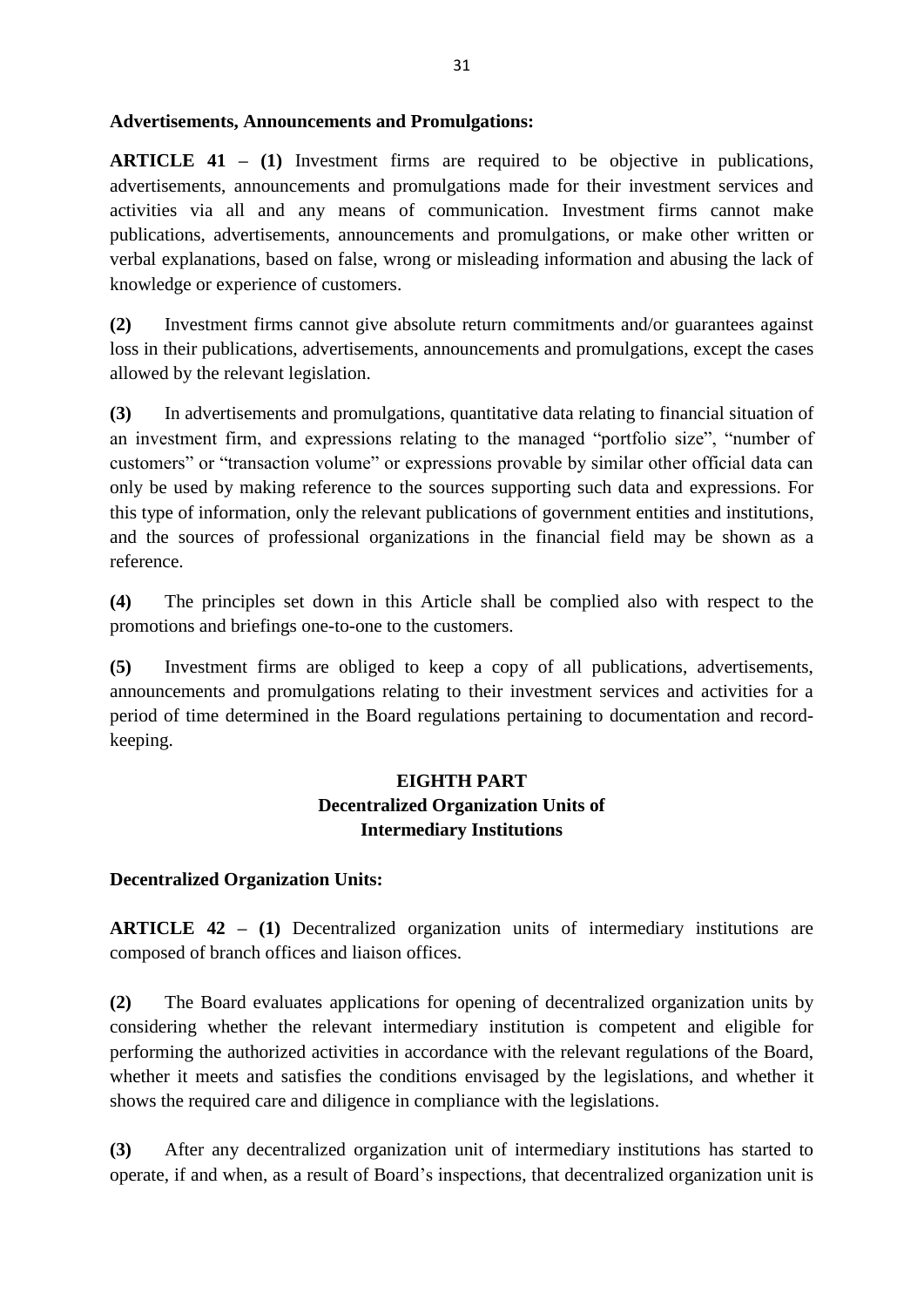detected to have been involved in unlawful acts and transactions, the activities of such branch or liaison office may be terminated, and/or a restriction may be imposed on opening of new decentralized organization units by the intermediary institution.

**(4)** The intermediary institution assumes and bears all kinds of civil and criminal liabilities arising out of unsatisfied conditions described in Articles 43 and 44 for opening of branches and liaison offices, or arising out of acts and transactions of such branches and liaison offices.

**(5)** If and when the decentralized organization activities of intermediary institutions are suspended temporarily upon the intermediary institution's demand or by the Board, the Board shall be informed about the customer accounts held with the relevant decentralized organization units.

**(6)** Decentralized organization units cannot be established and operated in a way conflicting with their legal status especially in terms of ownership and management.

# **Conditions of Branch Establishment**

**ARTICLE 43 – (1)** In order to be eligible to establish a branch, the intermediary institution:

- **a)** must have provide adequate spaces and technical equipment required for services, and must have furnished and decorated the workplaces fit for the intended purposes; and
- **b)** must have established a healthy management system fit to its fields of activity and to the needs of branch , and an accounting system and a documentation and recording arrangement linked to the head offices and in conformity to the relevant regulations of the Board, and a fast work flow and communication, and must have taken all required security measures and actions, including, but not limited to, insurance, for protection of assets to be kept in possession of the branch ; and
- **c)** must have employed a branch manager bearing the qualifications stated in Article 13, and an adequate number of specialized personnel depending on needs of the branch .

**(2)** Also in the case of transfer of branch offices of intermediary institutions, the branch establishment conditions stipulated in this Article are sought for, and registration of the old branch office is removed, and new branch office is duly registered and announced according to principles set forth in this Communiqué.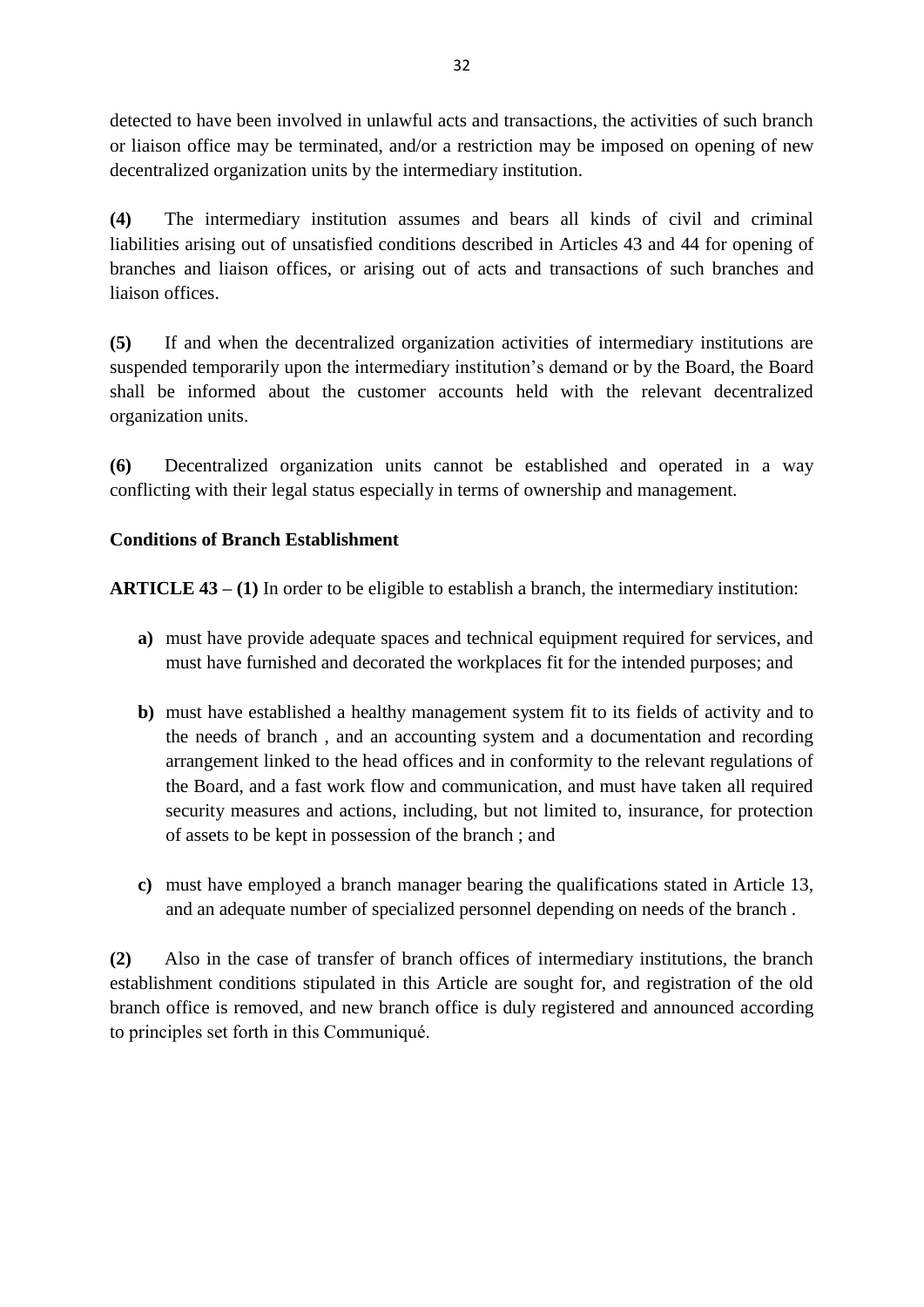### **Conditions of Liaison Office Establishment:**

**ARTICLE 44 – (1)** Liaison offices are service units in charge of representing the intermediary institution for the purpose of promoting the intermediary institution and authorized investment services and activities of the intermediary institution. Liaison office may only transmit the customer orders to intermediary institution.

- **(2)** In order to be eligible to establish a liaison office, the intermediary institution:
	- **a)** must have provided adequate spaces and technical equipment required for services, and must have furnished and decorated the workplaces fit for the intended purposes; and
	- **b)** must have employed an office responsible, graduated with at least 2-years university education (associate degree), bearing the qualifications enumerated in Article 13, and an adequate number of specialized personnel depending on needs of the liaison office.

**(3)** Also in the case of transfer of liaison offices of intermediary institutions, the liaison office establishment conditions stipulated in this Article are sought for, and registration of the old liaison office is removed, and new liaison office is duly registered and announced according to the principles set forth in this Communiqué.

### **Branch and Liaison Office Authorization Process:**

**ARTICLE 45 – (1)** Intermediary institutions apply to the Board for authorization by submitting a notary-certified decision of the board of directors regarding to establishment of branch or liaison office, and a feasibility study related to branch or liaison office, and information and documents proving that they have fulfilled all conditions sought for establishment of branch or liaison office in Articles 43 or 44, as relevant.

**(2)** If an application for authorization is approved by the Board, following receipt of the notice relating thereto, the intermediary institution opens and activates its branch or liaison office by having the name of branch or liaison office, and the decision of the board of directors pertaining thereto, duly registered and announced under its own trade name.

**(3)** Applications for authorization are evaluated and responded by the Board within 30 business days. Time period spent for completion of missing information and documents that may be requested by the Board do not count in calculation of this duration.

### **Cross- Border Activities of Intermediary Institutions:**

**ARTICLE 46 – (1)** With a prior authorization of the Board, intermediary institutions may engage in cross- border activities**:**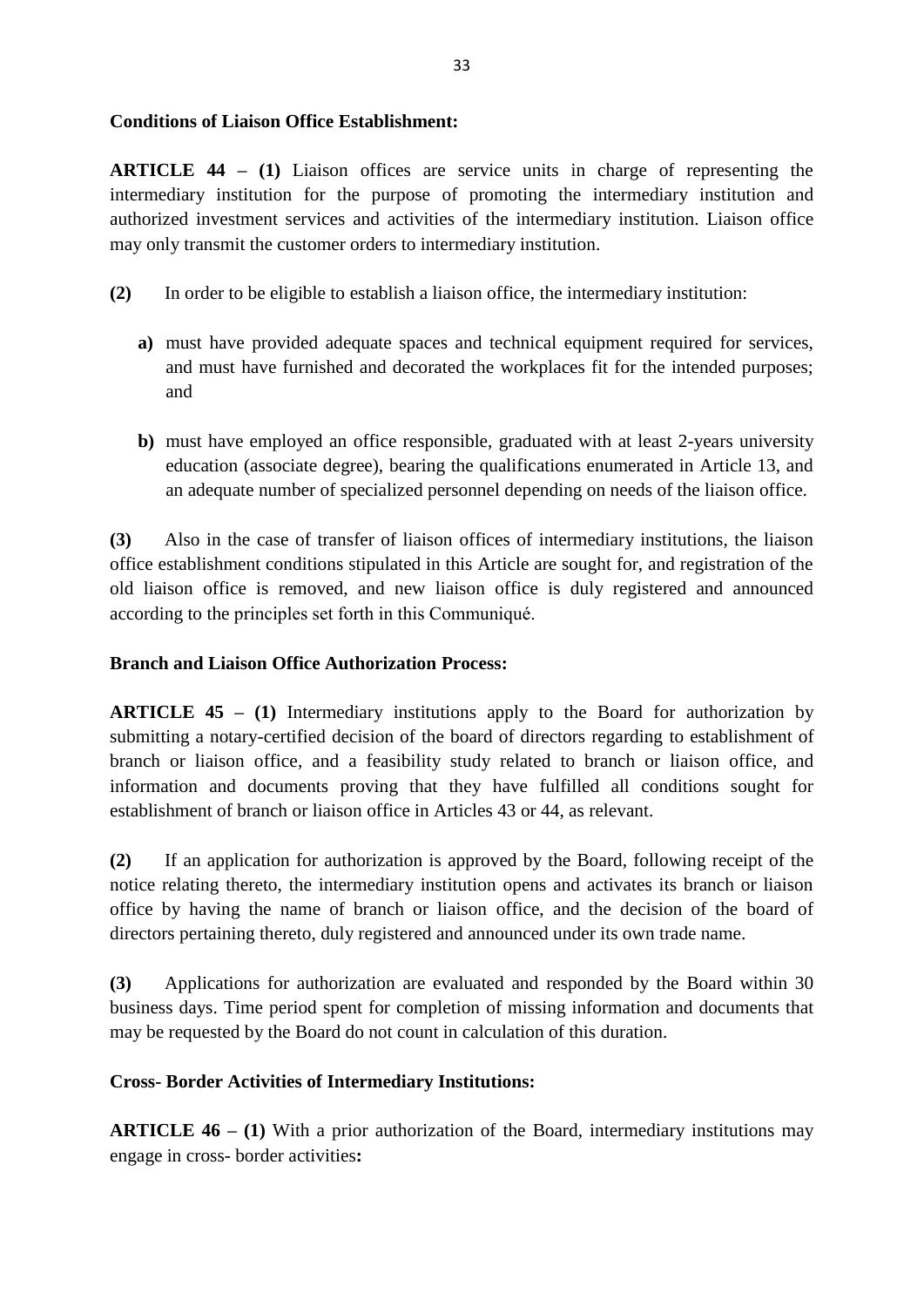- **a)** by establishing a branch or a liaison office abroad, and
- **b)** by entering into a contract with an institution holding an operating license received from the competent authority of the relevant foreign countries allowing to execute in domestic markets the orders of customers resident abroad.

**(2)** In order to start their cross-border activities intermediary institutions apply to the Board with the documents proving that they have satisfied the conditions sought for in Article 47 or 48. In the evaluation of those applications, it shall be considered whether there is an adequate information flow between the Board and the competent authority of the relevant foreign country, and whether the pertinent legislations of two countries are harmonious or not.

**(3)** In the event that the competent authority of the relevant foreign country inflicts any administrative, civil or criminal sanction on the intermediary institution itself or on its personnel at any time during cross- border operations of the intermediary institution, the Board will be informed thereabout in writing as soon as it comes to the knowledge of the intermediary institution.

**(4)** Banks may also operate as per subparagraph (b) of first paragraph hereof, whereupon the relevant provisions of this Communiqué are applied.

## **Authorization to Establish Decentralized Organization Units Abroad :**

**ARTICLE 47 – (1)** An intermediary institution may open a decentralized organization unit abroad pursuant to subparagraph (a) of first paragraph of Article 46 subject to the following conditions:

- **a)** Preparation of a feasibility study report containing information about organization structure and planned activities of decentralized organization unit to be established; and
- **b)** Written statement containing information introducing the personnel to be employed and assigned in the decentralized organization unit abroad to be established, and information as to whether any administrative, civil or criminal sanction has been imposed on those people by the competent authority of the relevant foreign country or not, and if so, nature and kind of sanctions.

**(2)** If the country where decentralized organization unit will be established seeks for other additional conditions, the information and documents relating thereto will be sent by the intermediary institution to the Board.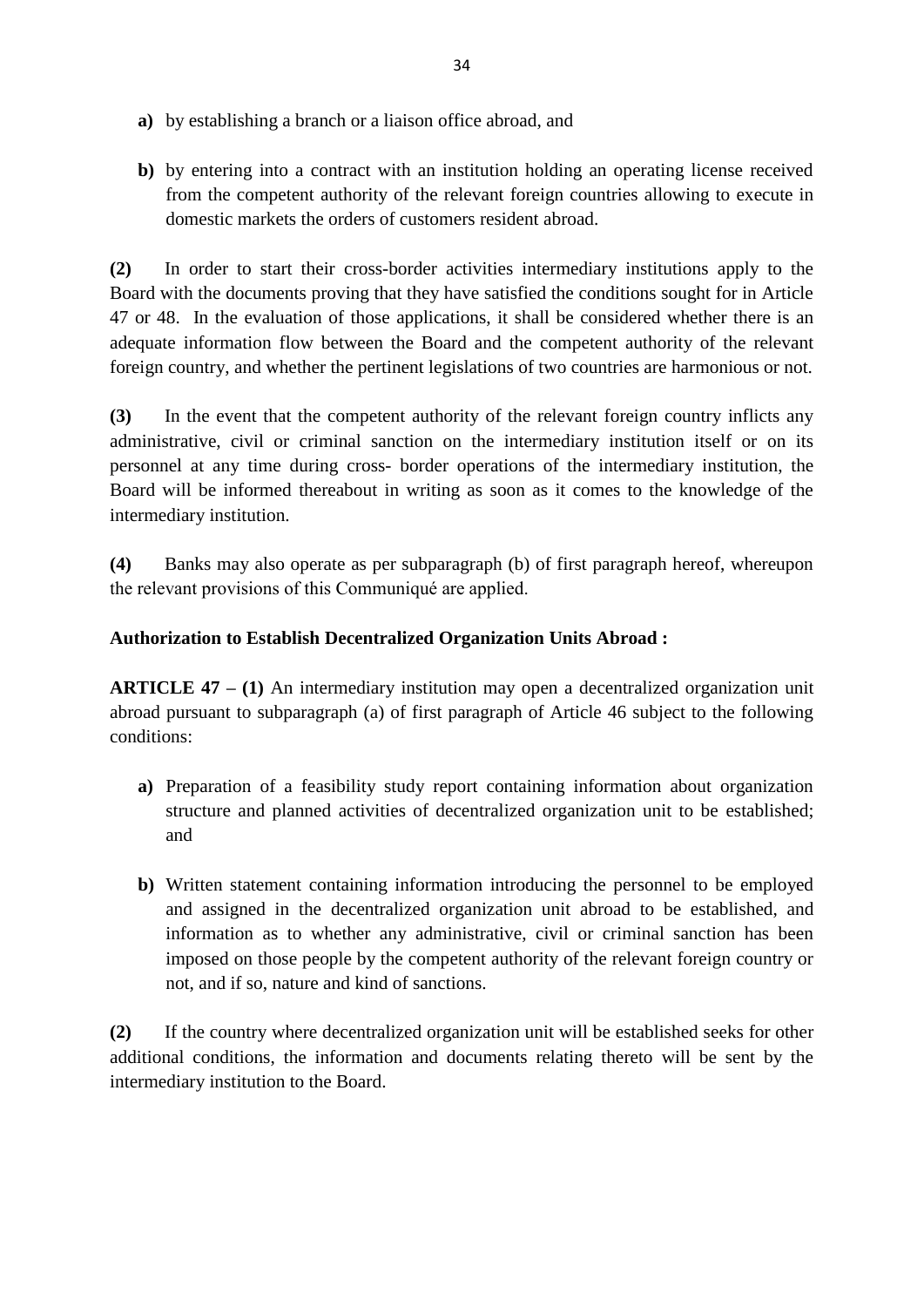#### **Other Cross- Border Activities of Intermediary Institutions:**

**ARTICLE 48 – (1)** An intermediary institution may execute the orders of customers, resident abroad, as stipulated in subparagraph (b) of first paragraph of Article 46 in domestic markets, subject to the following conditions:

- **a)** The relevant institution resident abroad must have been authorized by the competent authority of the relevant foreign country, and that institution and intermediary institution must have signed a written agreement containing their mutual rights and obligations; and
- **b)** If and when the authorized institution resident abroad is intended to intermediate for the reception and transmission of orders, the frame-work agreement must have been signed by and between the intermediary institution and the customer resident abroad, and the intermediary institution must have issued a statement of risk pursuant to Article 25 hereof. In this case, each customer resident abroad, with whom an agreement is signed, will be subject to all rights and obligations of customers resident in Turkey in terms of capital markets legislation; and
- **c)** If and when the authorized institution resident abroad is intended to intermediate for the execution of orders, such details as trading principles, custody and safekeeping of traded assets, and collateralization are determined by the Board by capital market instrument basis.

**(2)** Each one of the authorized institution resident abroad intermediating for the reception and transmission of orders, and the intermediary institution is held liable towards the customer for their transactions. Limits of liability of each institution are determined in the agreement entered into by and between these institutions, in strict compliance with the operating principles and rules set down by the capital markets legislation, and such provisions are included in frame-work agreements to be signed with customers.

**(3)** Applications are evaluated as to whether there is an adequate information flow between the Board and the concerned authority of the relevant foreign country, and whether the pertinent laws of two countries are harmonious or not.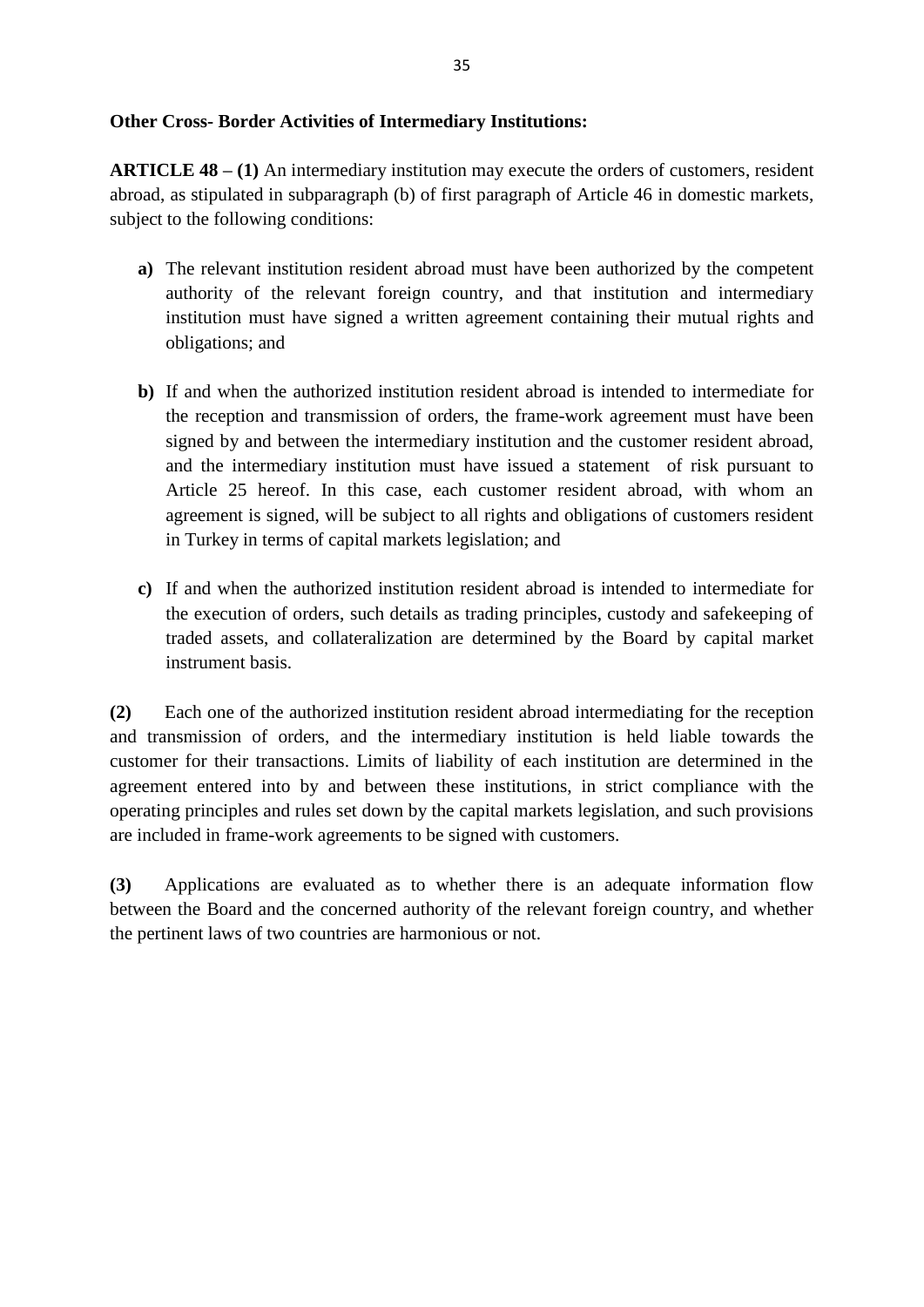# **NINTH PART Principles of Outsourcing of Services by Intermediary Institutions**

#### **Outsourcing of Services and Scope:**

**ARTICLE 49 – (1)** Intermediary institutions may purchase the services that may be needed for performance of their obligations arising out of capital markets legislation in the course of conduct of their investment services and activities and ancillary services from another service provider under an agreement to be signed as per Article 52 hereof.

**(2)** The below listed activities of intermediary institutions can, however, not be outsourced:

- **a)** Activities required to be carried out solely and exclusively by board of directors of intermediary institution; and
- **b)** Investment services and activities requiring a prior permission of the Board, and activities for marketing them; and
- **c)** Accounting of transactions and preparation of financial reports of intermediary institution; and
- **ç)** Activities covered by the internal audit system.

**(3)** Consulting, training, advertisement, security, catering, transportation, cleaning, attorney and legal advisor, market data services, mail and cargo services and similar other services are excluded from the scope of this Communiqué.

**(4)** Service purchases related to personnel who, though employed in another company, will be permanently or temporarily assigned in job duties listed in the preceding third paragraph in the intermediary institution are excluded from the scope of this Communiqué.

**(5)** Intermediary institutions may purchase call center services solely for reminder calls, technical support and help desk, provision of account information to customers, updating of personal data and information of customers, and transmission of customer requests and demands to intermediary institution, other than order transmission.

**(6)** The Board will, if and when deemed necessary, be authorized to determine the services which can be outsourced by intermediary institutions, or to limit or prohibit the services which can be outsourced by groups of intermediary institutions, or to hold the intermediary institution liable to take out a liability insurance, or to require that a prior permission be taken for outsourced services depending on the kind or nature thereof.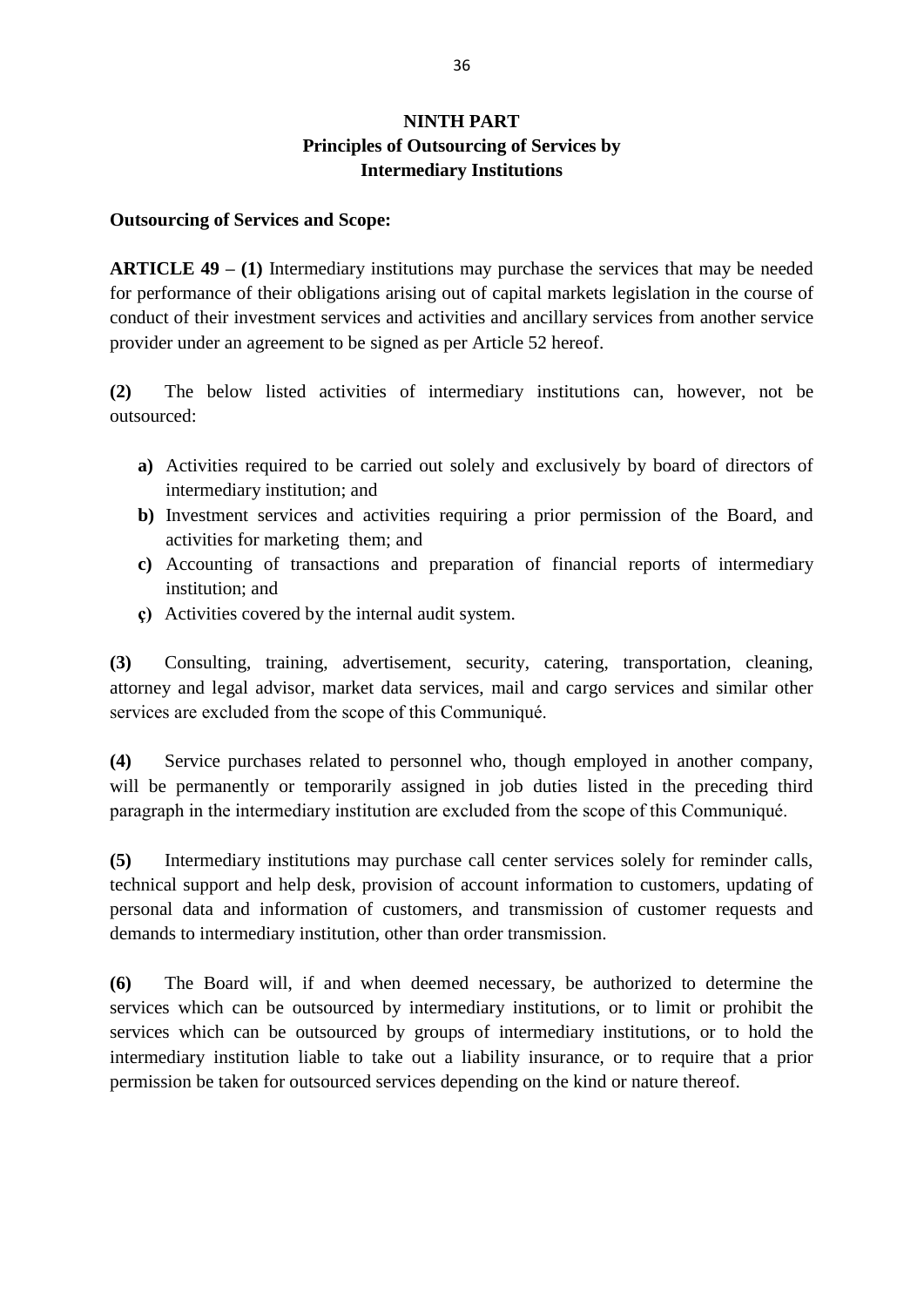### **Principles on Outsourcing of Services:**

**ARTICLE 50 – (1)** Outsourcing of services shall be conducted within the scope of an agreement to be signed by and between intermediary institution and service provider in accordance with the nature or kind of services.

**(2)** Intermediary institution intending to outsource services builds its work flow procedures and establishes the required internal control mechanisms under the conditions set down in this Communiqué. An action plan indicating the probable risks of outsourcing of services and the actions to be implemented upon interruption or hindrance of services in any manner whatsoever, and information relating to management of the aforementioned risks and substitutability of services will be given in an emergency plan to be prepared in accordance with regulations of the Board pertaining to internal audit system of intermediary institutions.

**(3)** Service provider will immediately inform intermediary institution about all and any developments which may materially affect its capability to perform and provide its services effectively and in accordance with the applicable laws.

**(4)** Service provider is under obligation to keep in strict confidence all secrets and confidential information about intermediary institution and its customers both during the outsourcing of services and after expiration of the outsourcing agreement.

**(5)** If and when it is necessary to provide customer information to service provider at any time during the outsourcing of services, it is required to determine the rules about informing the customers in the frame-work agreement or to notify the customers.

**(6)** Outsourcing of services does not relieve intermediary institution from its obligations and liabilities arising out of capital markets legislation. Intermediary institution bears the civil liability arising out of relations established with customers with respect to services provided by service provider.

**(7)** Outsourcing of services does not relieve intermediary institution from its obligation to keep and hold all kinds of its accounts and records as well as the information and documents required to be kept pursuant to the legislation in its own possession.

**(8)** Outsourcing of services should not preclude intermediary institutions from performing their legal obligations and liabilities, and complying with the relevant laws and regulations, and being effectively audited.

**(9)** In the case of outsourcing of services related to information systems, as for the obligations necessitated by investment services and activities pursuant to the capital markets legislation, the intermediary institution must hold the power and responsibility to take decisions on such functions as management, content design, access, control, audit, updating, information or reporting with respect to said services.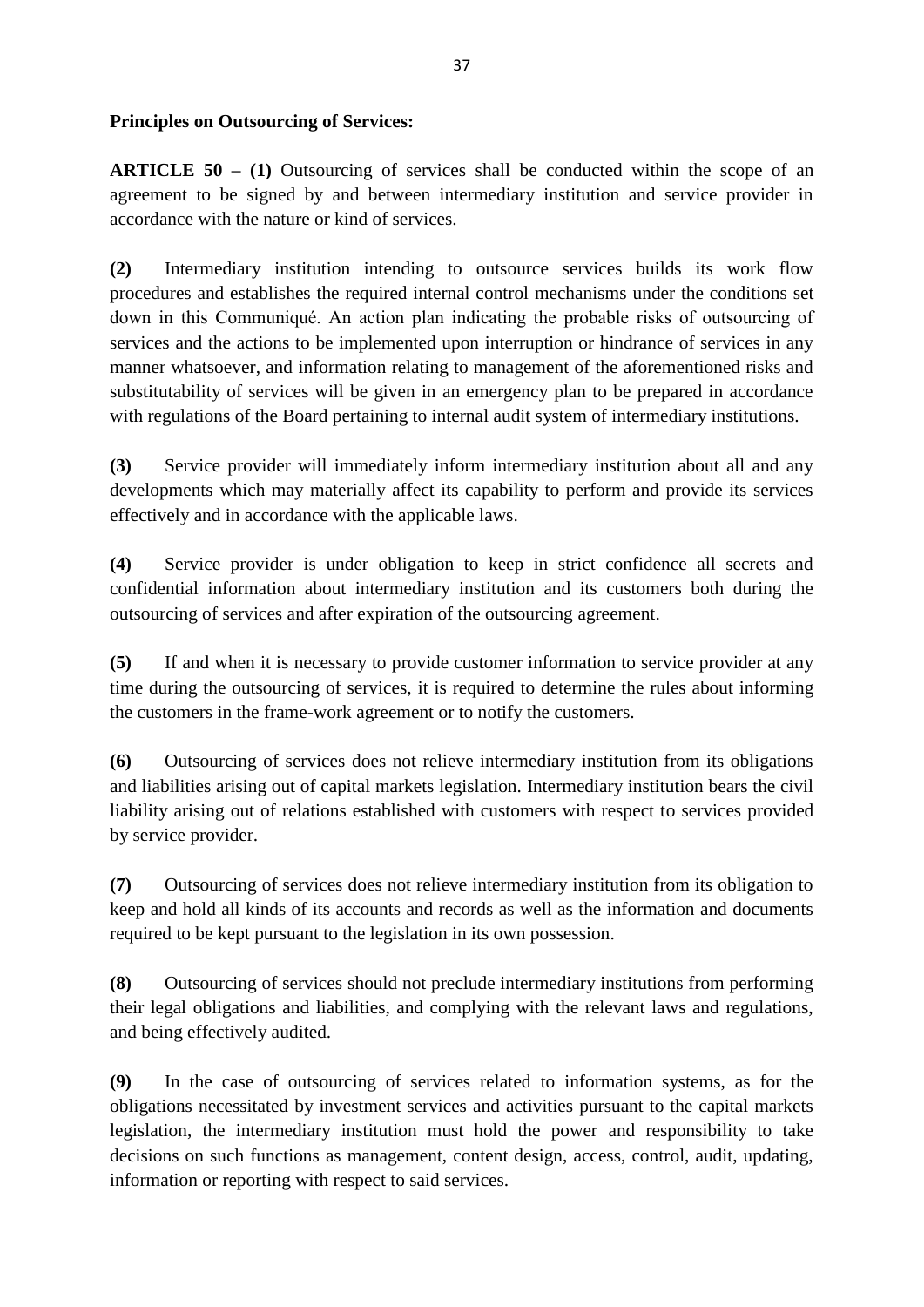**(10)** Where service providers or subcontractors are established or resident abroad or carry out their business activities through their foreign branches or partnerships, the laws and regulations and current practices of the foreign country where they are established or active should contain no clause or rule precluding the Board from acquisition of all needed information and documents completely, accurately and timely, and from conducting audits related to services purchased from such institutions. In the case of purchase of services from a service provider operating abroad under the scope of this Communiqué, intermediary institutions are under obligation to take the relevant country risk into consideration, and to make ready an action plan for business continuity and if required, for purchase of same services from the domestic market upon interruption or hindrance of subject services in any manner or for any reason whatsoever.

## **Contents of Assessments and Work Flow Procedures Related to Outsourcing of Services:**

**ARTICLE 51 – (1)** Before outsourcing of a service, intermediary institutions should check whether the subject activity is a type of service which is permitted to be outsourced or not, and assess the expected benefits and probable costs of outsourcing of services, and determine whether the service provider has the technical equipment, infrastructure, financial power, experience, know-how and human resources adequate for performance of the subject services at the desired quality.

**(2)** For use as a base for the outsourcing decision to be taken as per the preceding first paragraph, a report containing the aforementioned determinations and assessments and at least the following information will be presented by general manager to board of directors of the intermediary institution:

- **a)** Which services are needed to be outsourced separately according to the fields of business; and
- **b)** How will the conversion, internal regulation, infrastructure and training works required at the stage of transition to outsourcing of services be carried out; and
- **c)** Probable effects of interruptions in the outsourced services on reputation, financial situation and operational activities of intermediary institution; and
- **ç)** Probable effects of outsourcing of services on services of intermediary institution provided to its customers; and
- **d)** Probable effects of outsourcing of services on capability of intermediary institution to perform its obligations arising out of the pertinent laws, and on its capacity of adaptation to probable changes therein; and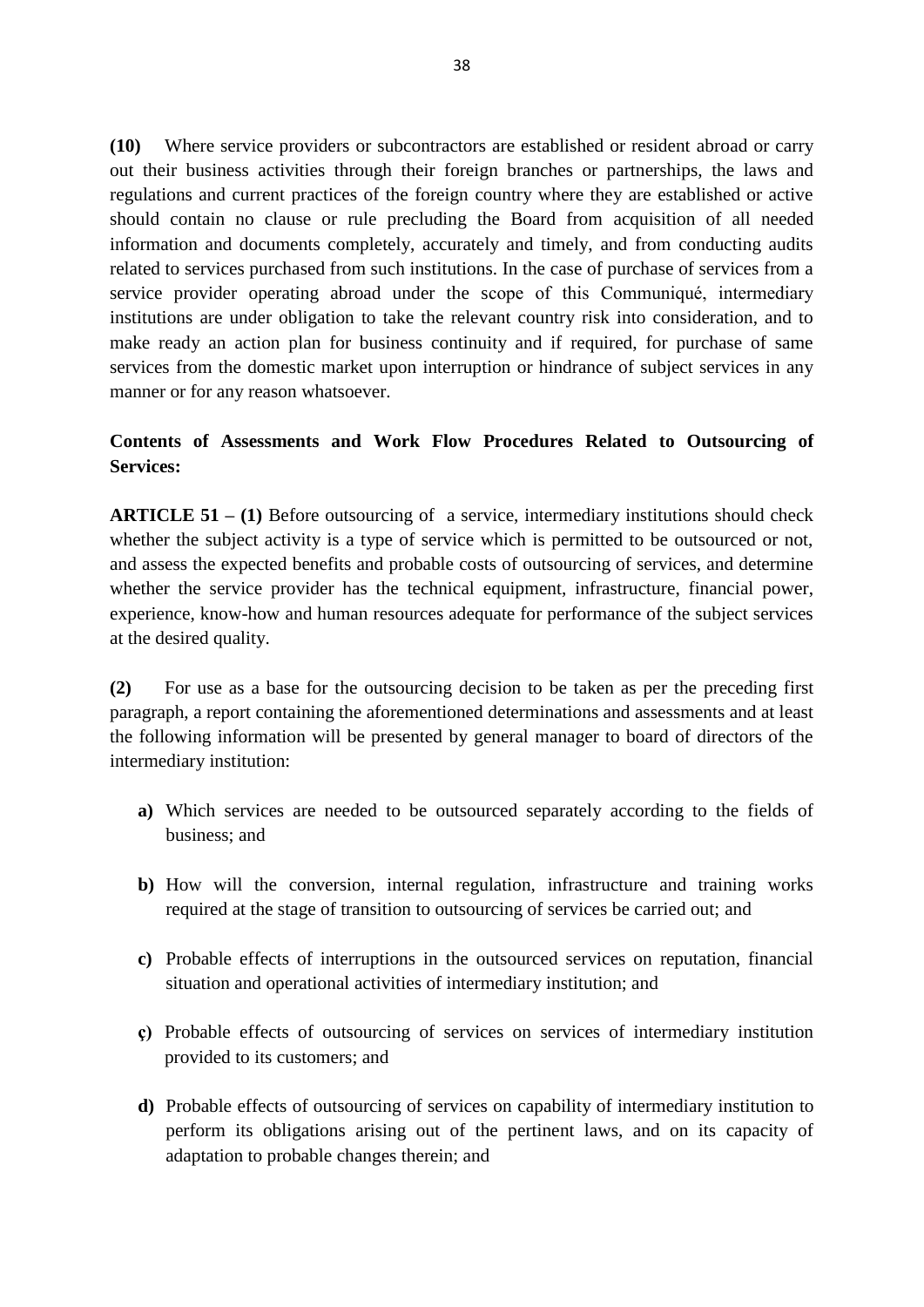- **e)** Cost of outsourcing of services; and
- **f)** Partnership, participation and other relations between service provider and intermediary institution; and
- **g)** Assessment as to satisfaction by service provider of the conditions specified in this Communiqué; and
- **ğ)** Assessment as to selection of an alternative service provider, if and to the extent needed, and as to time needed for performance of the subject activity by intermediary institution itself, and as to probable difficulties therein.

**(3)** For use in the course of outsourcing of services, intermediary institutions create and prepare procedures containing authorities, duties, responsibilities and work flows pertaining to:

- **a)** Actions and measures to be taken for uninterrupted performance of obligations that may arise out of capital markets and other relevant legislation, and detection and management of probable risks in relation therewith; and
- **b)** Monitoring and if required, audit of service provider.

### **Service Outsourcing Agreement:**

**ARTICLE 52 – (1)** Agreement to be signed by and between intermediary institution and service provider must at least contain the following information, and be open, clear and easily understandable:

- **a)** Subject, scope and duration of services to be outsourced, and fees payable in consideration of services, and introductory information about parties, and rights and liabilities of parties; and
- **b)** The obligation of service provider to provide timely and accurately all kinds of information that may at any time be requested by the Board or stock exchanges or other institutions approved by the Board pursuant to and under capital markets legislation, and right of access of the Board or stock exchanges or other institutions approved by the Board to all kinds of information, documents and records kept in the service provider with regard to the services offered under the agreement; and
- **c)** Principles as to continuous monitoring and assessment of contractual activities of service provider by intermediary institution; and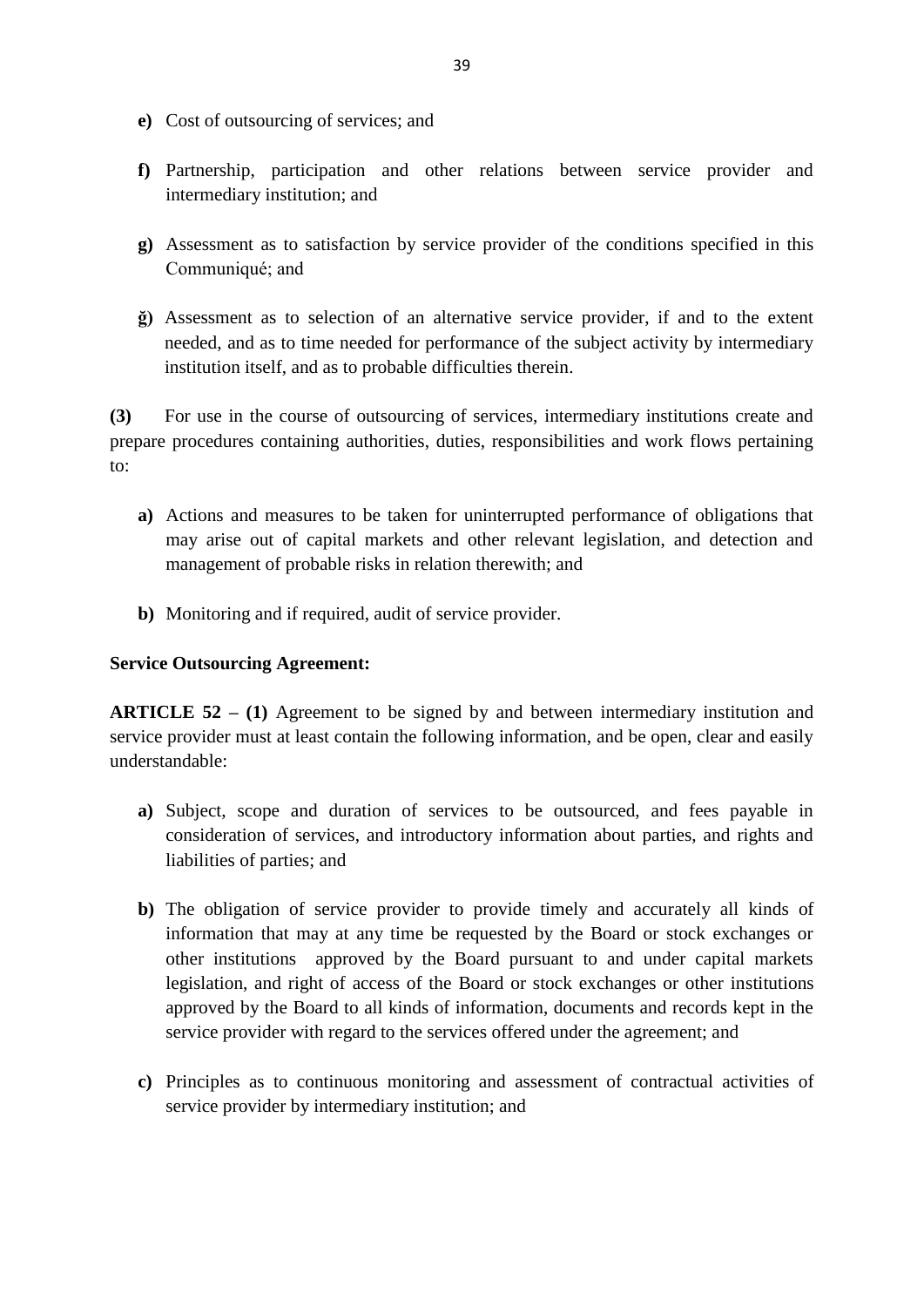- **ç)** Principles on termination of agreement, and clause verifying that the services will be continued to be provided until transfer of the outsourced service activities to another service provider or to the intermediary institution itself; and
- **d)** Procedure of resolution of disputes that may arise between intermediary institution and service provider; and
- **e)** Clause stating that service provider or subcontractor is not allowed to transfer and assign their contractual obligations to another natural person or legal entity without a prior consent of the intermediary institution; and
- **f)** Clause stating that if and when the relevant legislation envisages obligations for intermediary institution about an activity covered by outsourcing of services, then, such obligations will be performed by service provider as well; and
- **g)** Clause stating that service provider will immediately inform intermediary institution about all and any developments which may materially affect its capability to perform and provide its services effectively and in accordance with the applicable laws; and
- **ğ)** Clause stating that the information and documents relating to intermediary institution and its customers in the course of provision of services by service provider will not be used for any non-intended purposes and not be disclosed to third parties; and
- **h)** Clause enabling the intermediary institution to decide termination of purchase of services from service provider before the end of term of the agreement, and to terminate the agreement, in the case of limitation or prohibition of outsourcing of services by the Board.

**(2)** The agreement cannot contain provisions eliminating or amending the principles set forth in this Communiqué.

### **Principles on Service Provider:**

**ARTICLE 53 – (1)** Service providers are required:

- **a)** To have been founded in the form of a capital company, and to have a transparent and clear shareholding structure; and
- **b)** To have the required organization structure, technical equipment, documentation and recording systems, and an adequate number of sufficiently qualified personnel for the services to be provided.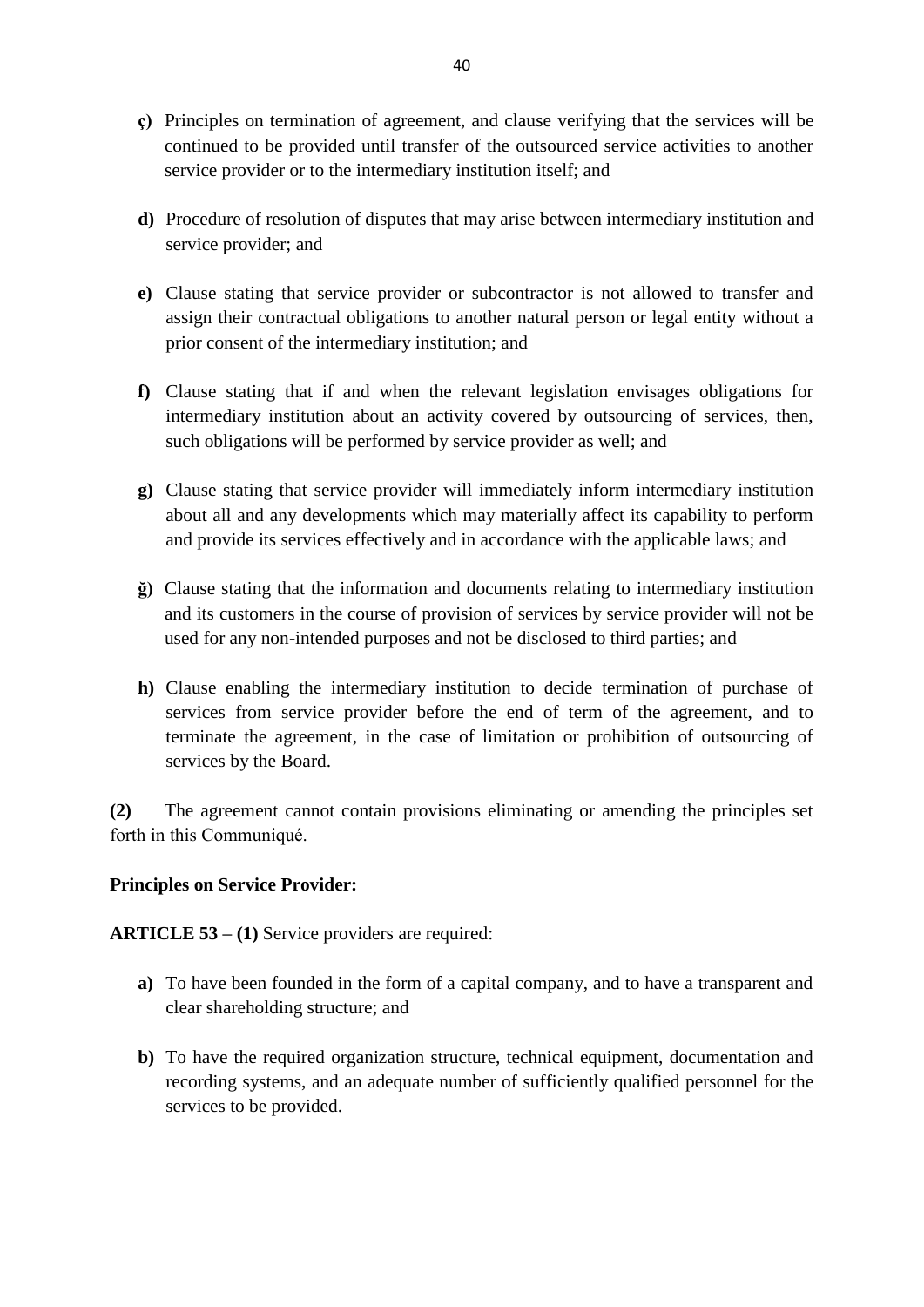### **Obligation of Notification of Outsourcing of Services to Board:**

**ARTICLE 54 – (1)** Intermediary institutions are required to inform the Board before starting to outsource services.

**(2)** Before starting to outsource services, intermediary institutions files a petition to the Board accompanied by a copy of the relevant decision of board of directors, and a copy of the report submitted to the board of directors pursuant to second paragraph of Article 51, and information and documents proving that they have satisfied and met all conditions set forth in this Communiqué. Unless otherwise declared and notified by the Board within 20 business days following receipt of the said petition by the Board, the subject services will be started to be conducted in accordance with the principles stipulated in this Communiqué. Periods of time spent for completion of missing information and documents that may be requested by the Board do not count in calculation of this time.

**(3)** In the case of renewal of the service outsourcing agreement at the end of its term, intermediary institution is required to inform the Board thereabout within 10 business days. If it is intended to terminate the service outsourcing agreement before the end of its term, the Board should be immediately informed thereabout, with the reasons of termination and the actions to be taken in connection therewith.

**(4)** If and when it is determined that intermediary institution and service provider have engaged in actions and practices in conflict with provisions of the Law or this Communiqué, or have lost the conditions required under this Communiqué, the Board may request stoppage of outsourcing of services.

### **Board Audit on Outsourcing of Services:**

**ARTICLE 55 – (1)** The Board is fully authorized to request from service providers all and any information about relevant provisions of the Law and this communiqué, and to inspect their books and documents, and all records, including, but not limited to, those kept in electronic, magnetic or similar other media, and other data carriers and data processing systems, and to request access thereto, and to take copies thereof, and to audit transactions and accounts of them, and to take written or verbal information from the related persons, and to issue the required memoranda, and the relevant counterparties are under obligation to grant access to the desired information, books and documents, and all records, including, but not limited to, those kept in electronic, magnetic or similar other media, and other data carriers and data processing systems, and to give copies of records and data carriers, and to provide information in writing or verbally, and to sign the relevant memoranda.

**(2)** Where service providers are established or resident abroad or carry out their business activities through their foreign branches or partnerships, the laws and regulations and current practices of the foreign country where they are established or active should contain no clause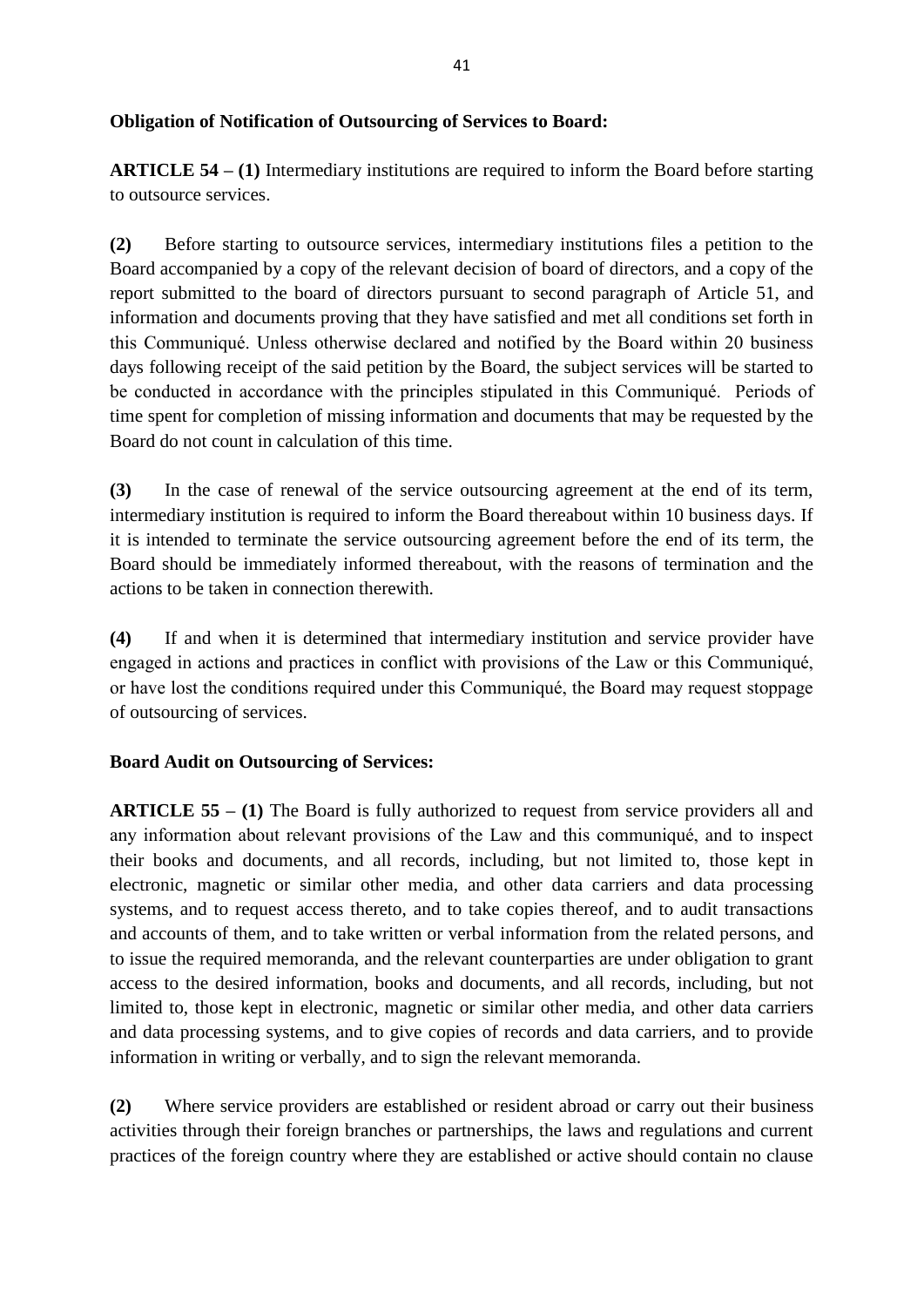or rule precluding the Board from acquisition of all needed information and documents, and from conducting audits relating to services purchased from such institutions.

# **TENTH PART Prohibited Activities and Transactions of Investment Firms**

#### **Prohibited Activities and Transactions of Investment Firms:**

**ARTICLE 56 – (1)** Intermediary institutions cannot:

- **a)** engage in any industrial or agricultural activities other than the activities and transactions related to investment services and activities and ancillary services permitted by the Board; and
- **b)** issue bonds or debentures containing their own fiscal obligations or commitments other than capital market instruments, unless otherwise permitted by the applicable laws relating thereto; and
- **c)** enter into trading of real estate for commercial purposes; and
- **ç)** deal with money lending business, unless otherwise permitted by the applicable laws relating thereto; and
- **d)** collect deposits or participation funds, or enter into activities and transactions which may result in collection of deposits or participation funds, as described in the Law no. 5411; and
- **e)** give any written or verbal commitment or guarantee that capital market instruments will provide a certain yield, unless otherwise permitted by the applicable laws related thereto; and
- **f)** dispose of the customer's capital market instruments and cash funds in favor of themselves or third parties, unless they have the right and authority to do so; and
- **g)** allow their employees and customers to transact in their own name and account by making use of rights and interests other than the ordinary customer – intermediary institution relationship; and
- **ğ)** trade the shares issued by themselves in their own name and account, except for the cases permitted by Article 379 and relevant articles of TCC and Article 22 of the Law; and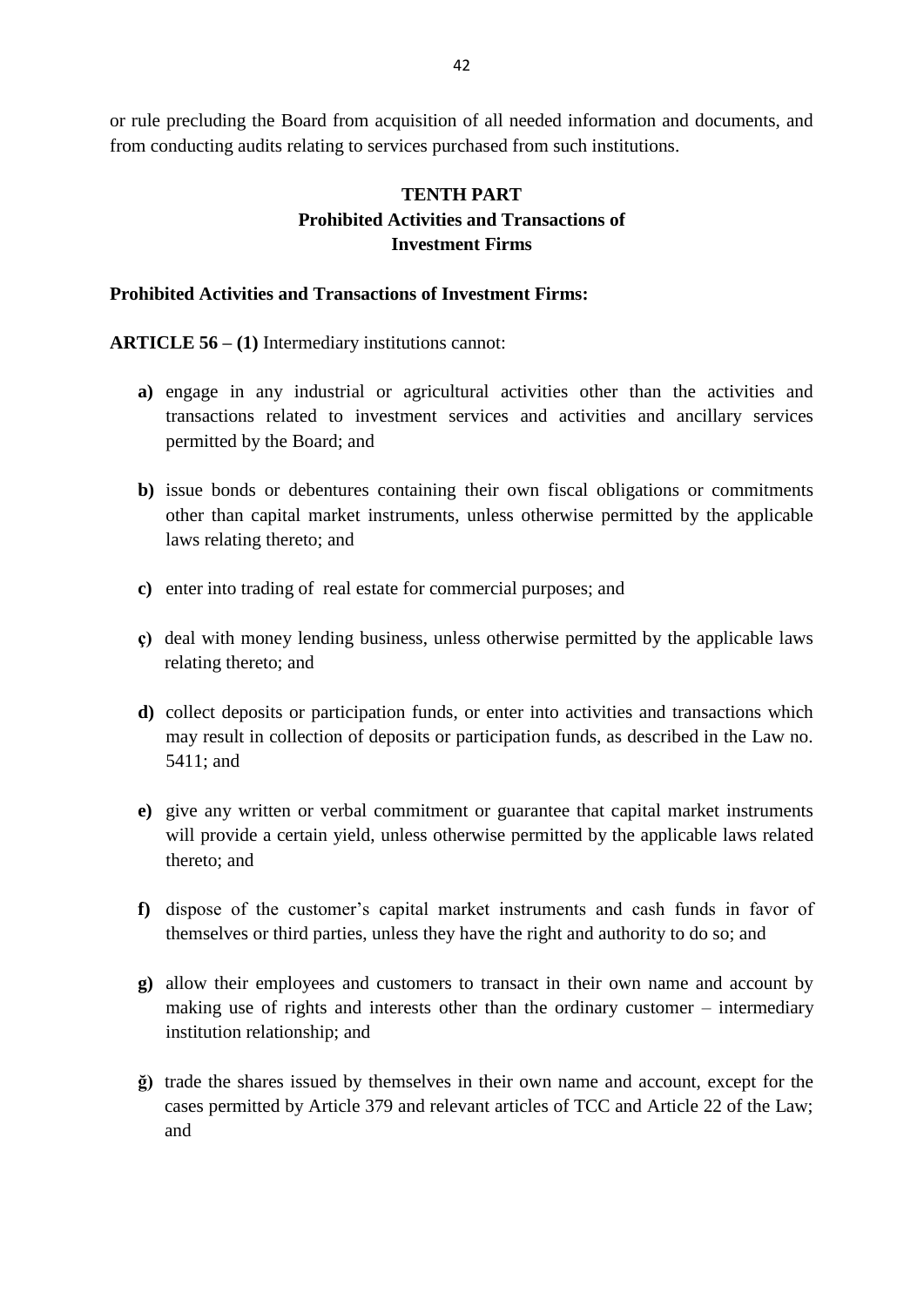- **h)** open fictitious accounts, keep their transactions unrecorded, or establish or keep records unfit to their true nature; and
- **ı)** without prejudice to portfolio management activities, transact in the name or account of their customers by taking from their customers a power of attorney containing such broad powers as giving buy and sell orders, signing ordino and other documents, depositing and withdrawing cash funds and capital market instruments, and making interaccount transfers with regard to capital market instruments, or in such manner to create this result, or in reliance upon such verbal authorization granted by the customer, through all and any of their employees, also including their managers and decentralized organization units; and
- **i)** take actions which may impair rights and interests of customers, or act or behave against good faith rules, or derive a profit for themselves by affecting the trading decisions of customers by taking advantage from their lack of knowledge or experience about the market; and
- **j)** pave the way for unnecessary and/or excessive trading of customers, also including the excess of limits granted to customers, or direct or manipulate the customers to that end, or transact in the account of customers without an order of the customer, with the intention of increasing their own revenues by any means; and
- **k)** make donations in an amount in excess of zero point five percent of their shareholders' equity in a fiscal year. Procedures and principles as to implementation of this provision are determined by the Board.

**(2)** Banks engaged in investment services and activities are governed by and subject to provisions of subparagraphs (e),  $(f)$ ,  $(g)$ ,  $(h)$ ,  $(i)$ ,  $(i)$  and  $(i)$  of first paragraph hereof.

# **ELEVENTH PART Suspension of Activities in Its Own Volition, and Cancellation of Operating License**

### **Temporary Suspension of Activities in Its Own Volition:**

**ARTICLE 57 – (1)** Intermediary institutions may apply to the Board demanding temporary suspension of all of their activities. If this application is accepted, an appropriate time of maximum 2 years is granted by the Board to intermediary institutions. This time starts to count as of the date of decision of the Board. Upon demand of intermediary institution, an additional time may further be granted, providing that total period of temporary suspension of activities does not exceed 2 years. If an intermediary institution the activities of which are suspended in its own volition re-stops its activities again in its own volition within 5 years following the date of re-activation, the previous suspension time is also taken into account in the calculation of the 2 years period.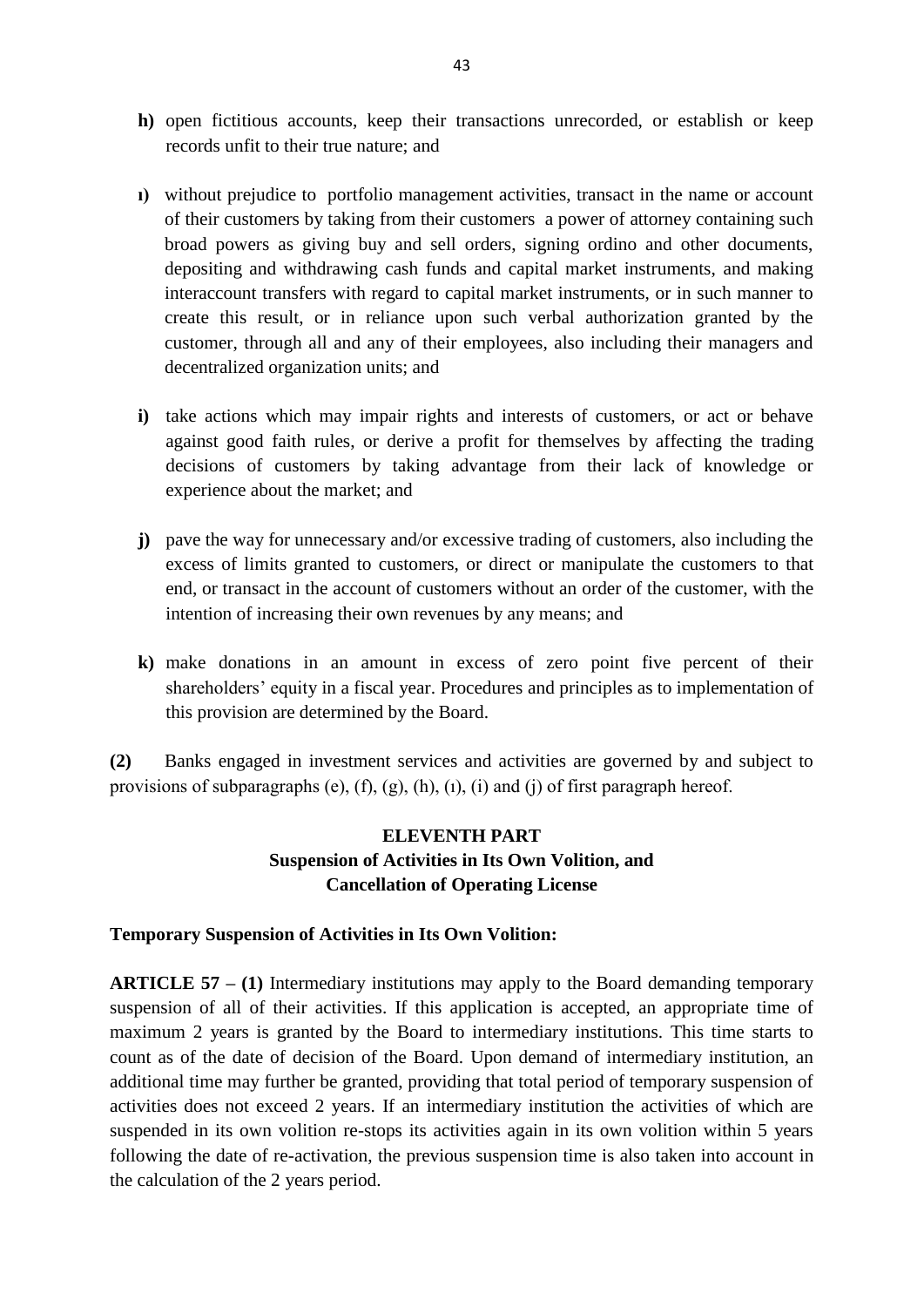**(2)** If an intermediary institution fails to apply to the Board for re-activation at the end of the granted period of time or for cancellation of all of its authorization certificates for foundation of a new intermediary institution pursuant to Article 63 herein below, all of its operating licenses will be cancelled, whereupon the provisions of Article 59 hereof are applied.

# **Partial Waiver From Operating Licenses:**

**ARTICLE 58 – (1)** If an intermediary institution partially waives from its operating licenses, the Board cancels the relevant operating licenses.

**(2)** An intermediary institution which partially waives from its operating licenses cannot re-apply to the Board for the relevant operating licenses within 2 years following the date of decision of the Board pertaining to cancellation.

**(3)** The provisions of the preceding first and second paragraphs are applicable also in case of partial waiver of banks from their operating licenses.

# **Full Waiver From Operating Licenses:**

**ARTICLE 59 – (1)** If an intermediary institution fully waives from its operating authorization, the Board cancels all of its operating licenses.

**(2)** In order for an application for full waiver from operating licenses to be assessable by the Board:

- **a)** a written agreement must have been signed with all customers; and
- **b)** for the purpose of informing the customers thereabout and inviting the creditors for a declaration, the text of announcement given in ANNEX-2 stating that all operating licenses of the intermediary institution will be cancelled, and all of its activities as intermediary institution will be terminated through dissolution after cancellation or through change of its fields of business, is required to be published in at least two of the first ten daily nationwide newspapers with the highest circulation, and in the intermediary institution's own internet site and in the Public Disclosure Platform (for at least 5 business days), and a copy of each of these announcements is required to be sent to the Board; and
- **c)** cash funds and/or capital market instruments available in the accounts of customers with whom a mutual written agreement cannot be reached over the account balance, also including those customers who are inaccessible by the end of the time period stated in the announcement, are required to be blocked by the intermediary institution in the Takasbank in the name of relevant customers within the frame of principles set down in Article 60 herein below; and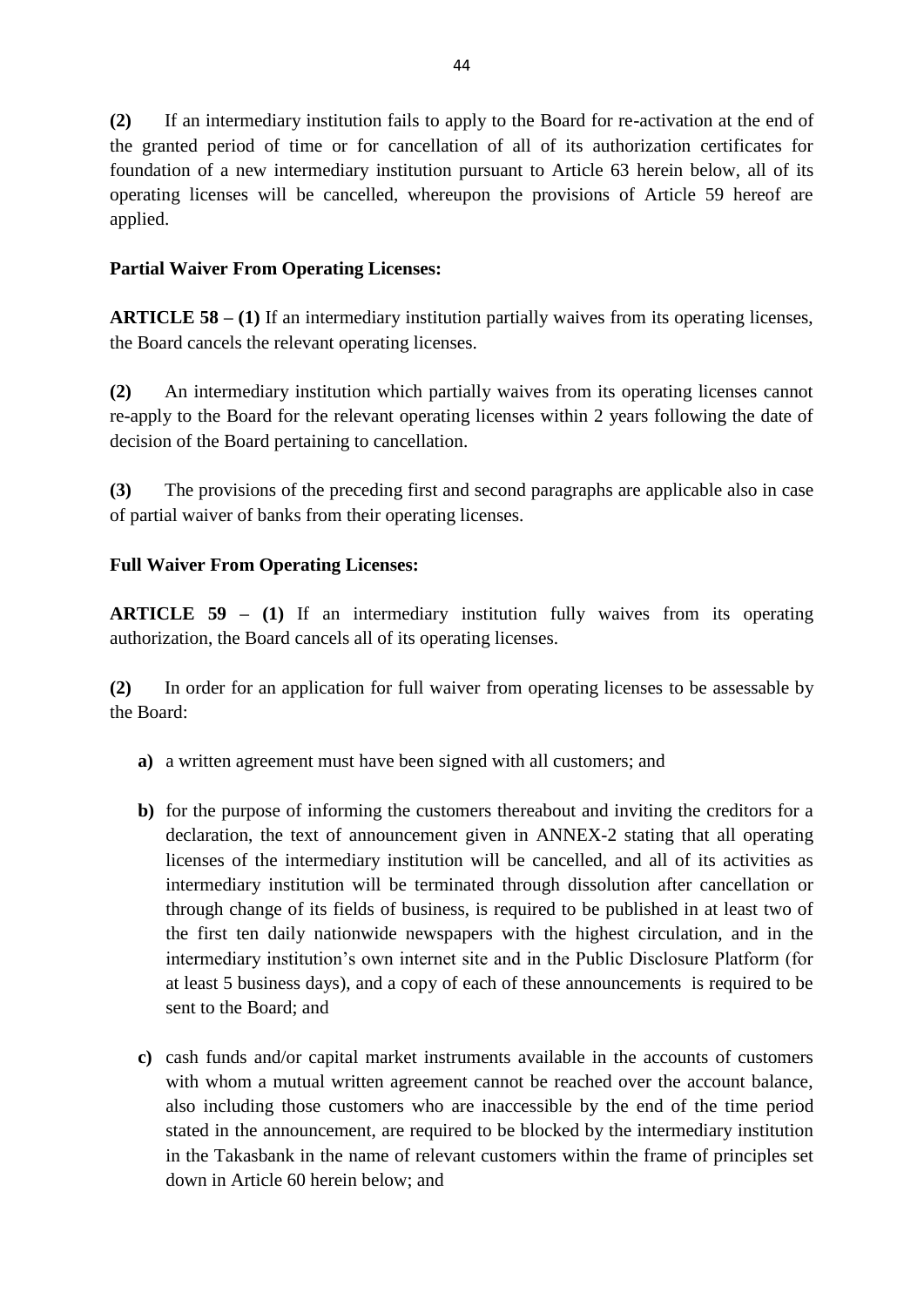- **ç)** with respect to the disputes in which the intermediary institution is involved as of the end of the time period stated in the announcement, the amount of claim raised in the pending lawsuit, and/or the cash funds and/or capital market instruments being the subject matter of execution proceedings commenced as per the Execution and Bankruptcy Law no. 2004 dated 9/6/1932, and all interests accrued on the disputed amounts until the date of blocking are required to be blocked by the intermediary institution in the Takasbank in the name of investors within the frame of principles set down in Article 60 herein below; and
- **d)** if there is no investor which is inaccessible or with which a written agreement cannot be reached, or if there is no investor dispute being involved in, then, a notary-certified decision of the board of directors containing this determination is required to be sent to the Board; and
- **e)** a letter of undertaking to be received from all partners holding more than 10% of capital shares of intermediary institution, or in the case of availability of partners holding less than 10% of capital shares of intermediary institution, from other partners of intermediary institution total amount of capital shares of which constitutes at least 90% of existing capital, stating that the partners are liable in proportion to their capital shares for all kinds of debts of intermediary institution arising out of its capital market activities, and a letter of undertaking issued in the form shown in ANNEX-3 are required to be submitted to the Board.

**(3)** Intermediary institutions are, within no later than 3 months following the date of receipt of the decision of the Board relating to cancellation of their operating licenses, required to take a decision of dissolution or to amend their articles of association, including, but not limited to, articles relating to trade name and objectives and fields of business, so as to exclude investment services and activities therefrom. Copy of the edition of Turkish Trade Registry Gazette where these amendments are published is sent to the Board within 10 business days following the date of announcement.

**(4)** The provisions of the preceding first and second paragraphs are applicable also in case of full waiver of banks from their investment services and activities.

# **Principles as to Assets Blocked in the Name of Customers:**

**ARTICLE 60 – (1)** The cash funds and/or capital market instruments to be blocked pursuant to subparagraphs (c) and (ç) of second paragraph of Article 59 are reported by intermediary institution to the Board with a list issued on the basis of customers.

**(2)** A report issued by an independent audit firm verifying that the information given in the said list is consistent with the intermediary institution's own records and reflects the truth will also be sent to the Board, together with the notice.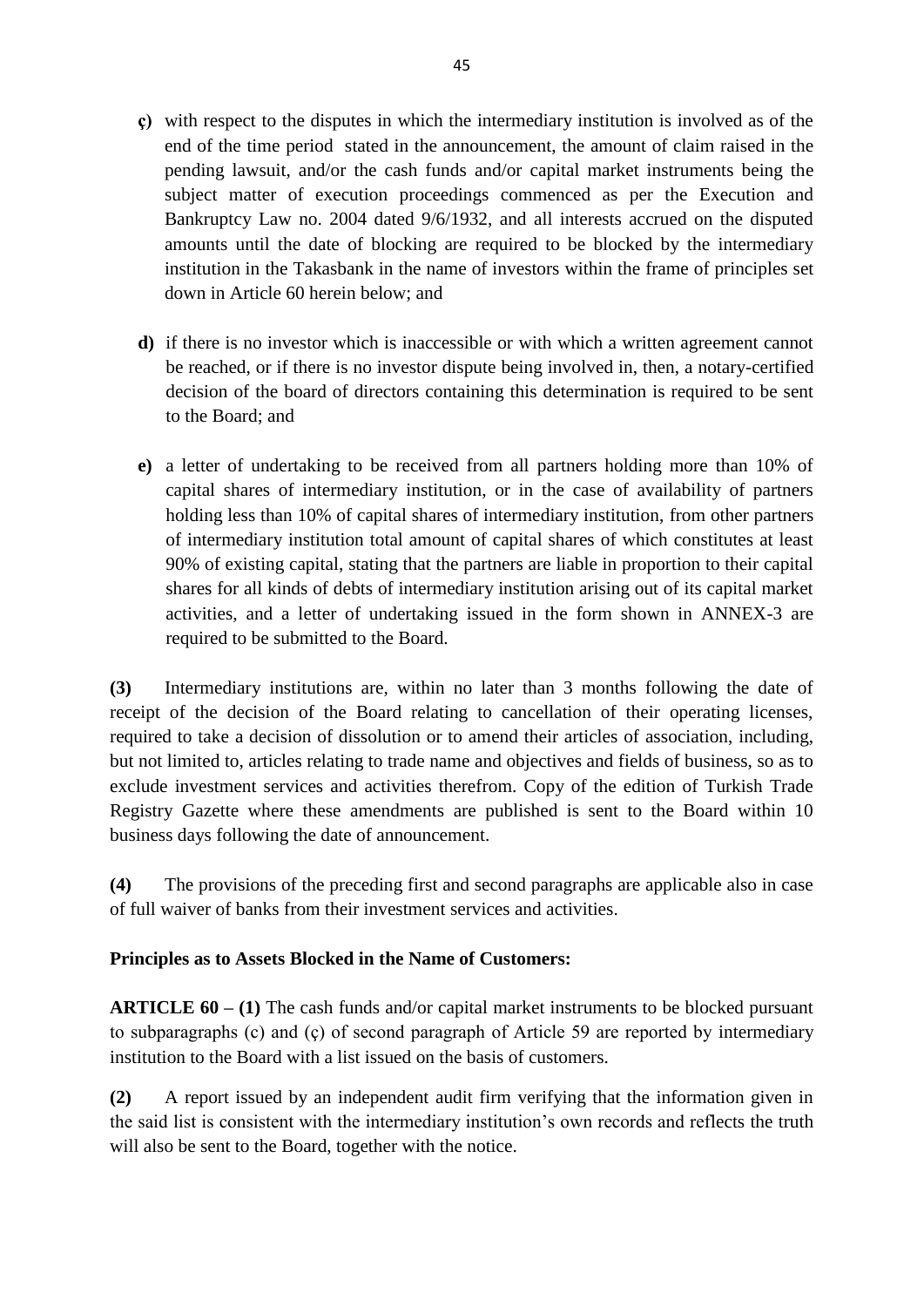**(3)** After delivery of the intermediary institution's list by the Board to the Takasbank, the relevant assets will be blocked by the intermediary institution in the Takasbank and/or in CRA in the name of customers. These assets, if eligible for blocking in the Takasbank, will be blocked by the Takasbank, and if pursued on book-entry basis, will be blocked by CRA upon demand of the Takasbank, on the basis of customers.

**(4)** Transactions related to blocking of the aforementioned assets in the Takasbank or in CRA and releasing therefrom are carried out by the Takasbank.

**(5)** Intermediary institution and independent audit firm are jointly responsible for accuracy of information contained in lists of assets to be blocked, and if it is detected that factitious lists are sent to the Board, the provisions of Article 111 of the Law will be applied on intermediary institution managers and independent auditors held liable thereinfor.

**(6)** Cash funds of customers are invested by the Takasbank, providing that the principal sum thereof is not lost. Such revenues as dividends and interests of these assets are also required to be registered on the basis of customers. Principles related to implementation of this paragraph are determined by the Board.

**(7)** Assets blocked in the name of customers may be used only for return to the relevant customers or if the intermediary institution wins the lawsuits pertaining thereto, for return to the intermediary institution. Such assets cannot be used for other purposes, or transferred to third parties, or attached or pledged even as a security for public debts, or included in bankrupt's estate, or restricted by an injunction.

# **Release of Assets Blocked Due to Non-agreement:**

**ARTICLE 61 – (1)** Assets blocked due to failure of intermediary institutions in coming to a mutual agreement pursuant to subparagraph (c) of second paragraph of Article 59 hereinabove will be returned to customers by the Takasbank, upon application of customers directly to the Takasbank. All kinds of revenues, such as dividends and interests, of the released cash funds and/or capital market instruments are also returned to customers.

**(2)** All transactions related to release of these assets are handled by the Takasbank. The Takasbank releases and/or procures CRA to release these assets by reviewing the documents kept in its own possession and the documents submitted by the customer and by taking a written statement of payment from the customer. The Takasbank sends a quarterly report issued with regard to the released collaterals or margins to the Board.

# **Release of Blocked Assets Due to Disputes:**

**ARTICLE 62 – (1)** Assets of intermediary institutions blocked due to customer disputes pursuant to subparagraph (ç) of second paragraph of Article 59 hereinabove, upon submission of a copy of final judgment of competent court or a certificate verifying that the execution proceeding is finalized under the Code no. 2004 to the Takasbank, will be released by the Takasbank and/or by CRA upon demand of the Takasbank for return to the party winning the subject lawsuit or execution proceeding. In the case of release of assets in the name of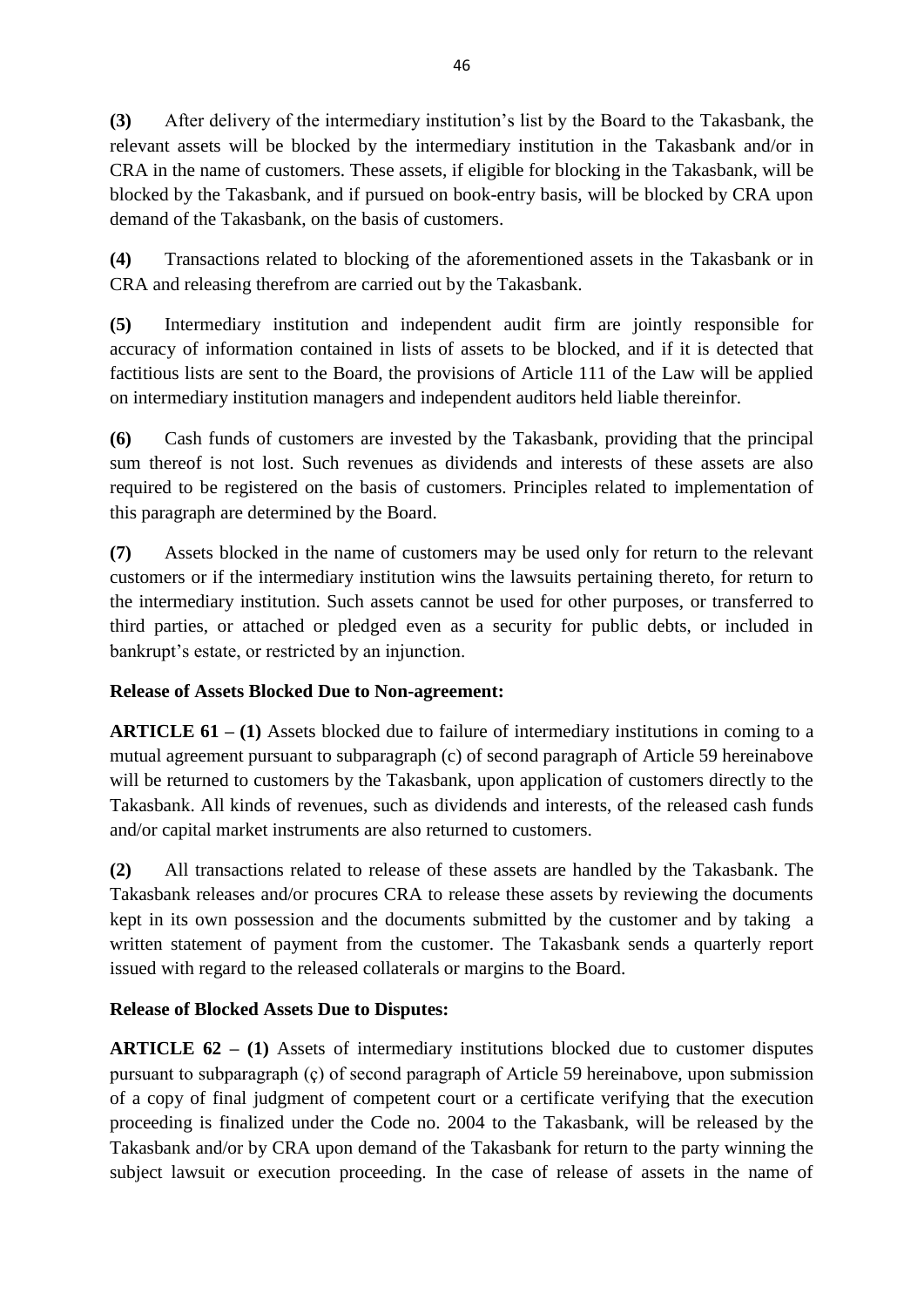customers, the Takasbank is required to take a notary-certified release form from customers. At the time of release of these assets, all kinds of revenues such as dividends and interests associated thereto will also be released for return to customer or intermediary institution.

**(2)** In the case the customers win the subject lawsuit or execution proceeding, it is essentially required to use assets blocked in the Takasbank and/or in CRA for the payments to the customers. However, if intermediary institution's assets, other than the said collaterals or margins, are used in payments to the customers, following submission to the Takasbank of a notary-certified release form acknowledging the payment to customers, said collaterals or margins are released by the Takasbank and/or upon demand of the Takasbank, by CRA, for return to intermediary institution. At the time of such payments, the relevant intermediary institution is held liable for probable repeated payments that may be made by both intermediary institution and the Takasbank to customers.

**(3)** In case a residual amount remains after the payments made from the blocked assets, it is released by the Takasbank and/or upon demand of the Takasbank, for return to intermediary institution by CRA at the end of the statute of limitations.

**(4)** The Takasbank releases and/or provides CRA to release these assets by reviewing the documents kept in its own possession and the documents submitted by the customer and by confirming the satisfaction of all conditions related thereto. The Takasbank sends to the Board a quarterly report issued with regard to the released collaterals or margins.

# **TWELFTH PART Cancellation of Authorization Certificate For Foundation of a New Intermediary Institution**

# **Cancellation of Authorization Certificate For the Purpose of Founding a New Intermediary Institution:**

**ARTICLE 63 – (1)** If and when at least one non-publicly held intermediary institution ceases its investment services and activities by applying for cancellation of all of its operating licenses, a new intermediary institution may be permitted to be founded, subject to satisfaction of all conditions sought in this Communiqué for foundation of an intermediary institution. In this case, intermediary institution or institutions intending to cease investment services and activities file an application to the Board with decisions of their board of directors pertaining to cancellation of their operating licenses.

**(2)** Capital distribution in the new intermediary institution to be founded in place of intermediary institution or institutions the operating licenses of which will be cancelled may be determined freely, subject to satisfaction of the conditions specified in this Communiqué for partners thereof. Application of founding partners of the to-be-founded intermediary institution for foundation of a new intermediary institution and for operating license shall be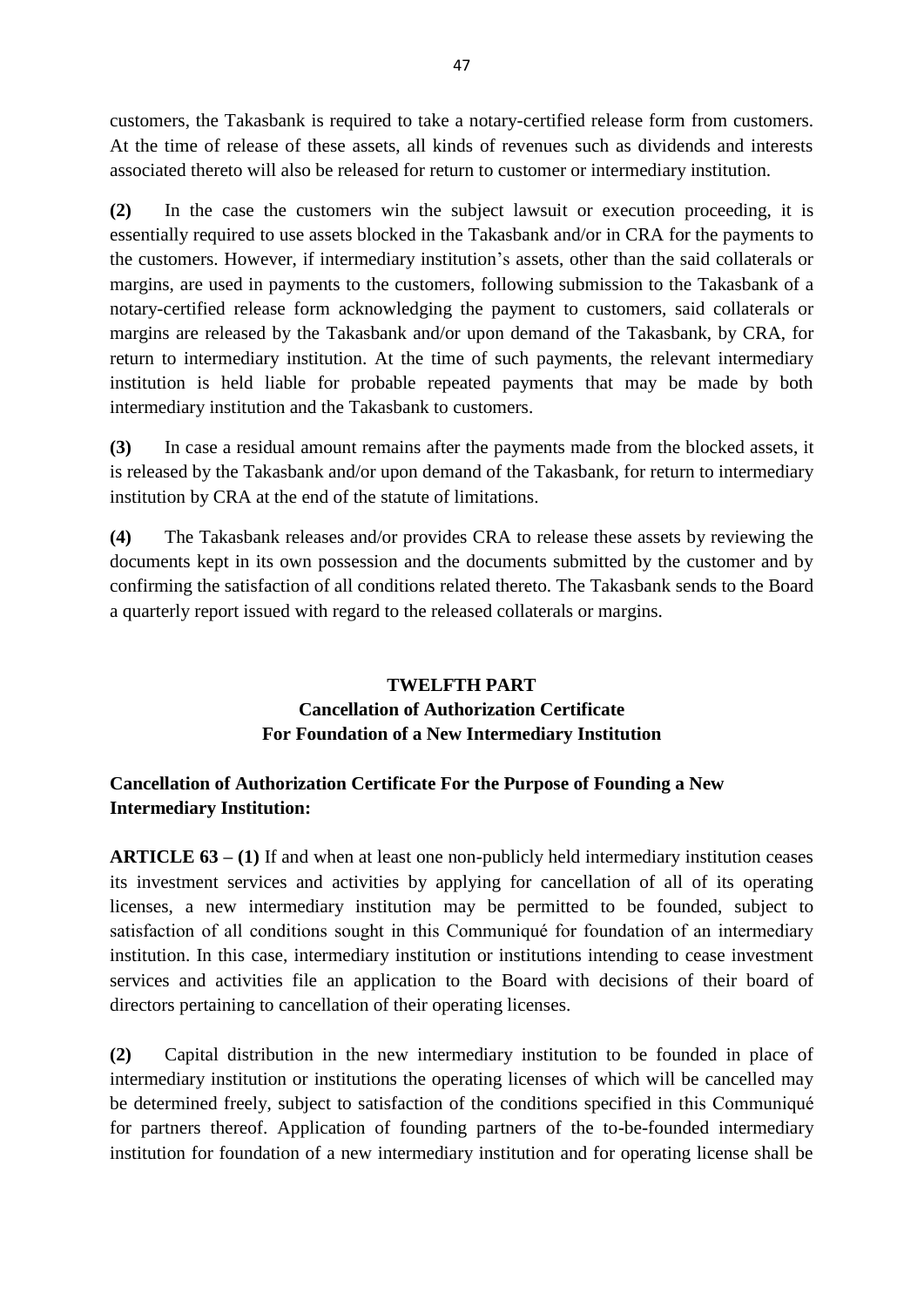evaluated and responded by the Board within the framework of provisions of this Communiqué.

**(3)** Applications of intermediary institution or institutions for cancellation of their operating licenses are handled in accordance with provisions of Article 59 hereinabove, and their operating licenses are cancelled as of the date the to-be-founded new intermediary institution completes all legal processes and starts its business activities.

### **Delivery of Letter of Undertaking:**

**ARTICLE 64 – (1)** All partners holding more than 10% of capital shares of intermediary institution, or in the case of availability of partners holding less than 10% of capital shares of intermediary institution, other partners of intermediary institution total amount of capital shares of which constitutes at least 90% of existing capital, will, before the date of cancellation of operating licenses, submit to the Board a letter of undertaking stating that the partners are liable in proportion to their capital shares for all kinds of debts of intermediary institution arising out of its capital market activities. However, the responsibilities of partners of an intermediary institution arising out of Article 98 of the Law are reserved.

### **THIRTEENTH PART Measures on Investment Firms**

## **Limitation of Operating Licenses, and Temporary Suspension or Cancellation of Activities:**

**ARTICLE 65 – (1)** Upon occurrence of any of the following events, the Board may, by considering the nature, kind and significance of the event, limit the scope of services and activities of investment firms on the basis of capital market instruments, markets, or decentralized organization units, or investment firms to be collaborated with for investment services and activities, or temporarily suspend their activities entirely or by certain capital market activities, or cancel their operating licenses:

- **a)** If the investment firm does not engage in any activity under the operating license for 2 years following the date of operating license; or
- **b)** If the investment firm has received its operating license by making untrue or misleading statements or through other unlawful ways; or
- **c)** If the conditions stipulated for foundation, activation and operating license of investment firms, and the conditions or qualifications sought for in partners, managers, personnel or decentralized organization units of intermediary institutions, as listed in the Law and in the relevant regulations of the Board, are not satisfied or are lost, and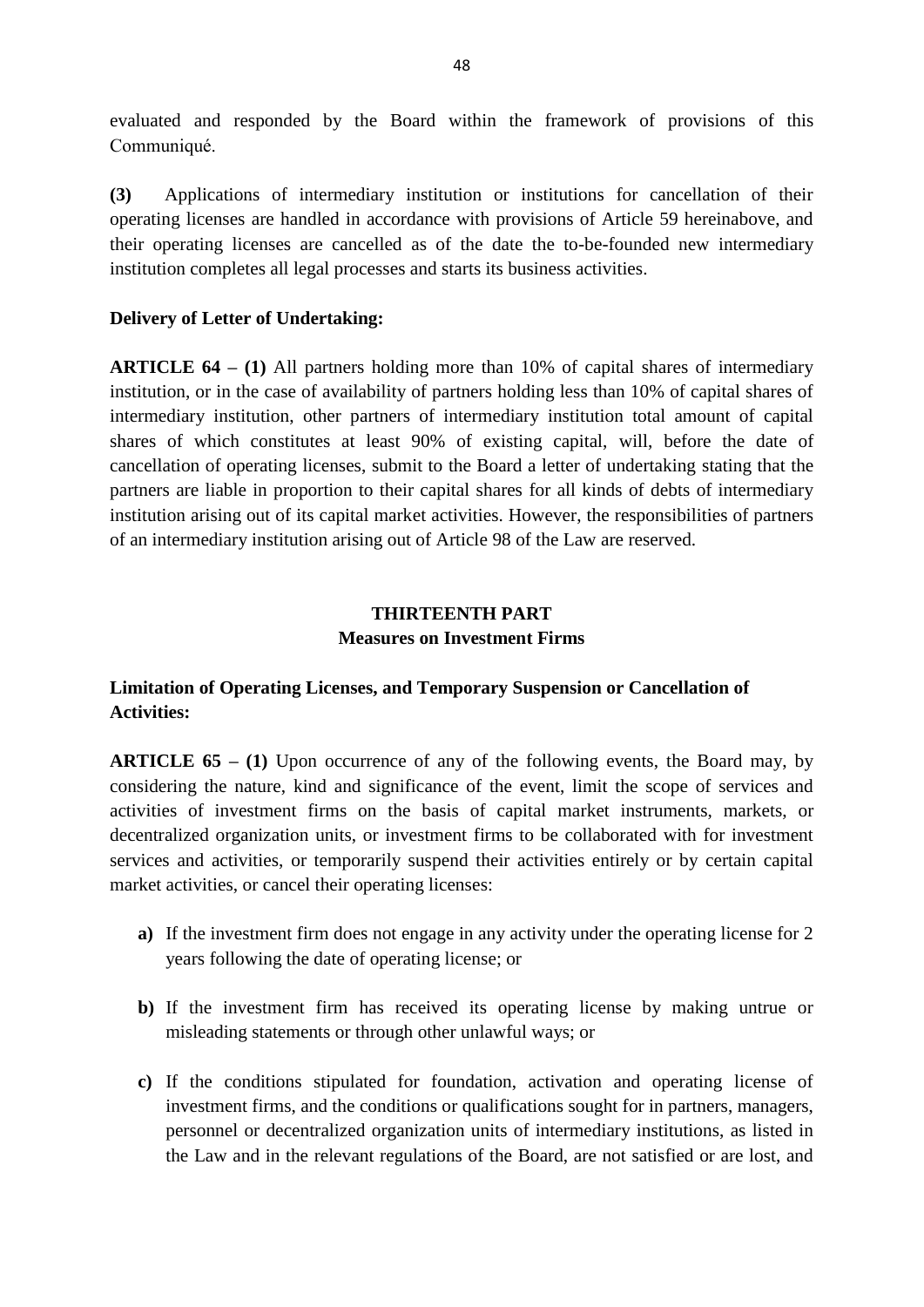such default is not remedied within a period of time to be granted by the Board up to maximum three months following the date of determination of such default; or

- **ç)** Where collaterals or margins are required to be increased or fulfilled after the operating license is received, if the additional or missing collaterals or margins are not deposited within a period of time to be granted by the Board up to maximum three months following the date of occurrence of such event; or
- **d)** If unlawful actions or activities are detected pursuant to Article 66 hereof; or
- **e)** In the case of weakening of its financial situation under Article 67 hereof.

**(2)** Intermediary institutions the business operations of which are decided to be temporarily suspended pursuant to this Communiqué are granted an appropriate time up to 2 years by the Board. The time period starts to count as of the date of decision of the Board. Period of temporary suspension of activities may be extended up to 2 years in total by the Board ex officio or upon demand of intermediary institution. If the intermediary institution fails to reactivate its business activities at the end of this time, all of its operating licenses are cancelled.

**(3)** If the business operations of an intermediary institution are temporarily suspended twice in 2 years, this measure is not taken for the third time, but its operating licenses are cancelled. Again within this time period, if the same activity of an intermediary institution is temporarily suspended twice, the same sanction is not applied for the third time, but only its relevant operating license is cancelled.

**(4)** The provisions of second and third paragraphs of Article 59 are applicable on intermediary institutions all of the operating licenses of which are cancelled by the Board.

**(5)** Furthermore, upon occurrence of the events enumerated in the first paragraph hereof, the Board is authorized to temporarily or permanently suspend the provision of any ancillary service for all investment firms or for a specific investment firm.

# **Measures Applicable on Unlawful Activities or Transactions of Investment Firms:**

**ARTICLE 66 – (1)** Upon detection of any breach of the applicable laws, the standards determined by the Board, or the articles of association by investment firms, the Board is authorized to request the relevant entities to remedy and correct all such breaches and to comply with the applicable laws and operational purposes and principles within a period of time granted by the Board, or directly to limit or restrict the scope of activities of these firms, or to temporarily suspend , or to cancel their licenses and authorizations entirely or for particular capital market activities, or to take all kinds of other measures deemed fit.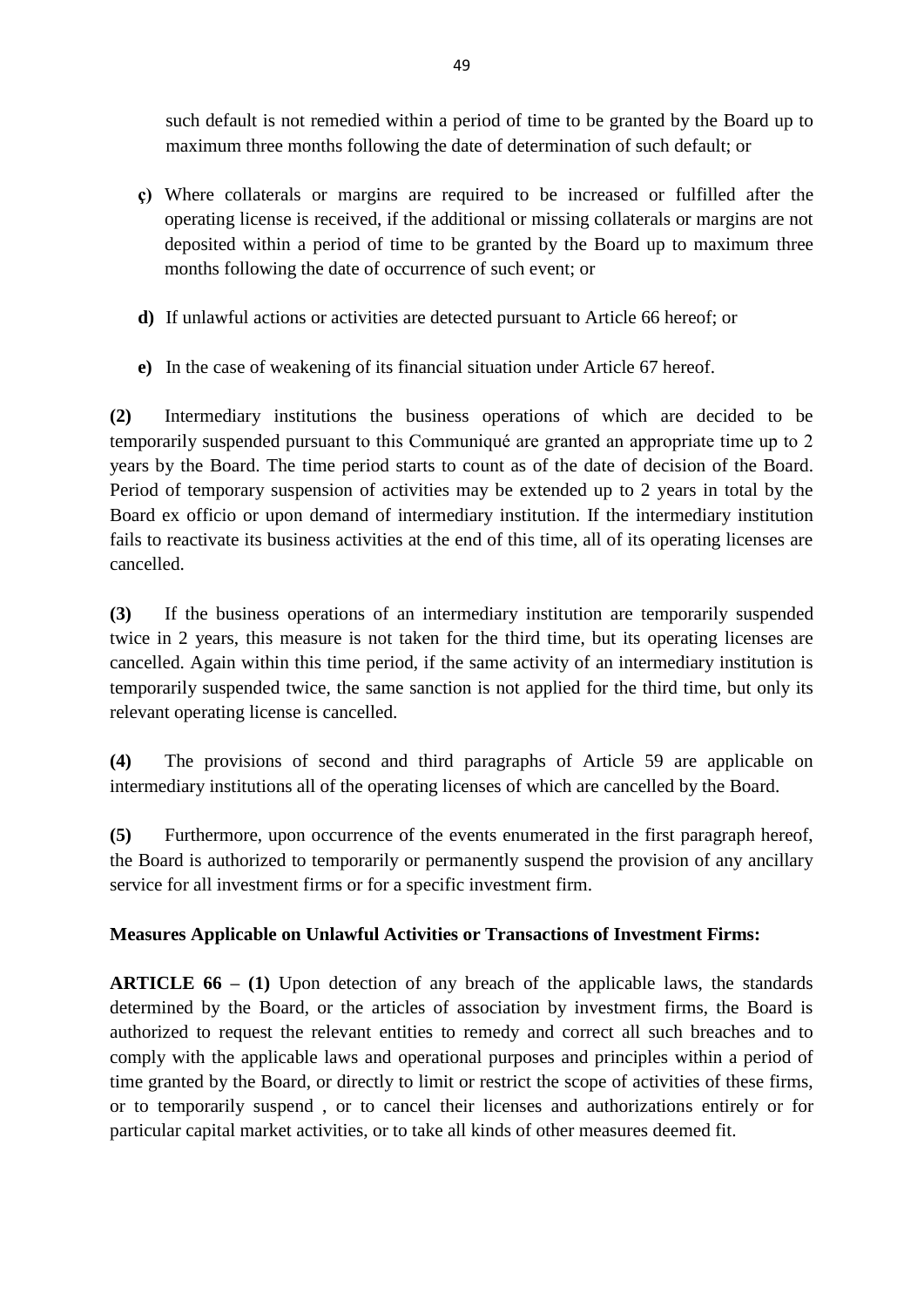**(2)** The Board is authorized to apply the following sanctions on managers and employees held liable for the unlawful activities or transactions:

- **a)** To temporarily or permanently cancel their licenses; and
- **b)** To restrict or withdraw their signature authorizations for the period from the date of decision of denunciation to the end of legal proceedings.

**(3)** The Board is further authorized to dismiss the directors held liable by a final court judgment for the unlawful activities or transactions, and to appoint new directors in place of them until the next meeting of the general assembly of shareholders.

**(4)** A prior opinion of the Banking Regulation and Supervision Agency is taken before taking any action related to dismissal of directors of banks.

### **Measures Applicable in Case of Weakening of Financial Situation:**

**ARTICLE 67 – (1)** If and when the investment firms fail to fulfill their capital adequacy obligations or fail to perform their obligations of cash payment and delivery of financial instruments arising out of capital market activities or it is understood that they will not be able to perform their such obligations in a short time or independently therefrom, it is detected that their financial structure is severely weakening or they have become unable to pay their outstanding debts, then and in this case, the Board is authorized:

- **a)** To request strengthening of their financial standing within an appropriate time period up to 3 months; and
- **b)** To directly and temporarily suspend the activities of these firms without granting any additional time period ; and
- **c)** To withdraw their authorizations and to cancel their operating licenses entirely or for particular capital market activities; and
- **ç)** To decide to compensate the damages of investors; and
- **d)** To temporarily or permanently cancel licenses, and to restrict or withdraw signature authorizations of managers and employees detected to be liable thereinfor; and
- **e)** If and when required, to dismiss the directors and to appoint their successors until the next meeting of the general assembly of shareholders; and
- **f)** To take a decision of gradual liquidation of these firms and request their bankruptcy if deemed necessary upon completion of liquidation proceedings, or to directly request their bankruptcy without any gradual liquidation proceedings; and
- **g)** To take all kinds of other measures deemed necessary.

**(2)** Except the measures aimed at eliminating the conflict with capital markets laws and regulations or at conducting the capital market activities, the Banking Regulation and Supervision Agency decides to apply the sanctions and measures listed in first paragraph hereof about banks. The application of these sanctions and measures about banks the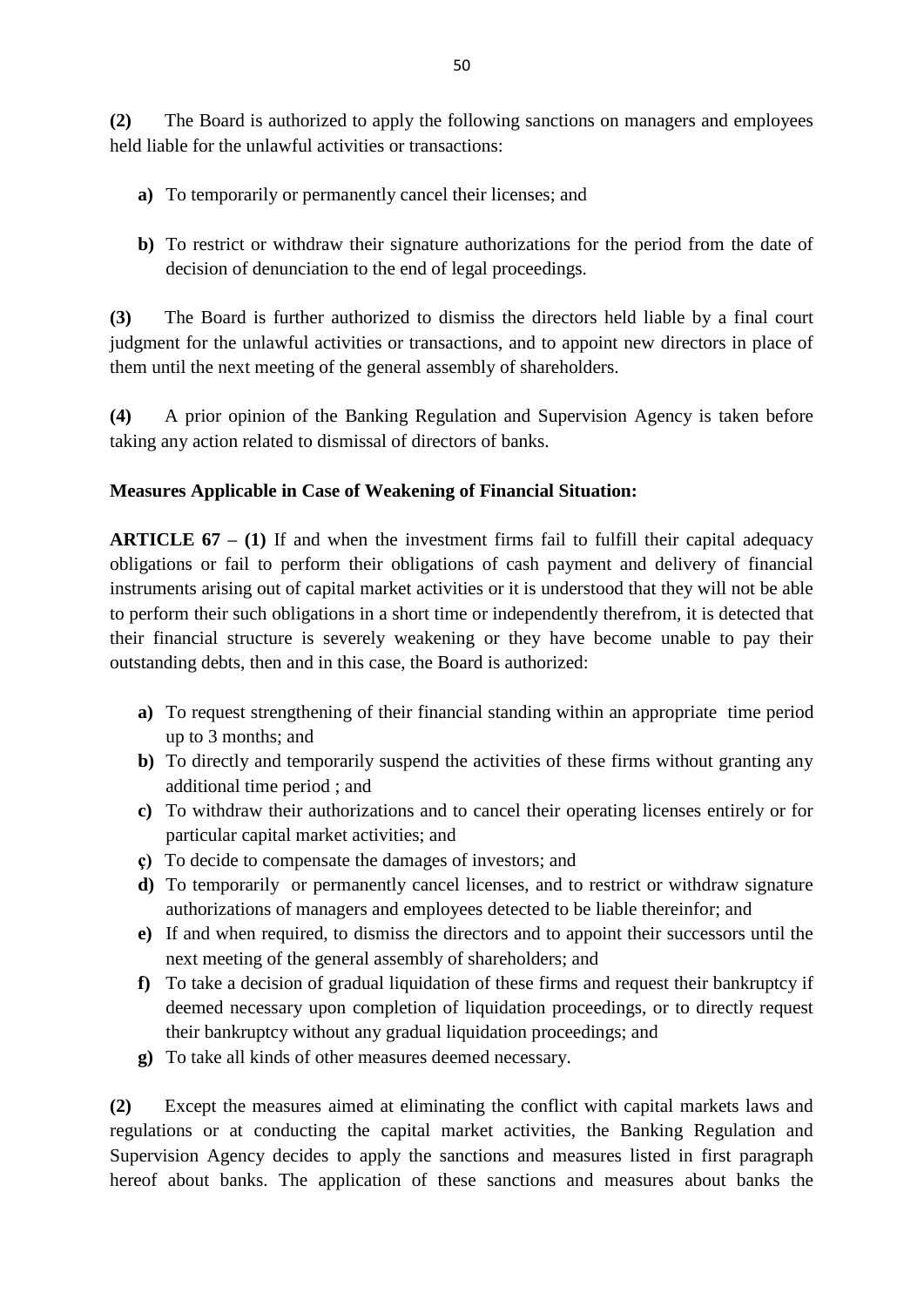management or supervision of which is transferred to the Saving Deposits Insurance Fund pursuant to the pertinent provisions of the Law no. 5411 is decided by the Saving Deposits Insurance Fund.

**(3)** If and when a letter of release is taken for at least 10% of outstanding debts and obligations of an intermediary institution or from more than 10% of total number of its creditors, collectively or individually, through a mutual release agreement or otherwise, for reduction and partial performance of debts and obligations, then and in this case, its business activities are permanently stopped and their authorization certificates are cancelled. Provided, however, that even if a mutual release agreement is made or debts and obligations are otherwise reduced at a rate below the percentage cited above, the Board may decide to apply the provisions of Articles 96, 97 and 98 of the Law by considering the current situation of the intermediary institution.

## **Measures Applicable in Case of Gradual Liquidation and Bankruptcy:**

**ARTICLE 68 – (1)** Upon bankruptcy of investment firms or upon start of gradual liquidation proceedings pursuant to Article 86 of the Law, the Board is authorized to claim personal bankruptcy of their partners directly or indirectly holding more than 10% of capital shares therein, or of past or present directors and authorized signatories thereof, providing that they are held liable thereinfor as per Article 97 of the Law.

#### **Consolidation and Merger:**

**ARTICLE 69 – (1)** If and when an intermediary institution holds 10% or more of capital shares in another intermediary institution, or is represented in the board of directors of the latter, or votes in its general assembly meetings acting as a principal therein, or one of two intermediary institutions directly or indirectly controls the management of the other, or majority shareholder of two intermediary institutions is the same natural person or legal entity, and therefore, there is no separation or difference in management control thereof, the Board may, if and to the extent deemed necessary, request them to merge under a single trade name.

### **FOURTEENTH PART Collaterals and Guarantees**

### **Collaterals and Guarantees:**

**ARTICLE 70 – (1)** If and to the extent deemed necessary due to their financial situation, the Board may request all, some or any one of intermediary institutions to deposit and block collaterals of a particular amount or percentage in the Takasbank in the name of the Board for a certain time period.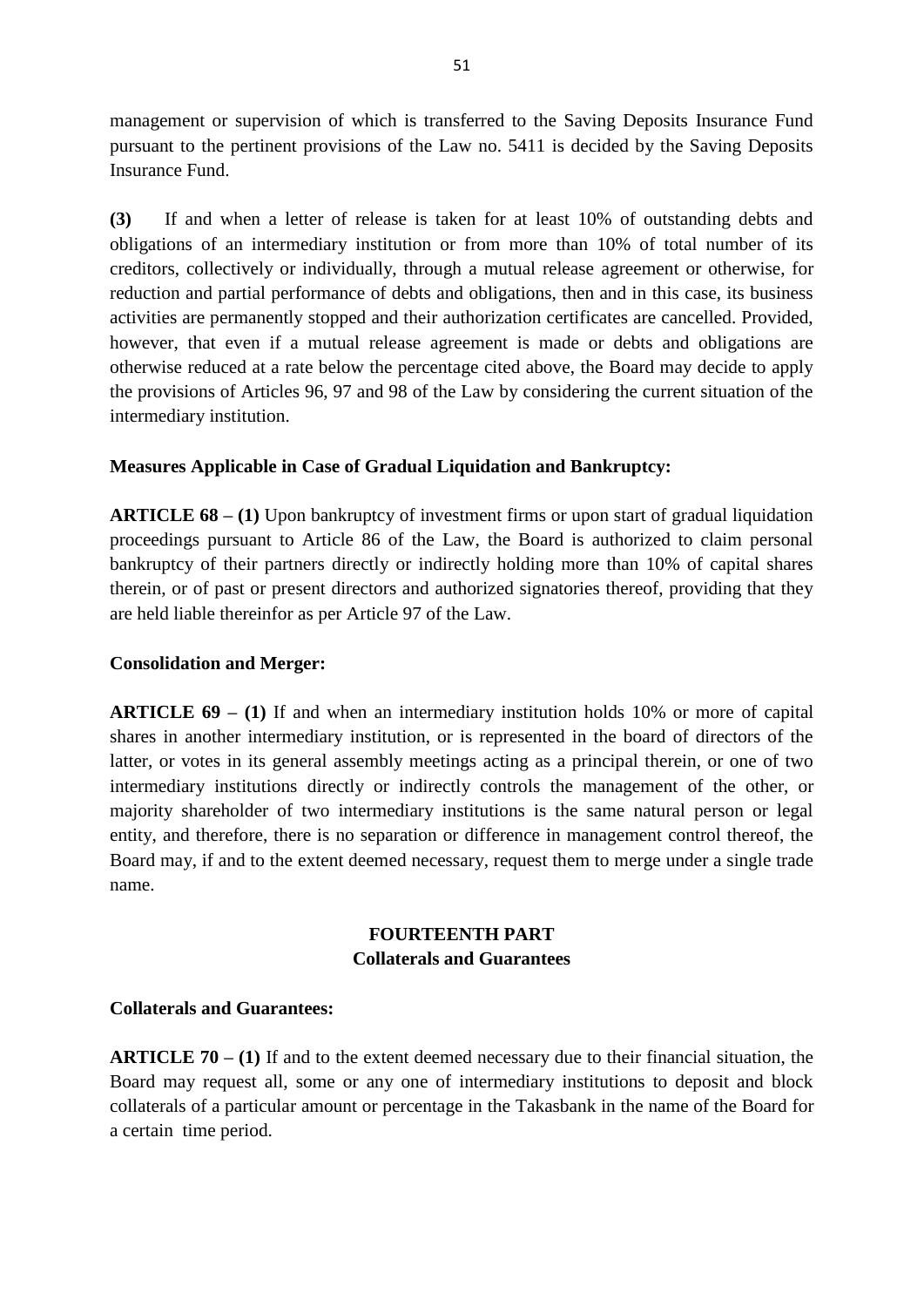**(2)** Principles of use of collaterals are clearly specified in the Board decision requesting the depositing of collaterals. Collaterals cannot be used for non-intended purposes, and cannot be transferred to third parties, and cannot be pledged or attached even for recovery of public debts, and cannot be included in bankrupt's estate, and cannot be restricted by an injunction.

**(3)** Collaterals to be deposited by intermediary institutions may be cash, public debt instruments, lease certificates issued pursuant to the Law on Regulation of Public Finance and Debt Management no. 4749 dated 28/3/2002, letters of guarantee received from a bank with which the intermediary institution does not have any direct or indirect relationship in terms of capital or management, or participation units of investment funds not founded by them.

**(4)** Collaterals requested by stock exchanges and settlement and custody institutions for investment services and activities are not subject to the principles set down in this Communiqué.

# **Principles on Depositing, Monitoring and Valuation of Collaterals:**

**ARTICLE 71 – (1)** The intermediary institution requested to deposit collaterals blocks the collaterals of an amount as determined by the Board in the Takasbank for the period of time stated in the relevant Board decision. If deemed necessary, the Board may extend the period of blocking of collaterals.

**(2)** If the collaterals are delivered by a third party acting in the name of the intermediary institution, the third party issues a certificate of assignment verifying that it has transferred all of its rights associated with collaterals to the intermediary institution. All transactions required to be handled in the Board with regard to collaterals are carried out by the intermediary institution.

**(3)** Collaterals deposited by intermediary institutions are valued and appraised in accordance with the appraisal principles specified in regulations of the Board pertaining to capital adequacy. Accordingly, collaterals and guarantees are monitored by the Takasbank monthly, and the Takasbank manages the whole process, also including margin calls for completion of collaterals of intermediary institutions who fail to deposit adequate collaterals. The Takasbank issues a report on collaterals and submits it to the Board within 20 business days following the end of every year.

# **Release of Collaterals and Guarantees of Active Intermediary Institutions:**

**ARTICLE 72 – (1)** Collaterals of active intermediary institutions blocked in the Takasbank in the name of the Board pursuant to first paragraph of Article 70 hereinabove are released and returned by the Takasbank to the intermediary institution upon removal of the reason stated in the Board decision relating to blocking of these collaterals, or upon expiration of the period of time determined by the Board, upon receipt of a notice relating thereto from the Board and without any further condition.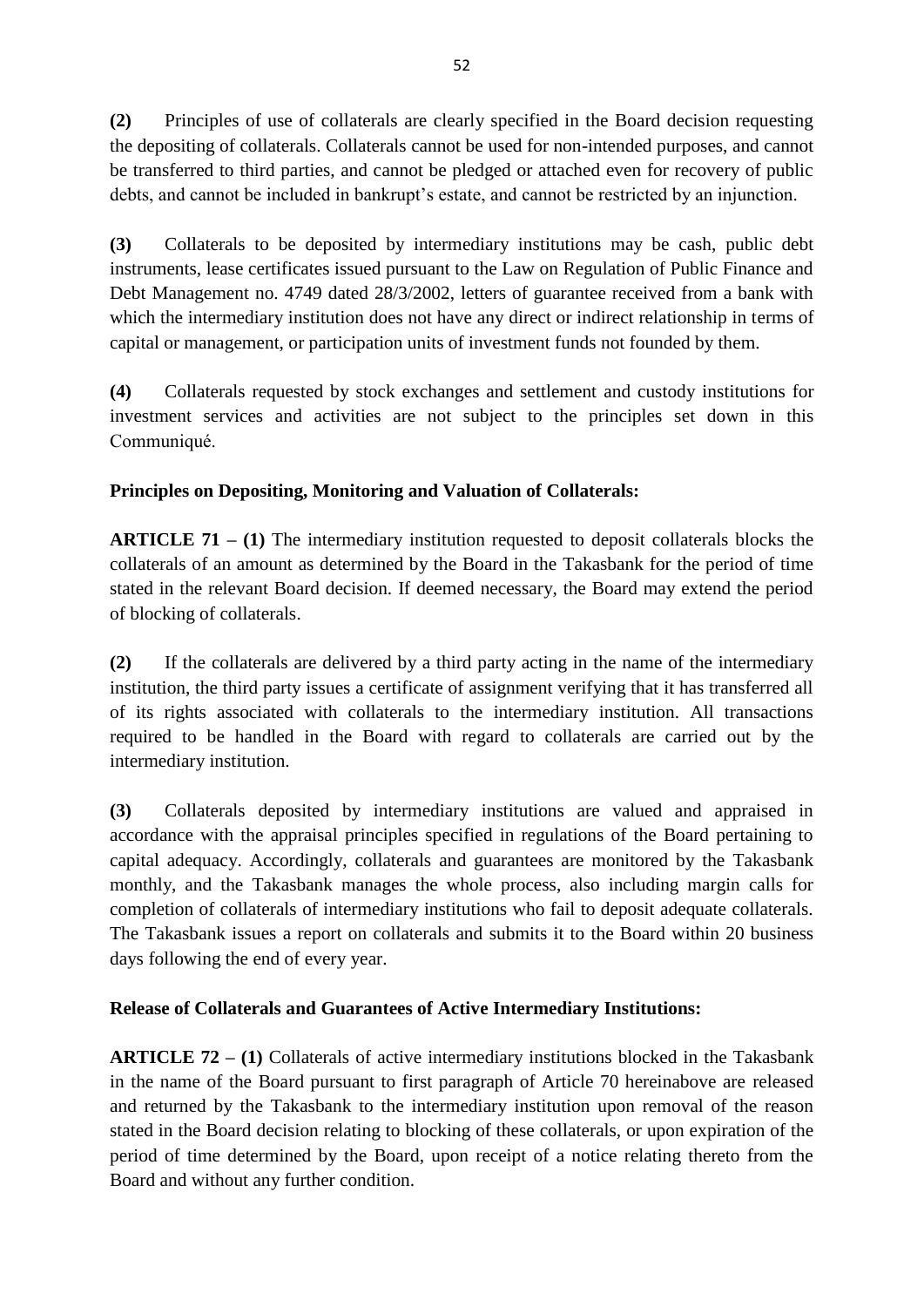# **Release of Collaterals of Intermediary Institutions the Activities of Which Are Temporarily Suspended:**

**ARTICLE 73 – (1)** Collaterals of intermediary institutions the activities of which are temporarily suspended which are blocked pursuant to first paragraph of Article 70 hereof are not released until they are reactivated or their operating licenses are entirely cancelled.

**(2)** Collaterals of an intermediary institution reactivated are released by the Takasbank upon a notice of the Board, providing that it has continued its activities continuously for at least 1 year. If the activities of an intermediary institution is re-suspended temporarily before the end of the said 1 year period, and the institution restarts its activities, then the 1 year period starts to be counted as of the date of last reactivation.

# **Release of Collaterals of Intermediary Institutions All Operating Licenses of Which Are Cancelled:**

**ARTICLE 74 – (1)** Collaterals of intermediary institutions all operating licenses of which are cancelled which are blocked pursuant to first paragraph of Article 70 hereof are released in accordance with the principles regulated by this Article.

**(2)** Collaterals of these intermediary institutions about whom the Board takes a decision of compensation of damages of investors and/or a decision of gradual liquidation are released by the Takasbank upon a notice of the Board for submission to ICC.

**(3)** Collaterals of these intermediary institutions which are adjudged bankrupt by a competent court are kept in the Takasbank until bankruptcy administration applies to the competent commercial court for closing of bankruptcy process, and the competent court judges to close bankruptcy process pursuant to the Law no. 2004, and said judgment is announced by bankruptcy administration, and thus, the bankruptcy liquidation proceedings are completed. After completion of the bankruptcy liquidation proceedings, for the customers who may have rights of claim on collaterals out of the creditors to whom a certificate of insolvency is given by bankruptcy administration according to the order table received from bankruptcy administration, this completion is published by the Board in at least two of the first ten daily nationwide newspapers with the highest circulation, and in the Board's internet site and in the Public Disclosure Platform for at least 5 business days. Customers who apply by the end of 3rd month following the aforementioned announcements, who are determined to have receivables from the intermediary institution, are reported to the Takasbank for repayment of their receivables in full if the total sum of collaterals is adequate to pay all outstanding debts, or for repayment of their receivables pro rata if the total sum of collaterals is not adequate to pay all outstanding debts. Any collaterals remaining after these debt repayments are released by the Takasbank for delivery to the relevant bankruptcy administration upon a notice of the Board as of the end of  $6<sup>th</sup>$  month following the date of publishing of these announcements.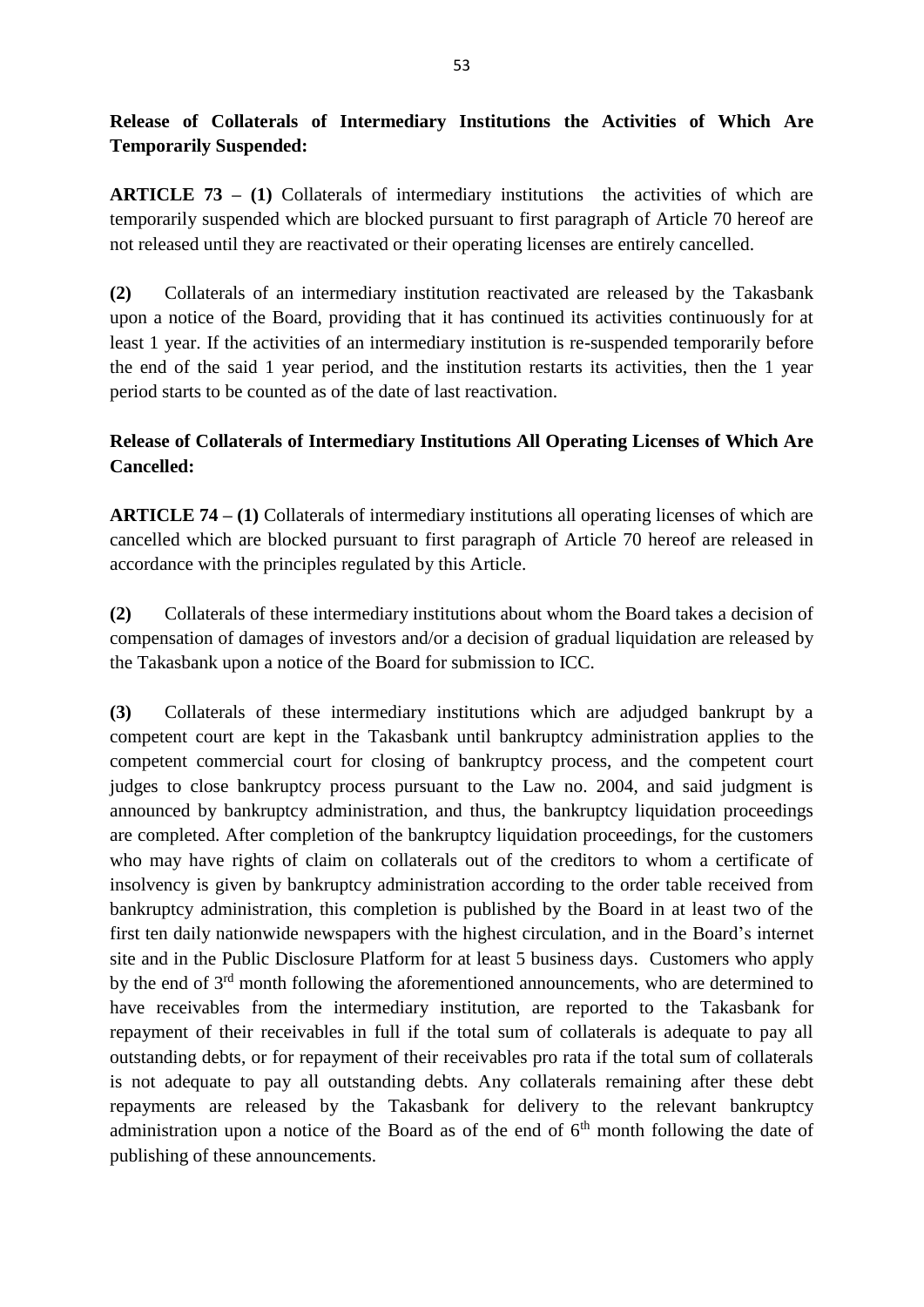**(4)** An application is required to be filed to the Board for release and return of collaterals of intermediary institutions all operating licenses of which are cancelled and about whom a decision of gradual liquidation or bankruptcy has not been taken. In order to be eligible for evaluation of this application:

- **a)** The intermediary institution must not be exposed to any investigation, complaint or dispute with regard to capital market activities which prevents release of collaterals; and
- **b)** The intermediary institution must not have any outstanding financial liability to stock exchanges, the Takasbank, CRA, Association or Board; and
- **c)** The intermediary institution must have changed its trade name and its fields of business so as to exclude investment services and activities therefrom, or must have taken a decision of dissolution.

Collaterals of intermediary institutions which meet these conditions and the applications of which are accepted by the Board are released by the Takasbank to the intermediary institution upon a notice of the Board.

### **Special Provisions on Use of Collaterals For Payments:**

**ARTICLE 75 – (1)** Some mandatory operating and utility expenses, such as electricity, water, telephone, taxes, insurance premiums and ICC subscriptions, of intermediary institutions the activities of which are temporarily suspended by the Board ex officio or upon their own demand or all operating licenses of which are cancelled, may be paid out of the portion of their collaterals in excess of the amount claimed by the Board. For these payments, a prior written consent of partners of intermediary institution must have been taken, and the board of directors must have taken a decision, and the payment made by the intermediary institution must have been documented. If such payments are made collusive or in breach of laws or are not made to real right owners, the intermediary institution's board of directors is held liable for such payments.

### **FIFTEENTH PART Miscellaneous and Final Provisions**

### **Repealed Communiqués and References:**

**ARTICLE 76 – (1)** The Communiqué on Principles of Use of Collaterals Deposited by Intermediary Institutions (Serial V, No. 101) published in the Official Gazette edition 27200 on 14/4/2009 is hereby superseded and repealed. All references made to the repealed Communiqué will hereafter be deemed to have been made to this Communiqué.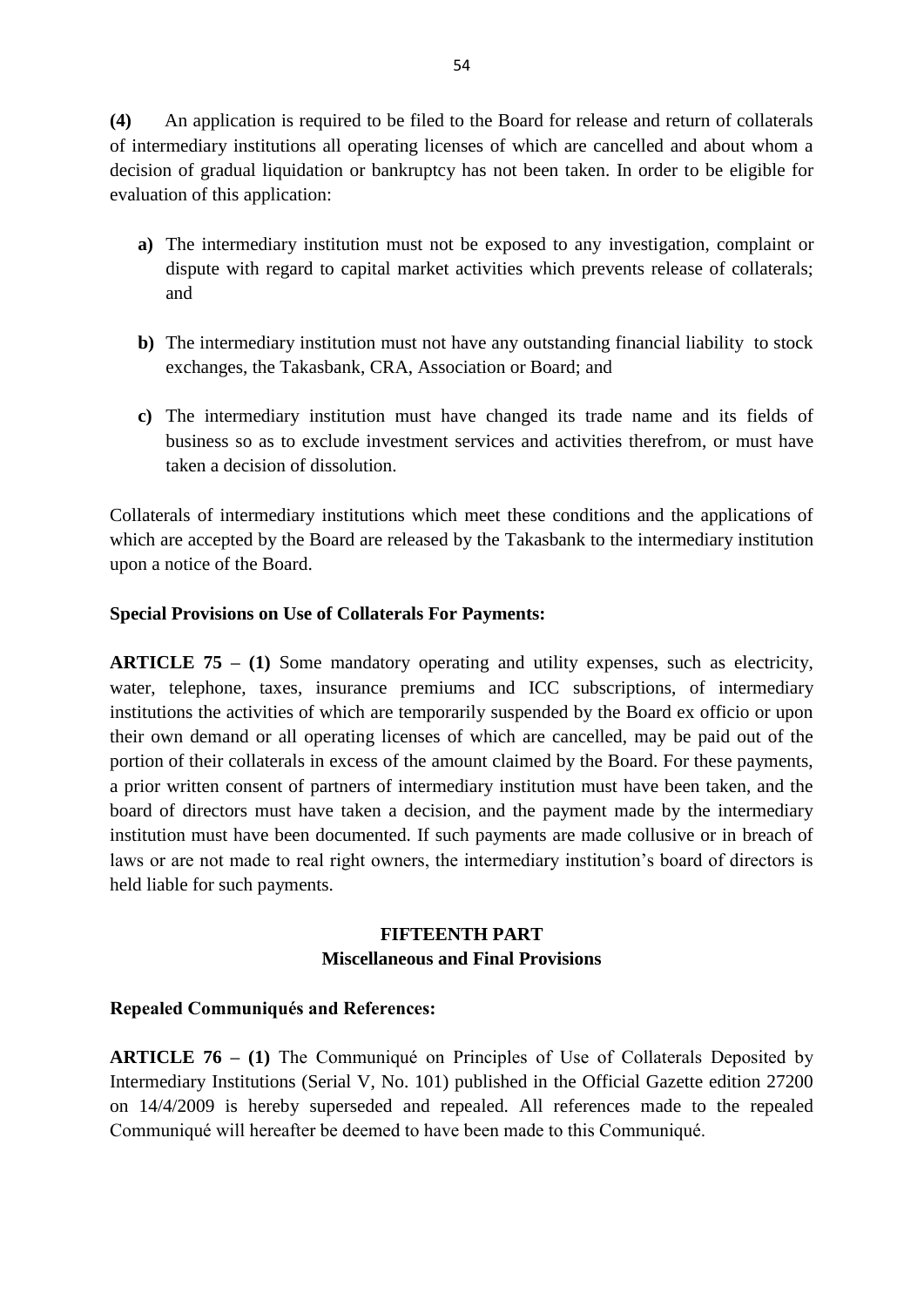#### **Compliance With the Provisions of the Communiqué:**

**TEMPORARY ARTICLE 1 – (1)** Investment firms are required to document and prove that they have adapted themselves to and have performed all obligations required in this Communiqué, at the time of their application to the Board in accordance with regulations of the Board pertaining to investment services and activities and ancillary services.

#### **Provisions on Existing Personnel:**

**TEMPORARY ARTICLE 2 – (1)** Employees of investment firms working as a liaison bureau responsible or specialized personnel as of the date of publishing of this Communiqué may, if they are graduates of high school, continue their job duties.

#### **Transition Period Relating to Existing Customers:**

**TEMPORARY ARTICLE 3 – (1)** Within 1 year after they receive a permission from the Board for their intended investment services and activities and ancillary services in accordance with regulations of the Board pertaining to investment services and activities and ancillary services, the investment firms are liable to sign frame-work agreements with their existing customers, and to classify them, and to apply a compliance test on them, as stipulated in this Communiqué.

#### **Release of Existing Collaterals:**

**TEMPORARY ARTICLE 4 – (1) Collaterals deposited by the intermediary institutions** active and operating as of the effective date of this Communiqué in accordance with the Communiqué on Principles of Use of Collaterals Deposited by Intermediary Institutions (Serial V, No. 101) repealed hereby, are released by the Takasbank unconditionally within 1 month following satisfaction of the minimum shareholders' equity obligation relating to activities and operations pursuant to temporary article 2 of the Communiqué on Principles of Investment Services and Activities and Ancillary Services no. III-37.1.

**(2)** The principles set forth in Article 73 hereof are applicable in release of collaterals of the intermediary institutions the activities of which are temporarily suspended by the Board ex officio or upon demand of intermediary institution as of the effective date of this Communiqué, as deposited in accordance with first paragraph of Article 4 of the Communiqué on Principles of Use of Collaterals Deposited by Intermediary Institutions (Serial V, No. 101) repealed hereby.

**(3)** The principles set forth in second paragraph of Article 59 and in Article 74 hereof are applicable in release of collaterals of the intermediary institutions all operating licenses of which are cancelled as of the effective date of this Communiqué, as deposited in accordance with first paragraph of Article 4 of the Communiqué on Principles of Use of Collaterals Deposited by Intermediary Institutions (Serial V, No. 101) repealed hereby. However, for the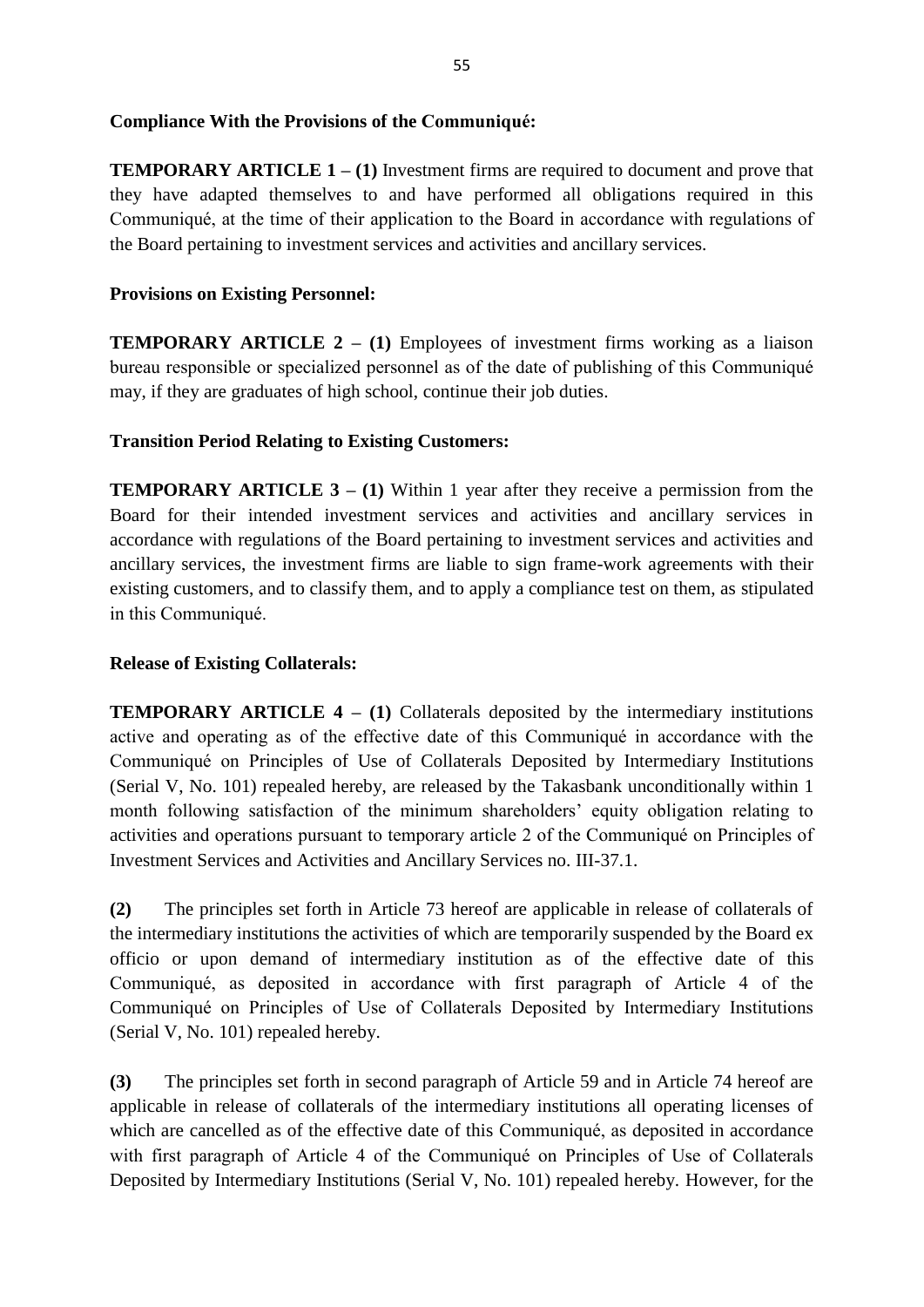purposes of second paragraph of Article 59, out of the letters of undertaking stipulated in subparagraph (e), only the letter of undertaking given in Annex-3 is sought for.

## **Entry into Force:**

**ARTICLE 77 – (1)** This Communiqué becomes effective as of 1/7/2014.

**(2)** The definitions of professional customer and customers accepted as professional upon demand, given in Articles 31 and 32 hereof, will be applicable as of the date of publishing of this Communiqué for the sake of identification of qualified investors as stipulated in the relevant Board regulations.

## **Execution:**

**ARTICLE 78 – (1)** The provisions of this Communiqué will be enforced and executed by the Board.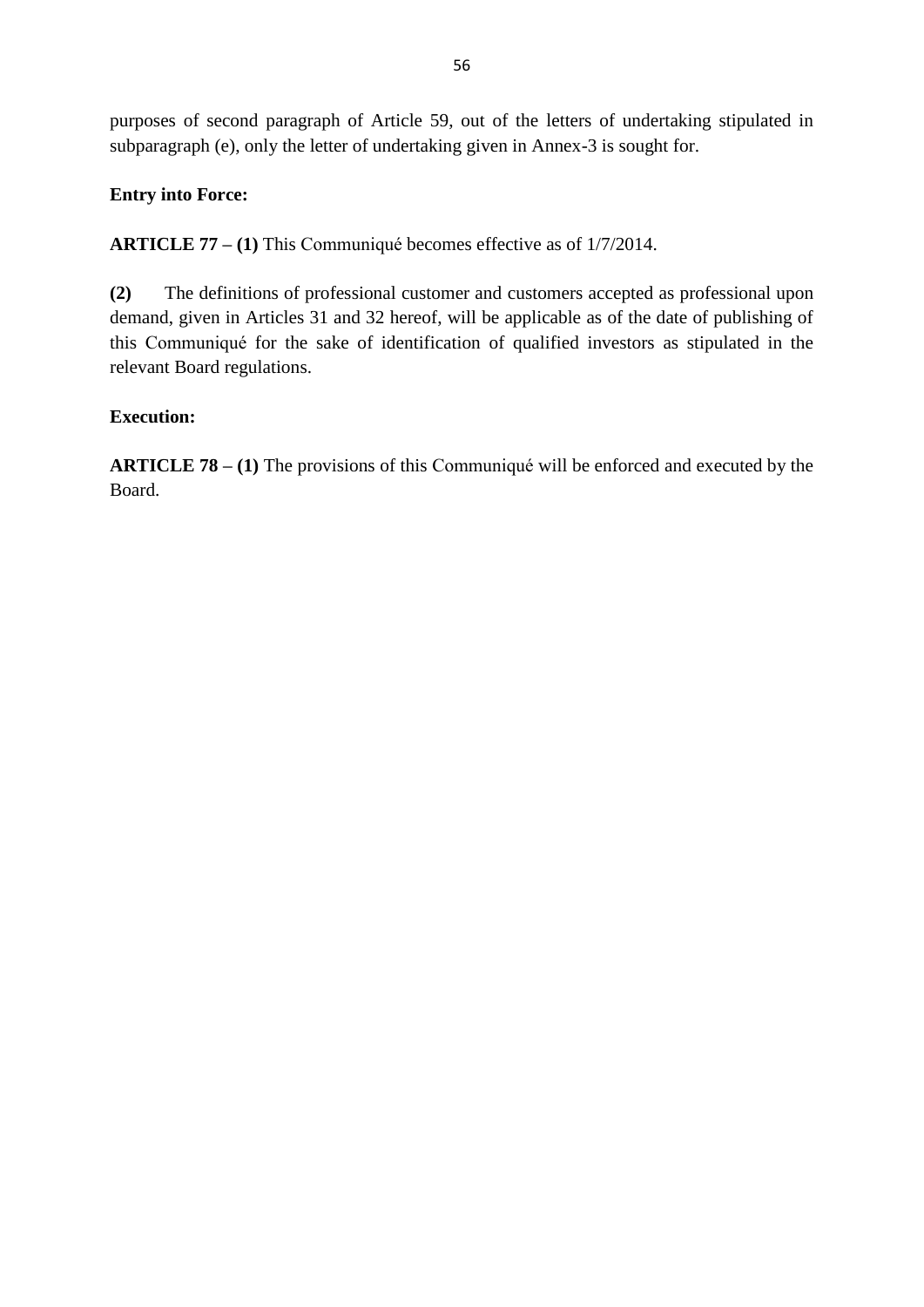#### **ANNEX-1**

### **INVESTMENT SERVICES AND ACTIVITIES GENERAL RISK STATEMENT FORM**

#### **Important Statement:**

You may make profit or may as well incur losses as a result of your trading transactions in the capital markets. That is why before deciding to enter into trading transactions hereunder, you have to understand and recognize all the risks available in the market, and to decide by considering your financial situation and your restrictions and limitations.

To this end, as further specified in Article 25 of the "Communiqué on Principles of Foundation and Operation of Investment Firms", Serial III, No. 39.1 ("Communiqué"), you have to understand the following provisions contained in this "Investment Services and Activities General Risk Statement Form".

#### **Warning**

Before starting to transact, please check whether the intermediary institution you are planning to work with holds a valid "Certificate of Authorization For Capital Market Transactions" you are intending to enter into. You may check and retrieve the list of banks and capital market intermediary institutions holding this certificate of authority via websites at the address of [www.spk.gov.tr](http://www.spk.gov.tr/) or [www.tspakb.org.tr.](http://www.tspakb.org.tr/)

#### **Risk Statement**

In addition to the points stated in the "Frame Agreement" to be signed with the intermediary institution you are planning to work, it is very important for you to understand and recognize the following points as well:

**(1)** The account you are going to open in the intermediary institution and all of the transactions you are going to effect through that account shall be governed by and subject to all kinds of legislative acts and statutory instruments and similar other administrative and legal arrangements issued or to be issued by the Capital Markets Board, the stock exchanges and the clearing institutions.

**(2)** Capital market transactions are exposed to many risks of varying degrees. As a result of price movements and fluctuations in the market, you may fully lose the money deposited in the investment firm, and your losses may even exceed the amount of your investment depending on the type of transactions effected.

**(3)** In such transactions as margin trading or short selling, due to the leverage effects, you must keep in mind that trading with a low shareholders' equity may have effects in favor of you or on the contrary in disfavor of you in the market, and accordingly, such leverage effects may either bring you high level of profits or cause substantial losses to you.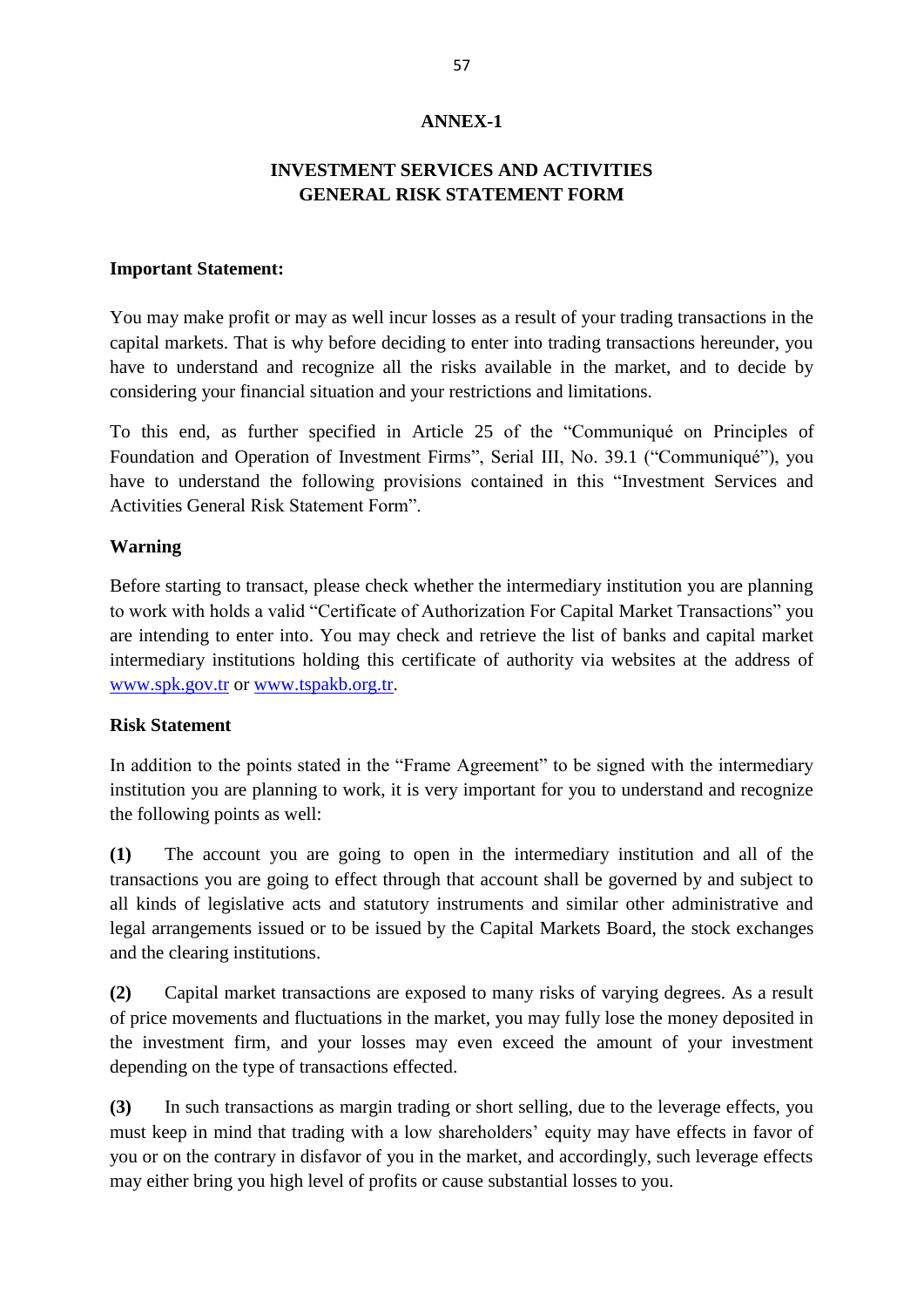**(4)** You must always keep in mind that the information and advice to be given by the investment firm to you with respect to trading in the markets may be incomplete and may require verification and validation by you.

**(5)** You must take into consideration that the technical and basic analyses to be conducted and reported by the authorized officers of the investment firm with respect to trading of capital market instruments may differ from person to person, and the forecasts in such analyses may not definitely realize or come out to be true.

**(6)** For the transactions effected in foreign currency, in addition to the risks enumerated above, it must be known and noted that there is also an exchange rate risk, and that due to exchange rate fluctuations, there may be a loss of value in Turkish Lira, and that the governments may impose restrictions on foreign capital and foreign exchange movements, and may levy additional and/or new taxes, and that the trading transactions may not be executed on time.

**(7)** Before entering into the trading transactions, you must get confirmation from your investment firm about all of the commissions and other trading fees and charges to be paid by you. If the fees and charges are not expressed in monetary terms, you must request a written statement or memorandum containing comprehensible examples showing how the said fees and charges will be reflected onto you in monetary terms.

This Capital Market Transactions Risk Statement Form intends to generally inform the customer about the available risks, and may thus not cover all of the risks that may emerge from the trading of capital market instruments and the practices relating thereto. For this reason, you must yourself conduct a careful and diligent study and inquiry before depositing your savings in this type of investments.

I, the undersigned, hereby declare, acknowledge and accept that I have read and understood the preceding paragraphs, and without prejudice to my rights of claim and action for my losses and damages that may be caused by faults or negligence of Intermediary Institution/ Bank during implementation of these principles, I have signed this "Investment Services and Activities General Risk Statement Form" with my own will and volition, and thereafter, I have signed the Agreement and received a copy of this form.

P.S. Risk statement form may be preprinted. It is adequate for the customer to sign this form under "I have read and understood" phrase.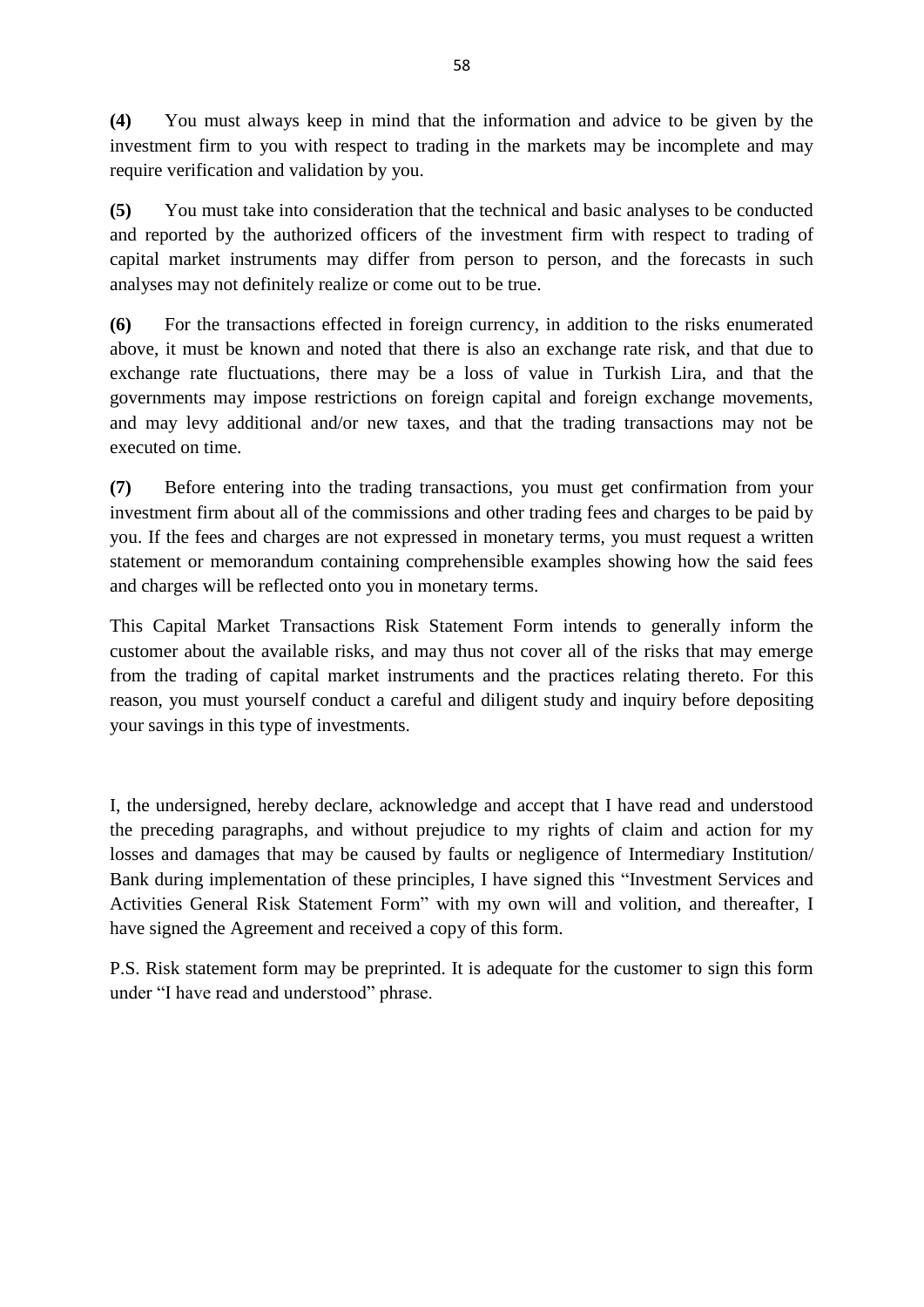#### **ANNEX-2**

### **TEXT OF ANNOUNCEMENT (In the case of full waiver from operating licenses)**

## **ANNOUNCEMENT BY PRESIDENCY OF CAPITAL MARKETS BOARD WITH REGARD TO ……………… SECURITIES CO., INC.**

………………… Securities Co., Inc. ("Company") has filed an application to the Capital Markets Board ("Board") for cancellation of all of its operating licenses. If and when this application is approved by the Board, the Company will cease its capital market activities by being dissolved or by changing its fields of business, thereby losing its intermediary institution status.

Therefore, customers who have an outstanding claim against the Company with regard to investment services and activities and ancillary services are required to send to the Company and the Board within 3 months following the date of this announcement either a marginal note to be received from the relevant court relating to the pending lawsuit if a lawsuit has already been brought forward, or the documents of proof relating to execution proceedings, if any, or their statement as to the amount of alleged and disputed debts arising out of their account held with the intermediary institution.

It is announced to the public for the sake of avoidance of any loss of rights of customers.

Capital Markets Board Address: Eskişehir Yolu 8. Km No. 156, 06530 ANKARA Telephone: +90 (312) 292 90 90 Facsimile: +90 (312) 292 90 00

Company Name: Address: Telephone and Facsimile Numbers: